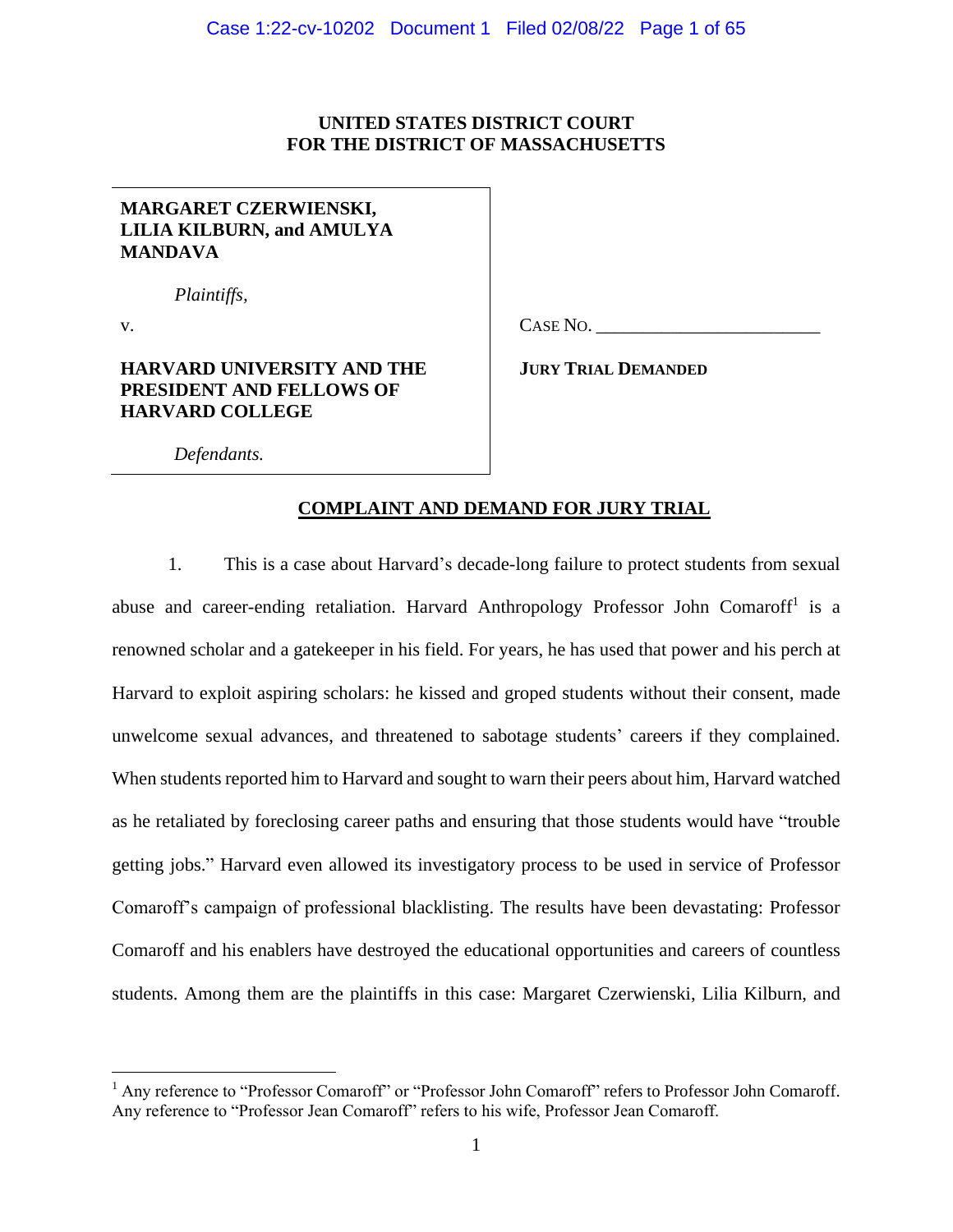## Case 1:22-cv-10202 Document 1 Filed 02/08/22 Page 2 of 65

Amulya Mandava, three graduate students in Harvard's Anthropology Department (the "Department").

2. Harvard's deliberate indifference allowed Professor Comaroff to repeatedly and forcibly kiss Ms. Kilburn, grope her in public, imagine aloud her rape and murder, cut her off from other professors, and derail her academic trajectory. It also allowed Professor Comaroff to threaten Ms. Mandava and Ms. Czerwienski, poison their reputations in their fields of study, and upend their careers. All three Plaintiffs repeatedly complained to Harvard administrators. But the University brushed them aside and opted to protect its star professor over vulnerable students.

3. Plaintiffs are far from alone. A Harvard committee tasked with examining the climate within Harvard's Anthropology Department recently concluded that the Department is plagued by a "longstanding pattern of sexism, misogyny, and sexual and gender-based misconduct" that "has gone largely unchecked by a predominantly white, male faculty."<sup>2</sup> In a survey, about a third of the graduate students in the Department reported harassment.<sup>3</sup> Students rarely speak out about harassment or sexual misconduct, because when they do, they risk their education and their careers. In short, the report concluded, Harvard has condoned a "culture in which the abuse of power is normalized and accommodated."<sup>4</sup>

4. This lawsuit targets that abuse of power. Plaintiffs Margaret Czerwienski, Lilia Kilburn, and Amulya Mandava ("Plaintiffs"), by and through their undersigned counsel, Sanford Heisler Sharp, LLP, bring this action against Defendant Harvard University and the President and

<sup>&</sup>lt;sup>2</sup> Harvard University Anthropology Department, Standing Committee for a Supportive Departmental Community Final Report 10 (2021).

<sup>3</sup> *Id.* at 18.

<sup>4</sup> *Id.* at 10.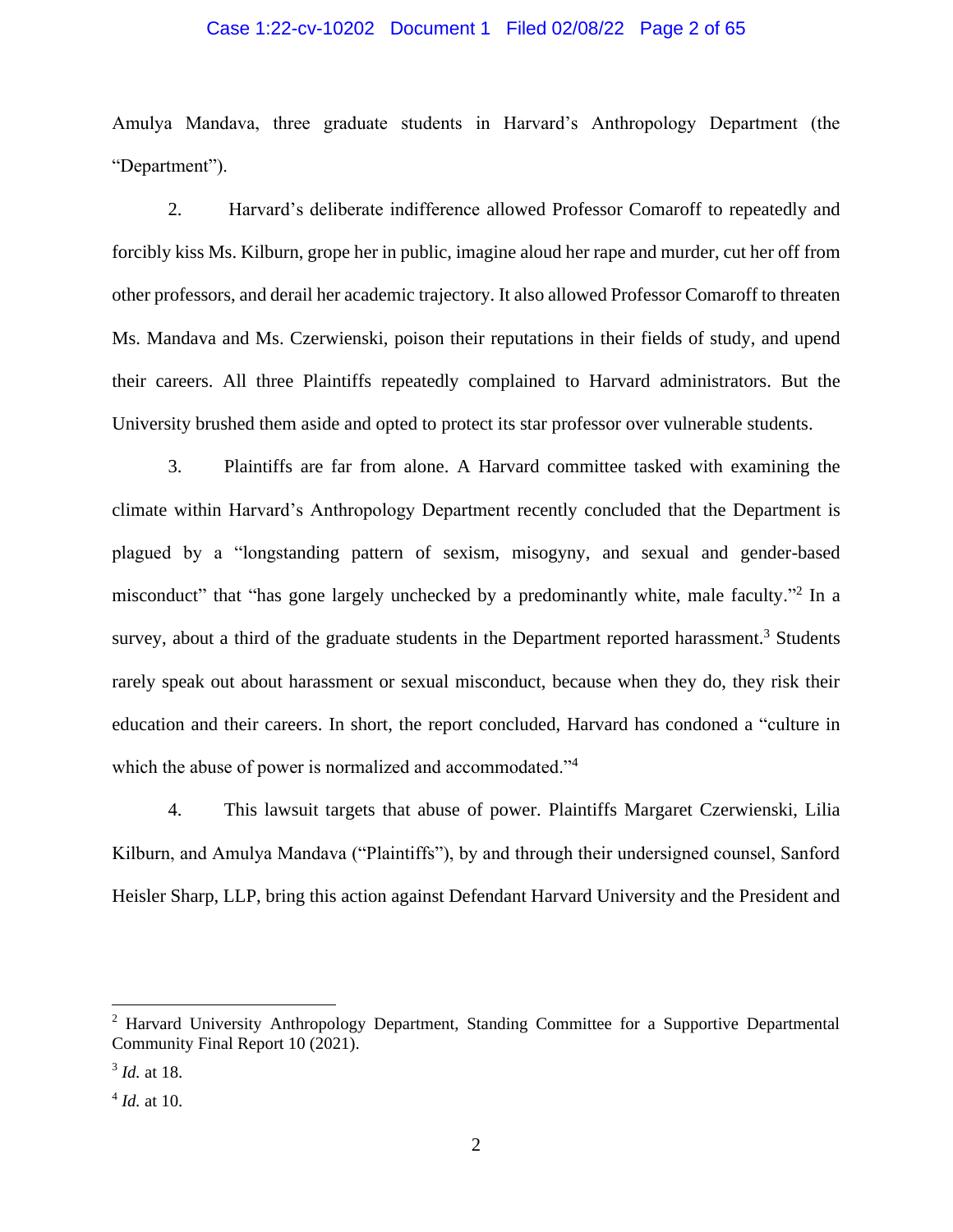#### Case 1:22-cv-10202 Document 1 Filed 02/08/22 Page 3 of 65

Fellows of Harvard College ("Harvard" or the "University") under Title IX<sup>5</sup> and Massachusetts law to remedy the gender discrimination, sexual harassment, hostile environment, and retaliation that has defined their time at Harvard. 6

# **I. INTRODUCTION**

5. Harvard is one of the most prestigious academic institutions in the world. It has maintained that reputation by recruiting the world's foremost scholars.

6. John Comaroff, Harvard Professor of Anthropology and of African and African American Studies, is one such scholar. He is one of the world's leading experts on Africa and the Global South, legal and political anthropology, crime and policing, the anthropology of colonialism and postcolonialism, and historical anthropology. He wields extraordinary power through a sprawling professional network, having mentored generations of tenured professors placed at nearly every major anthropology department and having held visiting professorships all over the world. To Harvard, Professor Comaroff's worldwide reputation and influence make him a valuable asset.

7. Harvard has protected that asset despite a decades-long pattern of harassment and retaliation by Professor Comaroff—a pattern that was known to Harvard when it hired him in 2012. From 1979 to 2012, Professor Comaroff worked at the University of Chicago ("UChicago"). Graduate students and faculty there considered Professor Comaroff a "predator" and a "groomer." At least one of them warned Harvard about Professor Comaroff while the University was considering Professor Comaroff's candidacy. But Harvard welcomed him anyway.

<sup>5</sup> Title IX of the Education Amendments of 1972, 20 U.S.C. § 1681 *et seq.* ("Title IX").

<sup>6</sup> Plaintiffs allege upon knowledge concerning their own acts and upon information and belief as to all other matters.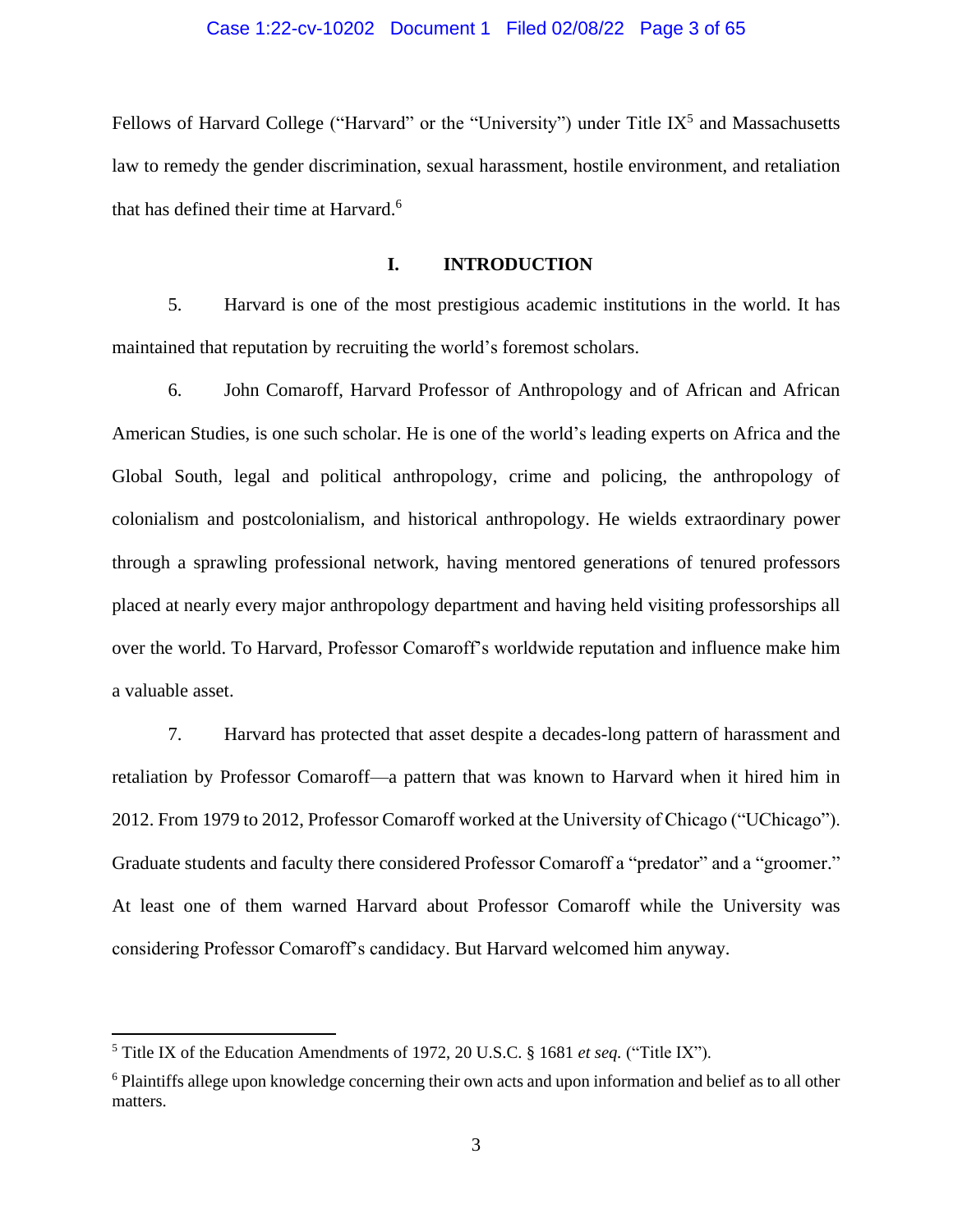## Case 1:22-cv-10202 Document 1 Filed 02/08/22 Page 4 of 65

8. The result was predictable. Shortly after he arrived at Harvard, the University<sup>7</sup> received *repeated* complaints of sexual harassment, including forced kissing, groping, and offensive—even violent—sexual comments by Professor Comaroff.

9. Plaintiffs were among those complainants. In spring 2017, Plaintiffs Margaret Czerwienski and Amulya Mandava learned that Professor Comaroff was making ongoing sexual advances on his advisee, a second-year graduate student: he forcibly kissed her, groped her buttocks, and, upon information and belief, sent her early-morning texts demanding to know with whom she had slept. Ms. Czerwienski and Ms. Mandava reported this sexual harassment to faculty, including the soon-to-be Chair of the Anthropology Department. The advisee herself also reported the harassment to the University's Title IX Office.<sup>8</sup> Yet, on information and belief, Harvard chose not to investigate these reports. The University instead stood by while the abuse continued unchecked.

10. Harvard's deliberate indifference to these complaints enabled retaliation by Professor Comaroff. In October 2017, Professor Comaroff summoned Ms. Mandava to his office and told her that he knew she and Ms. Czerwienski were warning others of his sexual misconduct. He threatened that if they continued to do so, they would have "trouble getting jobs," as his detractors had in the past. Ms. Czerwienski reported this retaliation to Harvard's Title IX Office. But, still, Harvard took no apparent steps to stop Professor Comaroff from following through on his threats or targeting others.

11. Because of Harvard's inaction, Professor Comaroff abused Lilia Kilburn. In 2017, before Ms. Kilburn even enrolled at Harvard, Professor Comaroff kissed her on the mouth without

<sup>&</sup>lt;sup>7</sup> "Harvard" or "the University" herein means Harvard and University officials with supervisory authority and the power to institute corrective measures on Harvard's behalf.

<sup>8</sup> Upon information and belief, Harvard's Title IX Office is located within its Office for Gender Equity.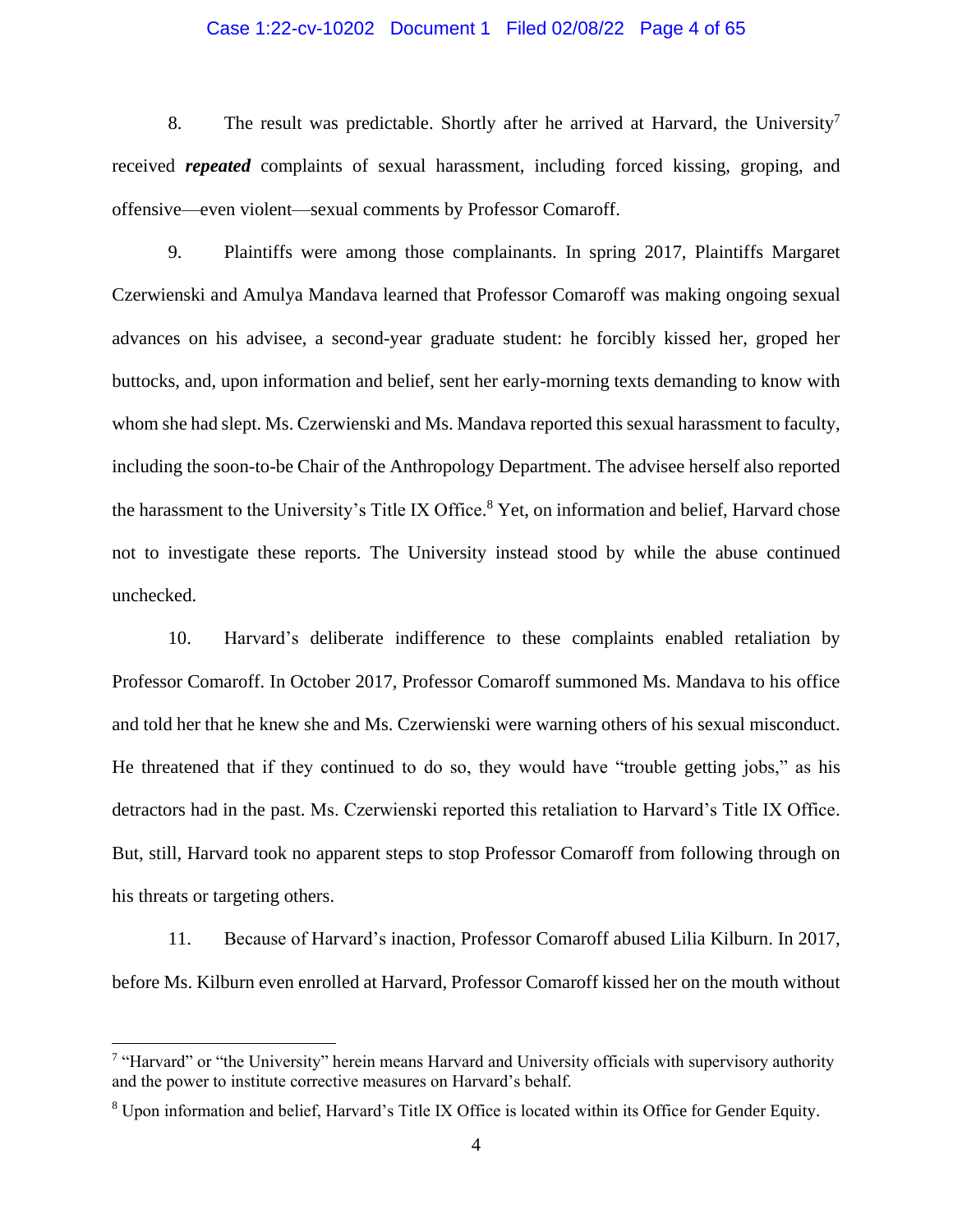## Case 1:22-cv-10202 Document 1 Filed 02/08/22 Page 5 of 65

her consent during a campus visit. That fall, after she matriculated, he graphically described varying ways in which she "would" be raped, murdered, or "left for dead" in South Africa—a country thousands of miles away from the country she studied. Harvard allowed Professor Comaroff's behavior to continue for two years—subjecting Ms. Kilburn to a continuing nightmare that included more forced kissing, groping, persistent invitations to socialize alone off-campus, and coercive control. When Ms. Kilburn tried to avoid Professor Comaroff, he forbade her to work with her other advisor.

12. Ms. Kilburn complained to Harvard's Title IX Office in May 2019. Again, however, the Title IX Office took no meaningful action—except to admit that Harvard had known about Professor Comaroff's behavior for years. In fact, a Harvard Title IX Resource Coordinator referred Ms. Kilburn to one of Professor Comaroff's other victims: the graduate student who reported similar abuse two years earlier. Professor Comaroff, meanwhile, continued teaching and mentoring students.

13. In 2020, *The Harvard Crimson* (the "*Crimson*") and *The Chronicle of Higher Education* (the "*Chronicle*") publicly exposed Professor Comaroff's misconduct. Only then, with its reputation to protect, did Harvard launch an investigation.

14. But Harvard's investigation only exacerbated Plaintiffs' nightmare. Harvard dragged the process out for over a year, foisted inordinate burdens on Plaintiffs, then willfully ignored the overwhelming evidence they marshalled. During the process, Harvard obtained Ms. Kilburn's *private therapy records without her consent* and disclosed them to Professor Comaroff. The investigatory process that unfolded was neither "prompt" nor "equitable"; nor was it designed to "stop discrimination, remedy any harm," or "prevent its recurrence," as Harvard's written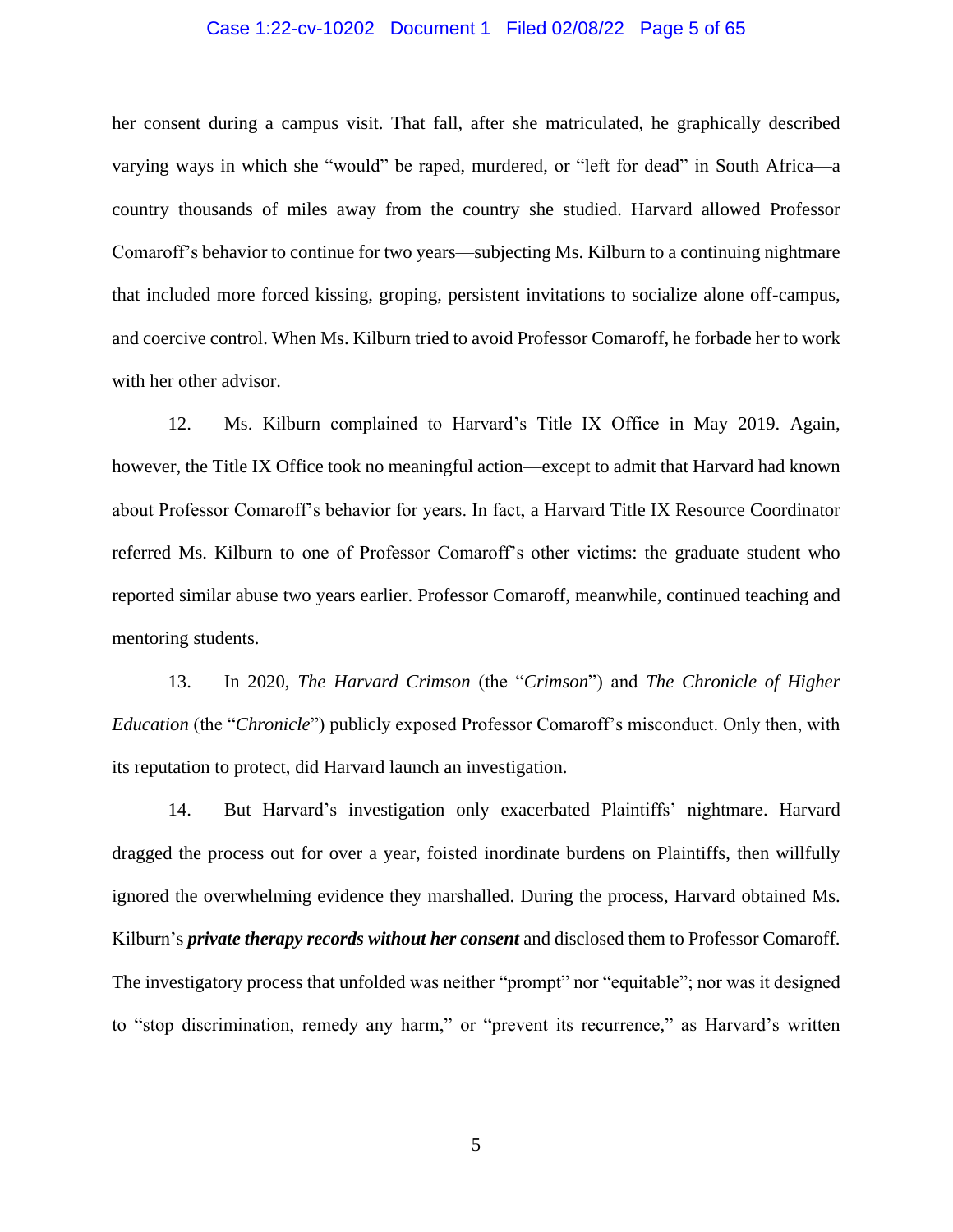#### Case 1:22-cv-10202 Document 1 Filed 02/08/22 Page 6 of 65

policies promise.<sup>9</sup> In the end, Harvard denied that Professor Comaroff engaged in repeated sexual harassment or retaliation and allowed him to continue teaching after a slap on the wrist.

15. Harvard faculty moved swiftly to forestall further complaints. Hours after Harvard announced the investigation's results, Harvard Law Professor Janet Halley issued a statement calling Professor Comaroff's description of Ms. Kilburn's rape and his threats against Plaintiffs "*perfectly legitimate office-hours advice.*" She further blasted Plaintiffs' complaints as an "attack on academic freedom." Professor Comaroff's wife, Professor Jean Comaroff, promptly disseminated the statement to Harvard faculty and others in her professional network. A few days later, 38 Harvard faculty members—including faculty currently supervising Plaintiffs' studies wrote a letter publicly supporting Professor Comaroff and minimizing his abuse.

16. Harvard's deliberate indifference to this pattern of retaliation has upended Plaintiffs' careers in anthropology. And Plaintiffs' ordeal is just one example of Harvard's broader pattern of deliberate indifference: sexual misconduct, abuse, and retaliation are endemic to the Anthropology Department. As the *Crimson* and *Chronicle* reports revealed, for over a decade, Harvard willfully ignored sexual harassment complaints against not just Professor Comaroff, but also against two Department Chairs, Gary Urton and Theodore Bestor. As a result, from 2007 to 2018—11 of the past 14 years—the Department was *chaired* by men who, according to these reports, leveraged their power to prey on women students and junior faculty.

17. Harvard's continued failure to act on repeated reports of harassment against Professor Comaroff—until spurred to do so by the media—demonstrates an institutional policy of indifference: a system designed to protect the University, its reputation, and the faculty who sustain

<sup>9</sup> Harvard University Sexual and Gender-Based Harassment Policy at 1, *available at* https://hwpi.harvard.edu/files/oge/files/sexual-and-gender-based-harassment-policy.pdf?m=1624890819.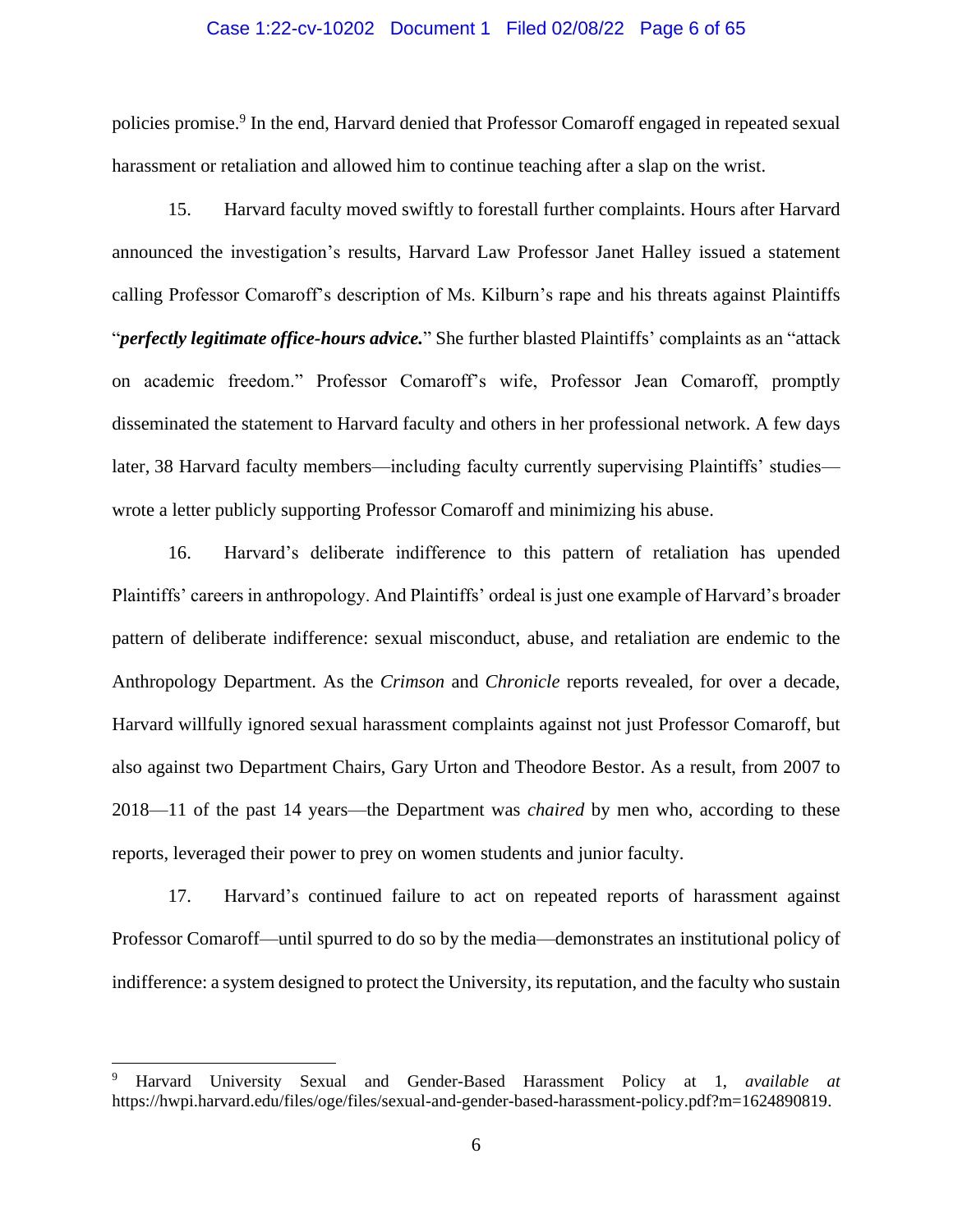#### Case 1:22-cv-10202 Document 1 Filed 02/08/22 Page 7 of 65

that reputation at the expense of its students. The University ignores the misconduct of star faculty for as long as possible, acting only when compelled by public outrage. When Harvard does investigate, it employs a process stacked against survivors, in which even University officials lack confidence. Instead of stopping abuse, Harvard perpetrates it, subjecting students to a second trauma that exacerbates the original abuse and leaves the students vulnerable to retaliation at the hands of faculty.

18. Harvard's cycle of institutional betrayal violates Title IX and Massachusetts law.

# **II. PARTIES**

19. **PLAINTIFF MARGARET CZERWIENSKI** is a natural person, and, at all relevant times, has been domiciled in Massachusetts. She is a doctoral student in Harvard's Anthropology Department. She holds a B.A. in Women's Studies and a Master's of Public Health with a graduate certificate in Afroamerican and African Studies from the University of Michigan, and conducted research at the University of Michigan medical school throughout her Master's program. She joined Harvard for her graduate studies in 2014, where she has worked as a Ph.D. student and teaching fellow. She is a highly credentialed member of the Department, and is the recipient of the National Science Foundation Doctoral Dissertation Research Improvement Grant.

20. **PLAINTIFF LILIA KILBURN** is a natural person, and, at all relevant times, has been domiciled in Massachusetts. She is a doctoral student at Harvard. Ms. Kilburn holds a Master's degree in Comparative Media Practice from Massachusetts Institute of Technology and a B.A. in Anthropology from Amherst College. Her research has been supported by multiple prestigious grants in her field. Ms. Kilburn came to Harvard in 2017. She specifically applied to Harvard's Anthropology Department to work with the Comaroffs, and eventually accepted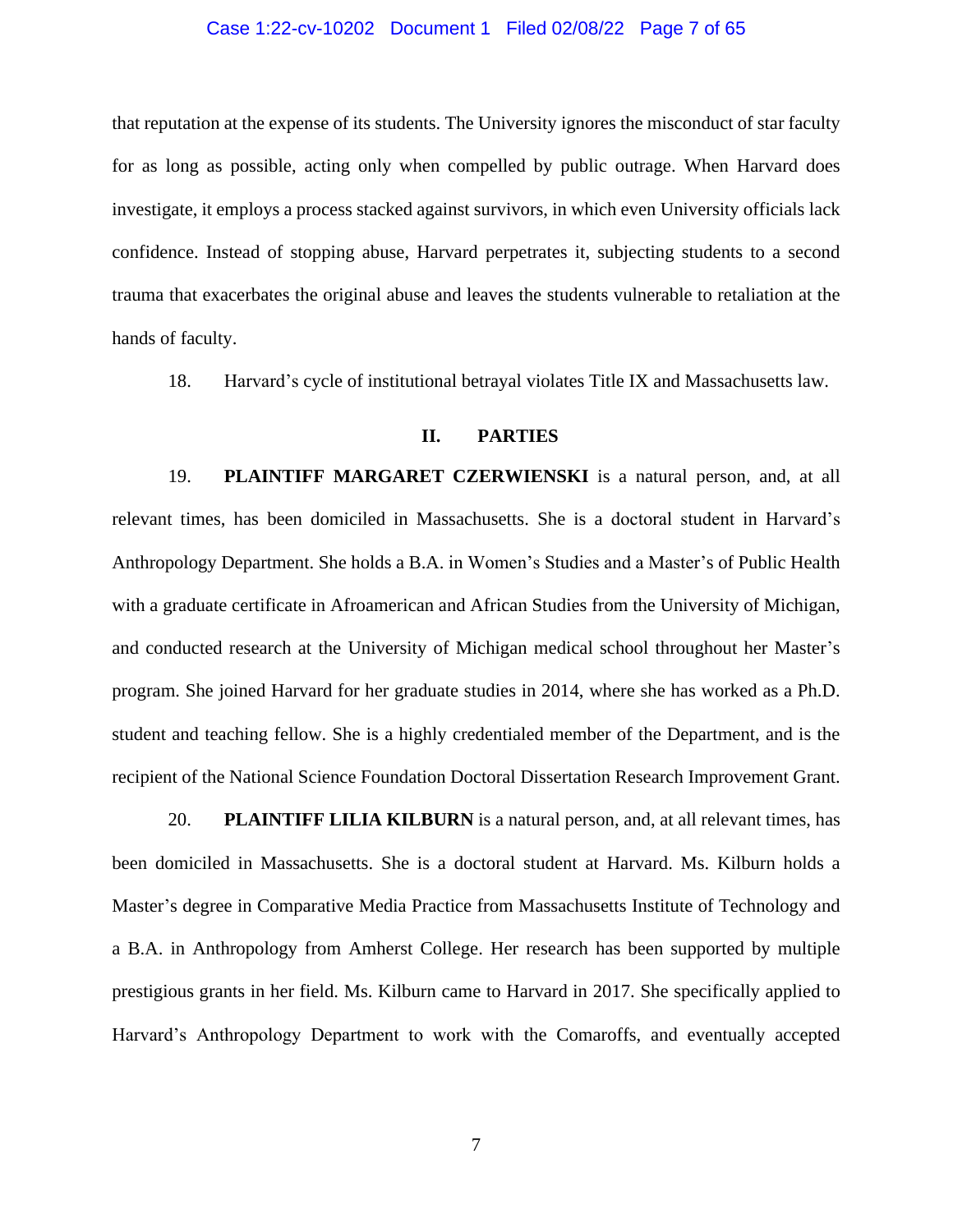#### Case 1:22-cv-10202 Document 1 Filed 02/08/22 Page 8 of 65

Harvard's offer—turning down opportunities from other universities—because Professor John Comaroff urged her to and promised her mentorship and pedagogic support.

21. **PLAINTIFF AMULYA MANDAVA** is a natural person, and, at all relevant times, has been domiciled in Massachusetts and/or Maine. She is a doctoral student in Harvard's Anthropology Department. She holds a B.A. with Honors in Anthropology from the University of Chicago and a Master's degree from Harvard Divinity School. She enrolled in graduate studies at Harvard in 2012 and has worked as a Ph.D. student and teaching fellow. While at Harvard, Ms. Mandava has won multiple prestigious grants in her field, including the Wenner-Gren Dissertation Fieldwork Grant and the American Institute of Indian Studies Junior Fellowship.

22. **DEFENDANT HARVARD UNIVERSITY AND THE PRESIDENT AND FELLOWS OF HARVARD COLLEGE** is a non-profit corporation organized and existing under the laws of Massachusetts that maintains its principal place of business at Massachusetts Hall, Cambridge, Massachusetts 02138.

# **III. JURISDICTION AND VENUE**

23. This Court has subject matter jurisdiction over this action pursuant to 28 U.S.C. §§ 1331 and 1343, because Plaintiffs' statutory claims under Title IX present a federal question over which this Court has jurisdiction. Plaintiffs also assert state-law claims over which this Court has supplemental jurisdiction pursuant to 28 U.S.C. § 1367.

24. This Court has personal jurisdiction over Defendant pursuant to Federal Rule of Civil Procedure 4(k)(1)(A) because Defendant is domiciled in and conducts business within this Judicial District.

25. This Court is the proper venue under 28 U.S.C. § 1391(b) and 42 U.S.C. § 2000e-5(f) because Harvard is headquartered in this District and many of the unlawful practices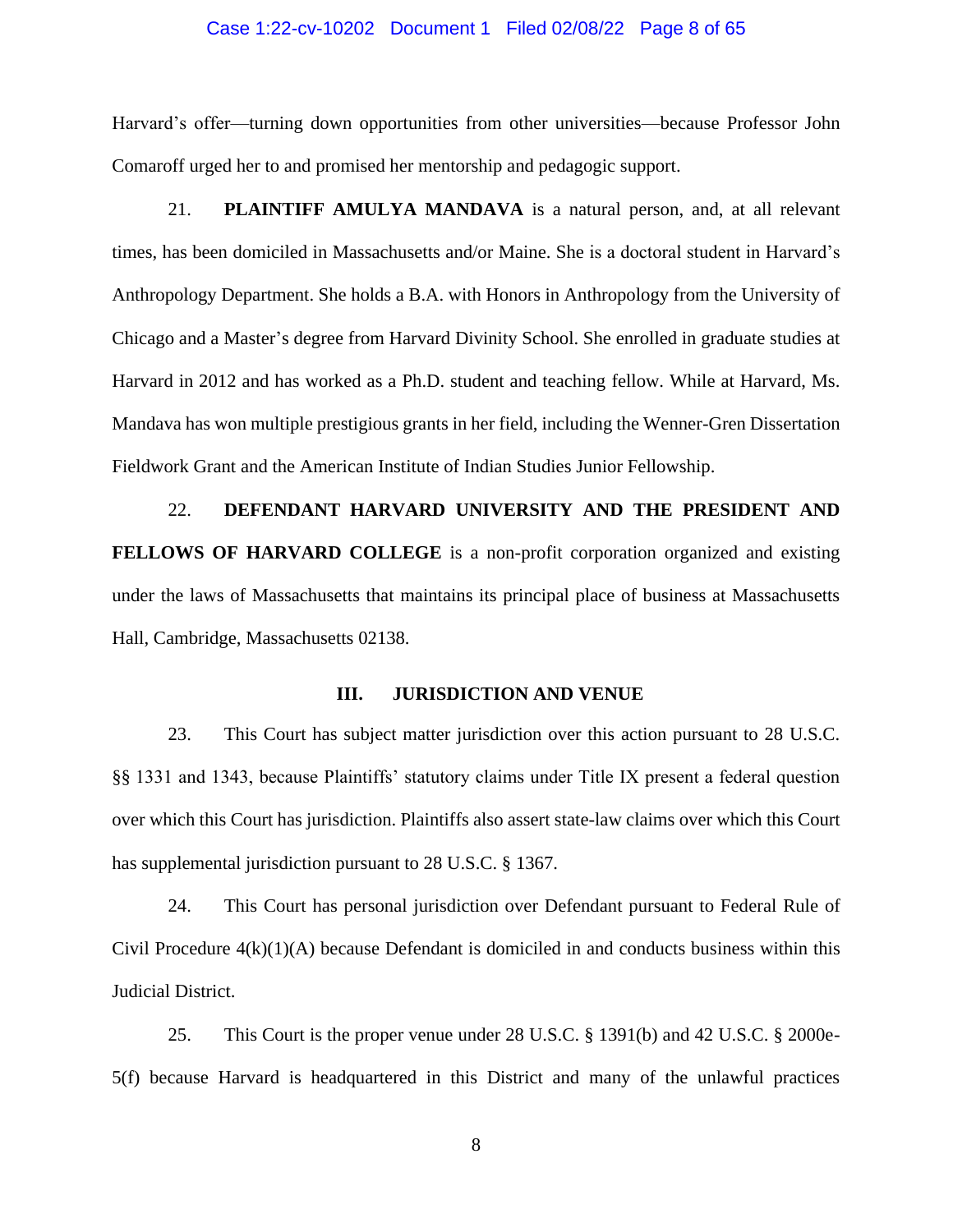## Case 1:22-cv-10202 Document 1 Filed 02/08/22 Page 9 of 65

complained of herein occurred in this District, and the events or omissions giving rise to Plaintiffs' claims occurred in this District.

#### **IV. FACTUAL ALLEGATIONS**

#### **A. Professor Comaroff Harassed Students for Years Before Coming to Harvard**

26. Harvard had good reason to be wary of Professor Comaroff. Before Harvard hired him, Professor Comaroff taught at UChicago, where he was surrounded by "pervasive allegations of sexual misconduct." Indeed, multiple UChicago students and faculty complained to UChicago about his behavior.

27. In or around 1979, immediately after Professor Comaroff began teaching at UChicago, he lured an undergraduate student ("UChicago Student 1") to his home promising advice on her thesis. Alone with her, he forcibly hugged her, ran his hand down her back, and groped her buttocks without her consent. UChicago Student 1 contemporaneously recounted the incident to a graduate student, who replied that Professor Comaroff was well-known for his sexual behavior toward students, and that he was engaged in an affair with another student. UChicago Student 1—once a promising anthropology student—was so disturbed by her experience with Professor Comaroff that she abandoned her plans to pursue a Ph.D. in anthropology.

28. This behavior continued for decades at UChicago. Between 2006 and 2007, Professor Comaroff sent a female UChicago graduate student ("UChicago Student 2") violent pornography without her consent, commented on her choice of underwear, and assaulted her in his office. During the assault, he kissed her forcibly on the lips, groped her buttocks, and repeatedly grabbed her thigh without her consent. UChicago Student 2 contemporaneously reported the assault to another graduate student, who in turn reported the incident to UChicago faculty. But when Professor Comaroff learned of the complaint, he ensured that the student had "trouble"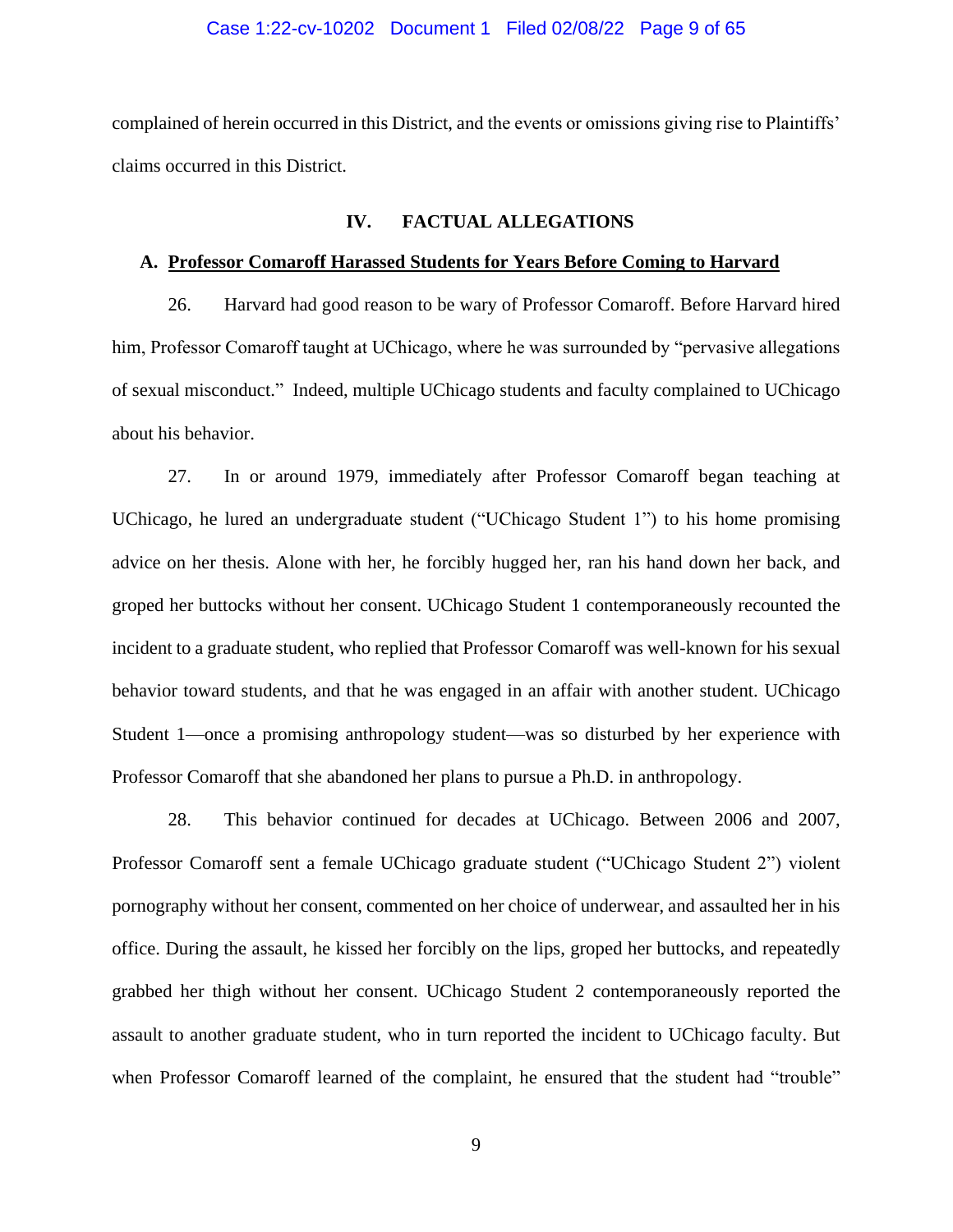## Case 1:22-cv-10202 Document 1 Filed 02/08/22 Page 10 of 65

finding a job. Professor Comaroff then pressured UChicago Student 2 to delete the explicit emails he had sent her.

29. In 2007, on information and belief, Professor Comaroff initiated a sexual relationship with another female UChicago graduate student ("UChicago Student 3"). But, on information and belief, once Professor Comaroff lost sexual interest in her, he used his influence to damage her career.

30. And in winter 2009, Professor Comaroff targeted Plaintiff Mandava, who was then an undergraduate at UChicago. Professor Comaroff took a focused interest in Ms. Mandava during a study-abroad trip in South Africa. He repeatedly invited her to sit next to him on long drives and commented on the neckline of her clothing, all of which made Ms. Mandava uncomfortable. Ms. Mandava told Professor David Bunn, who was also on the trip, about Professor Comaroff's bizarre actions in hopes that he would intervene. But Professor Bunn responded that Professor Comaroff's behavior was part of a pattern; he regularly crossed boundaries on study-abroad trips. During each trip, he developed a "crush" on a female student and "obsessively" focused on her throughout the program.

# **B. Harvard Knew That Professor Comaroff Had Harassed Students and Brought Him to Harvard Anyway**

31. Harvard knew of this pattern by the time it offered Professor Comaroff a position to start in 2012. It hired him anyway.<sup>10</sup>

32. Upon information and belief, around the time Harvard hired Professor Comaroff, UChicago faculty warned the Chair of Harvard's Department of African and African American Studies ("AAAS")—who could have influenced the hiring decision, supervised Professor

 $10$  In 2020, in a meeting with Ms. Czerwienski about Plaintiffs' Title IX complaints, the Assistant Dean of Student Affairs *admitted* that Harvard's administration had known about Professor Comaroff's behavior for years.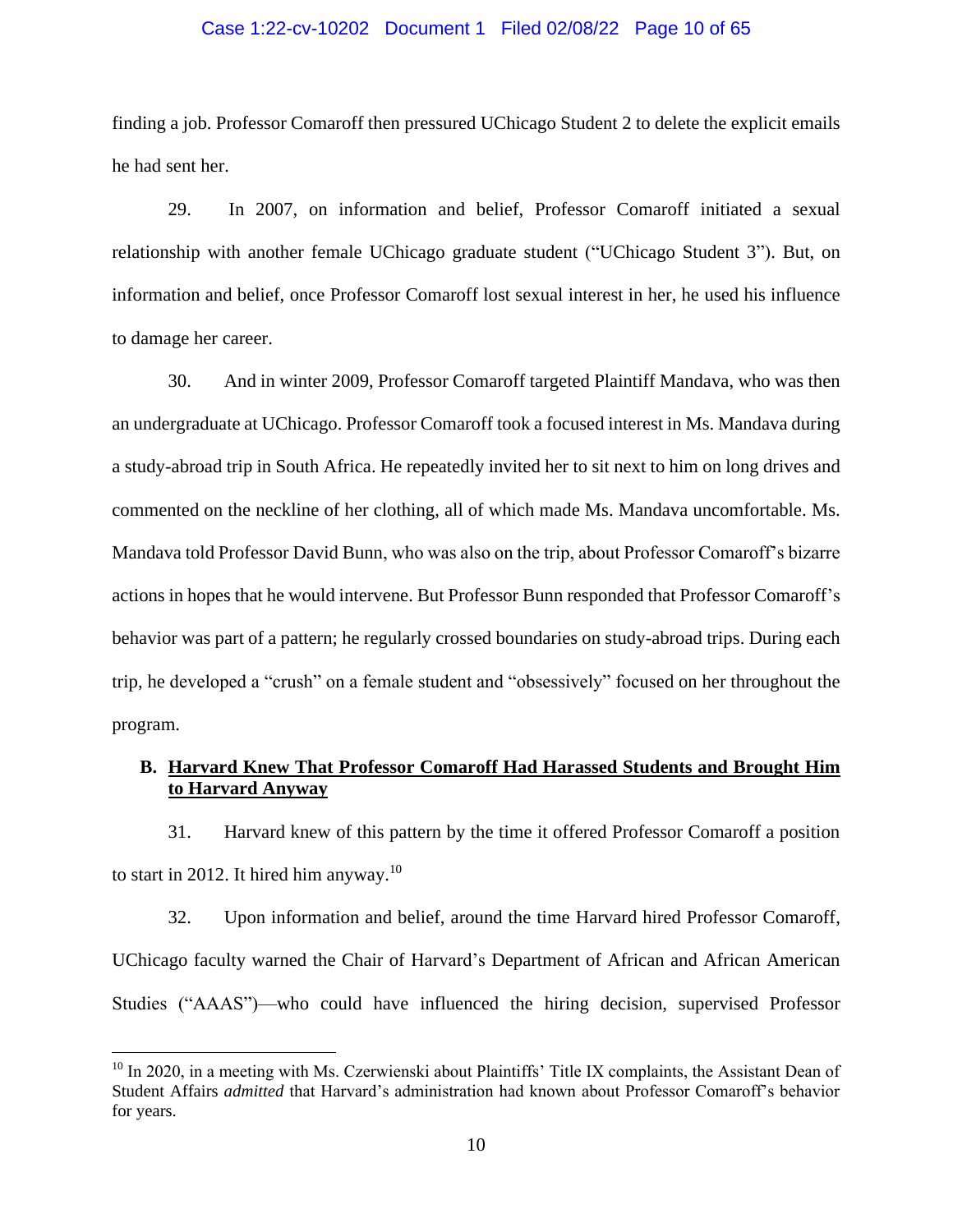# Case 1:22-cv-10202 Document 1 Filed 02/08/22 Page 11 of 65

Comaroff, or at least managed his interactions with students—about Professor Comaroff's misconduct at UChicago. Harvard could have heeded this warning and passed on Professor Comaroff or implemented safeguards—and protected Harvard's students. Instead, Harvard empowered Professor Comaroff.

33. Professor George Meiu, who joined Harvard's faculty in or around 2014, was also aware of Professor Comaroff's sexual misconduct at UChicago, where Professor Meiu studied under the Comaroffs. After the *Crimson* exposed Professor Comaroff's misconduct in 2020, Professor Meiu apologized to more than 100 assembled members of the Department, including Plaintiffs, "for what I knew and what I didn't say anything about."

34. Professor Nicholas Harkness, who joined Harvard's faculty in or around 2011, was likewise aware of complaints against Professor Comaroff. He, too, had learned of Professor Comaroff's history of sexual harassment and inappropriate sexual relationships with students at UChicago, where he had been a graduate student until 2010. Indeed, after Plaintiffs filed their Title IX complaints, he described Professor Comaroff to Ms. Kilburn as a "groomer" and "predator." But Harvard overlooked this history even when warned about it.

35. Harvard instead welcomed Professor Comaroff to the faculty. In or around 2011, Harvard extended an offer to Professor Comaroff and his wife, Professor Jean Comaroff, to join the Department of Anthropology and the Department of AAAS. It implemented no safeguards on his contact with students.

## **C. Professor Comaroff Sexually Harasses Students at Harvard**

36. The results of Harvard's inaction were predictable.

37. In 2015, Professor Comaroff made persistent unwanted sexual advances toward at least two Harvard graduate students. To the first ("Harvard Student 1"), he made repeated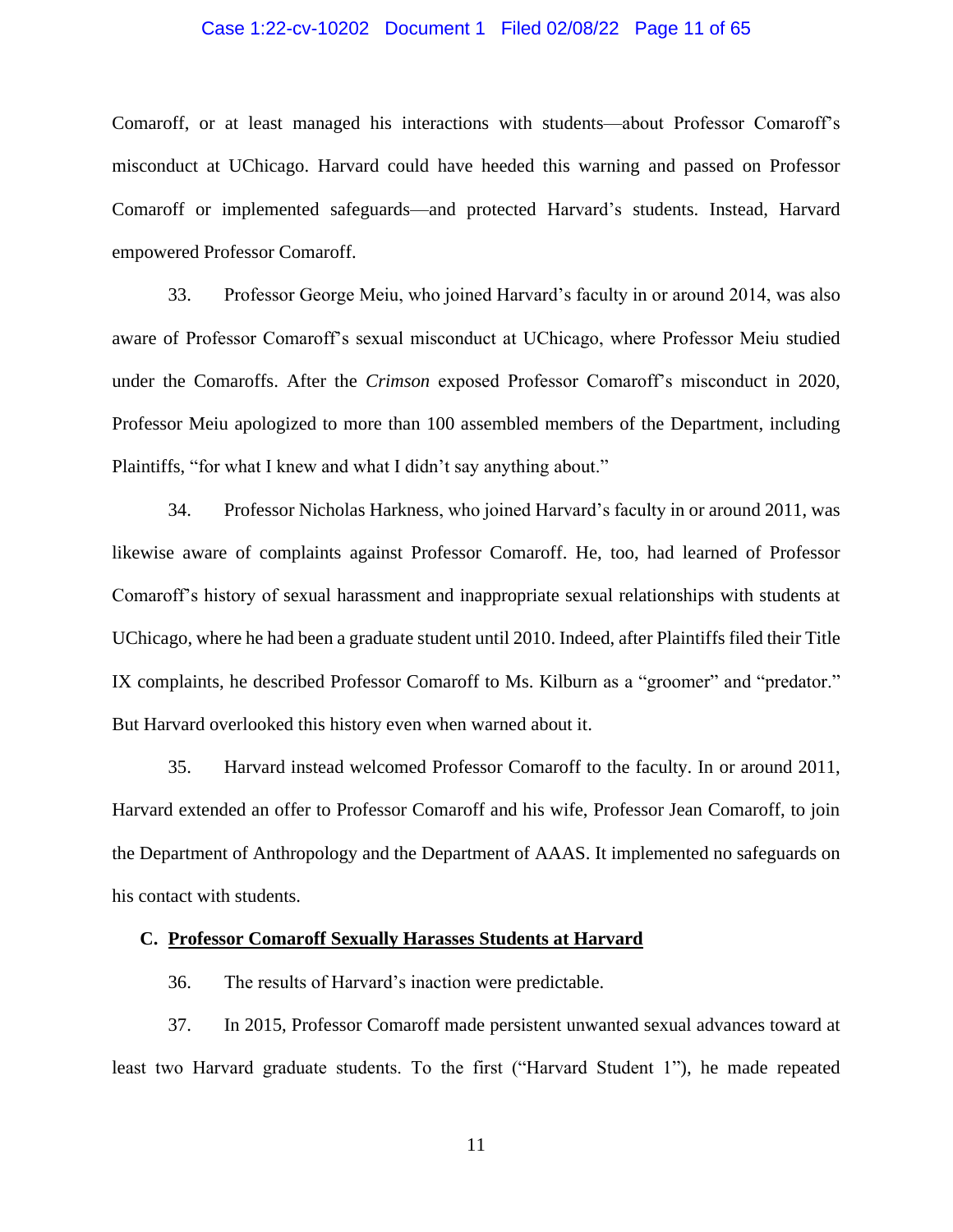## Case 1:22-cv-10202 Document 1 Filed 02/08/22 Page 12 of 65

comments on her physical appearance—telling her "you're a very beautiful woman" during meetings—and kissed her on the cheek.

38. To another ("Harvard Student 2"), his advisee, he commented on her appearance; shared his attraction to other students (describing one student as "beautiful" and another as "out of [his] league"); recounted his sexual history and sexual preferences to her in detail; and frequently shared sexual jokes that made her uncomfortable. He also winked at her in class, drank out of her water bottle in the middle of a course he was teaching, called her "my date," and kissed her on the forehead without her consent—all in view of other students. He told her that three students at UChicago would say he had sex with them, but he branded them as "liars."

39. Professor Comaroff eventually escalated his harassment against Harvard Student 2 to physical assault. He cornered her in his office, brushed up against her, sat unnecessarily close to her in meetings, and touched her inappropriately. In fall 2016, during an annual brunch at his house, Professor Comaroff cornered her in his laundry room and forcibly kissed her on the mouth without her consent. His abuse continued throughout the semester: he kissed her, grabbed her buttocks, and, on information and belief, sent her messages late at night asking about her sexual partners.

40. Finally, at a meeting in his office, Harvard Student 2 confronted Professor Comaroff about his behavior. He responded with more: he knelt in front of her, laid his head on her breasts, and told her he was impotent.

#### **D. Professor Comaroff Threatens Retaliation to Silence Warnings**

41. Harvard Student 2 reported Professor Comaroff's harassment to a Harvard postdoctoral research fellow and former advisee of Professor Comaroff at UChicago ("Harvard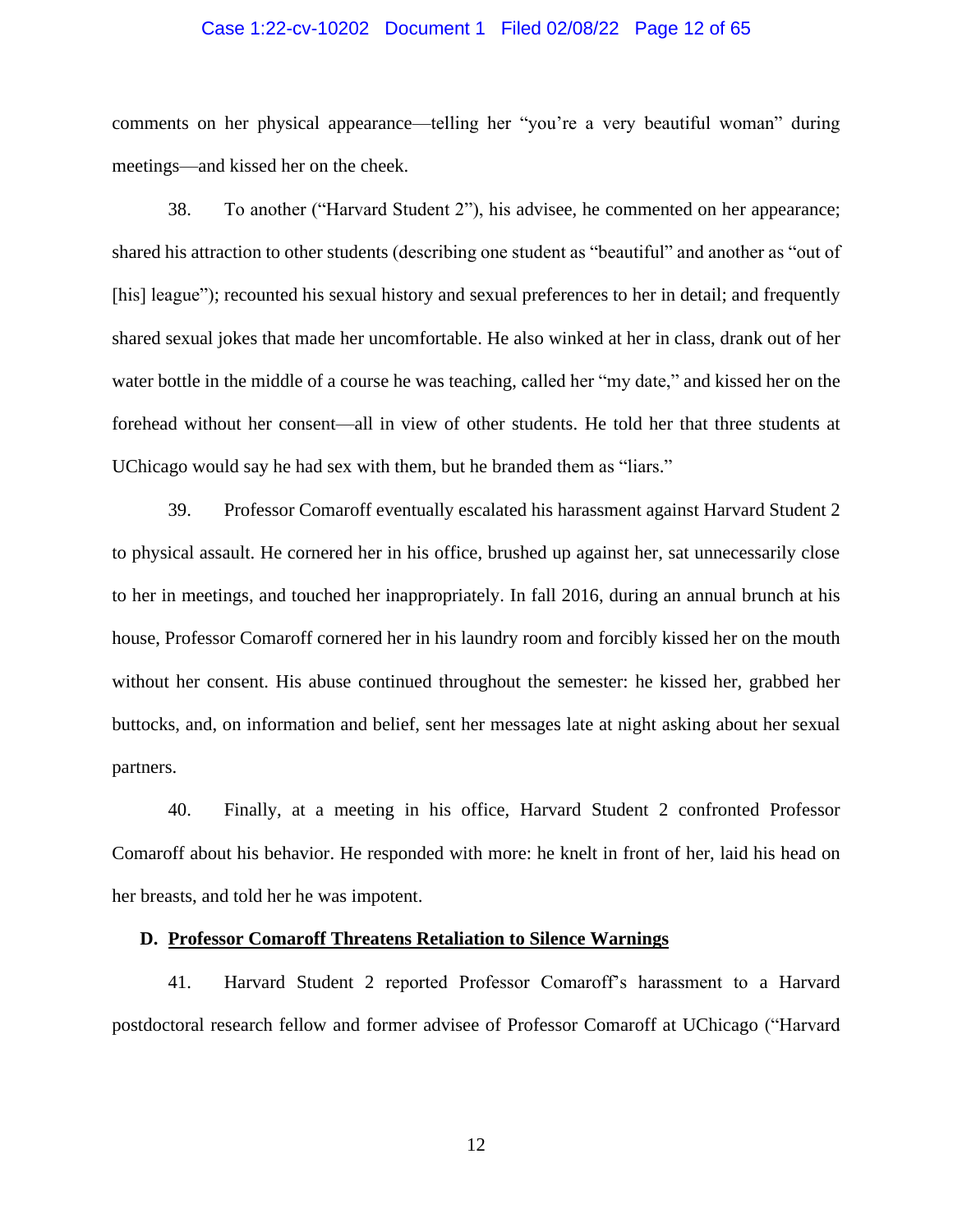## Case 1:22-cv-10202 Document 1 Filed 02/08/22 Page 13 of 65

Post-Doc 1"). Harvard Post-Doc 1 advised Harvard Student 2 to report the conduct to Harvard's Title IX Office.

42. Professor Comaroff learned of this advice and swiftly retaliated: in fall 2017, Professor Comaroff called Harvard Post-Doc 1 to his office and threatened that if Harvard Post-Doc 1 continued "spreading gossip," he would "find it impossible" to get a permanent academic position.

43. At the time, Harvard Post-Doc 1 was relying on letters of recommendation from Professors John and Jean Comaroff to find a teaching position. Professor John Comaroff's threat was thus clear and effective: if Harvard Post-Doc 1 did not stop engaging in oppositional activity, the Comaroffs would thwart his prospects of finding a permanent teaching position.

# **E. Professor Comaroff Retaliates Against Plaintiffs Czerwienski and Mandava**

# **a. Plaintiff Margaret Czerwienski Engages in Protected Activity**

44. Harvard Student 2 also reported Professor Comaroff's harassment to her classmate, Plaintiff Margaret Czerwienski. Around the same time, yet another student ("Harvard Student 3") told Ms. Czerwienski that Professor Comaroff was acting as though he had a "crush" on her.

45. In spring 2017, Ms. Czerwienski complained to her advisor, Professor Susan Greenhalgh, about Professor Comaroff's harassment of Harvard Student 2 and shared her concern that he was pursuing Harvard Student 3.

46. Professor Greenhalgh was a mandatory reporter under Harvard's Title IX policies, and should therefore have reported Professor Comaroff. Professor Greenhalgh expressed concern, but, because Harvard had not properly trained her on her reporting obligations, she took no steps to intercede and neither did Harvard.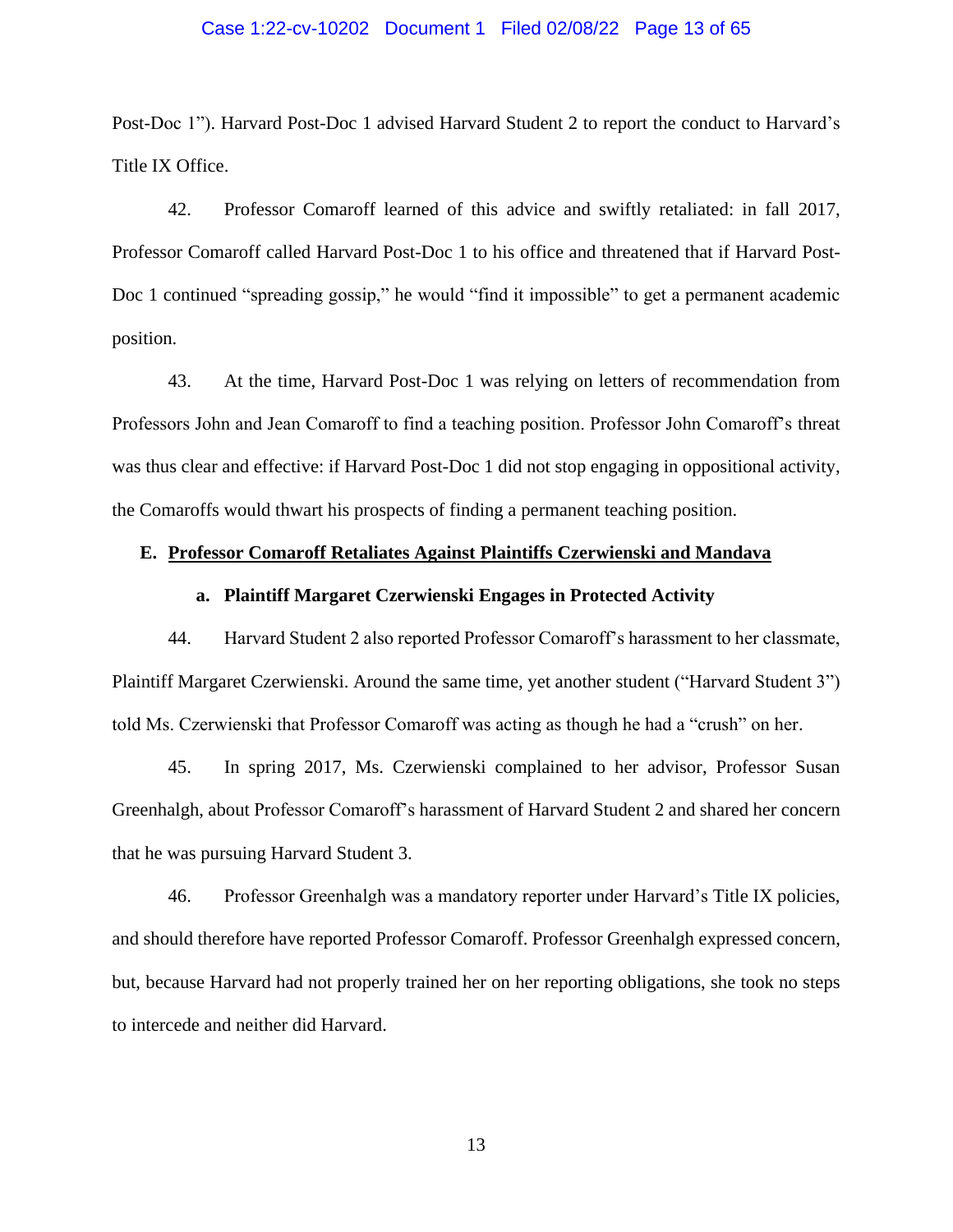# Case 1:22-cv-10202 Document 1 Filed 02/08/22 Page 14 of 65

47. Ms. Czerwienski also began warning other students of the dangers Professor Comaroff posed.

48. Finally, Ms. Czerwienski urged Harvard Student 2 to report Professor Comaroff's harassment and assaults to Harvard's Title IX Office.

## **b. Harvard Receives and Ignores Harvard Student 2's Complaint**

49. In spring 2017, following Ms. Czerwienski's advice, Harvard Student 2 reported Professor Comaroff's sexual harassment to Seth Avakian, a University Program Officer for Title IX and Professional Conduct who served as a Title IX Resource Coordinator for Harvard's Faculty of Arts and Sciences ("FAS") graduate students and faculty, among others.

50. Under Harvard's Sexual and Gender-Based Harassment Policy and the Sexual and Gender-Based Harassment Policy and Procedures for the Faculty of Arts and Sciences, Mr. Avakian was responsible for "identifying and responding to sexual harassment and its harm to equal educational opportunity" and "stopping or preventing sexual or gender-based harassment." He also had authority to "put in place any appropriate supportive measures to protect the educational and work environment," and to initiate a formal investigation. But he did none of these things.

51. Mr. Avakian also had the responsibility, under University policy, to convey complaints about Professor Comaroff to the University Title IX Coordinator. University policy *required* as much if he received more than one complaint about Professor Comaroff. And he should have received many. Upon information and belief, Harvard Student 2 reported Professor Comaroff's harassment to multiple other faculty members. But these faculty and Mr. Avakian apparently did nothing.

52. Nor did anyone else—except Professor Comaroff. Professor Comaroff obtained a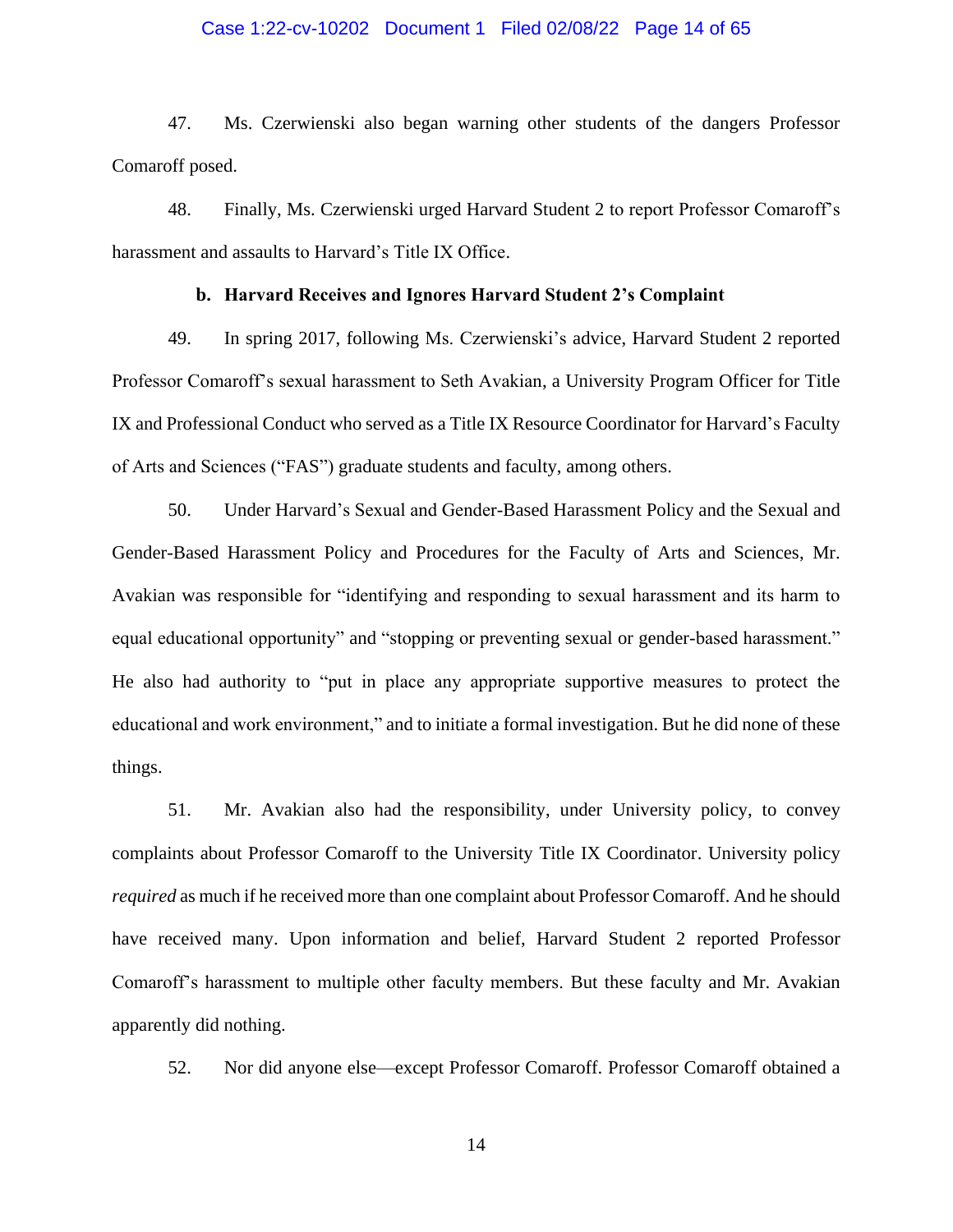## Case 1:22-cv-10202 Document 1 Filed 02/08/22 Page 15 of 65

copy of Harvard Student 2's complaint and read portions of her complaint back to her verbatim. This intimidation tactic worked. It pressured Harvard Student 2 to withdraw her complaint and would, apparently, dissuade her from participating in any further investigations, including of Plaintiffs' complaints.

# **c. Plaintiff Amulya Mandava Engages in Protected Activity**

53. By spring 2017, Ms. Mandava had also learned that Professor Comaroff had sexually harassed Harvard Student 2 and was pursuing Harvard Student 3. Ms. Mandava, like Ms. Czerwienski, warned other students about Professor Comaroff's sexual harassment.

54. Also like Ms. Czerwienski, Ms. Mandava reported Professor Comaroff's sexual harassment to Harvard. Ms. Mandava informed Professor Ajantha Subramanian—who, in 2018, would become the Chair of the Anthropology Department—that Professor Comaroff had sexually harassed two graduate students at Harvard; that he had given Ms. Mandava herself unwanted sexual attention when she was an undergraduate at UChicago; and that he had had several sexual relationships with graduate students at UChicago.

55. Professor Subramanian expressed distress, but took no action. She informed Ms. Mandava that, under her understanding of Harvard policy, she could not elevate or act on Ms. Mandava's report unless the affected students (Harvard Students 2 and 3) made the reports directly.

# **c. Professor Comaroff Threatens Plaintiffs Mandava and Czerwienski**

56. Harvard's indifference had a predictable result. By October 2017, Professor Comaroff had learned that Ms. Mandava and Ms. Czerwienski were warning others about his behavior. He swiftly sought to silence them.

57. On or about October 13, 2017, Ms. Mandava met Professor Comaroff in his office to discuss a grant application. During the meeting, Professor Comaroff told Ms. Mandava that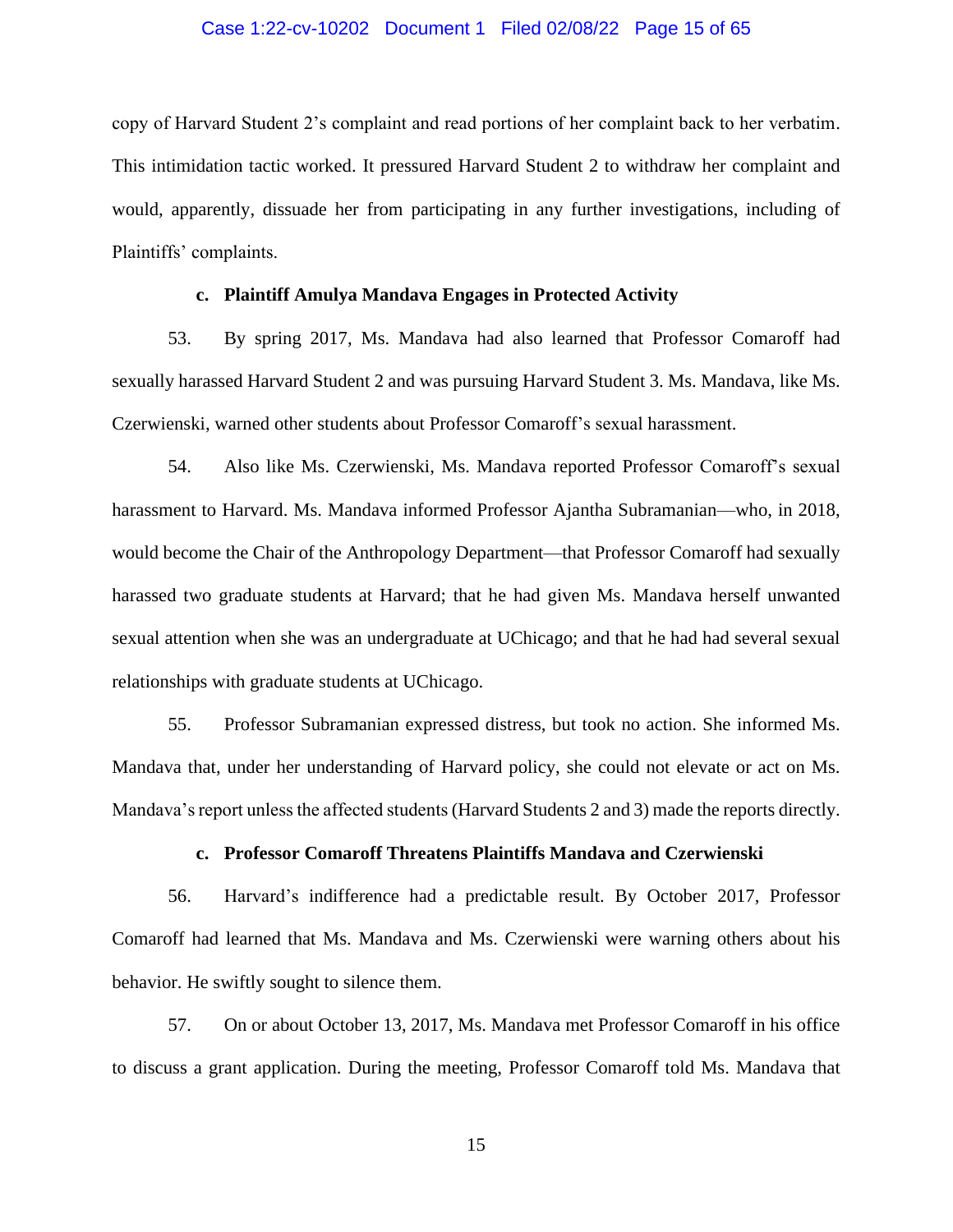## Case 1:22-cv-10202 Document 1 Filed 02/08/22 Page 16 of 65

graduate students, including Ms. Czerwienski, were spreading "nasty rumors" about his sexual misconduct with students, and that he knew Ms. Mandava had participated in those conversations. Ms. Mandava responded by confirming that she had warned others in the Department about his sexual encounters with students. In reply, Professor Comaroff first sought to dispel the "nasty rumors" by claiming that he had "been sexually inactive for seven years" because he was impotent—an admission that caused Ms. Mandava great discomfort because she was alone in his office with him.

58. Next, Professor Comaroff threatened Ms. Mandava and Ms. Czerwienski. He told Ms. Mandava that there had been "rumors" about him at UChicago, too. He referenced three specific UChicago graduate students—including Harvard Post-Doc 1—who perpetuated these "rumors" about him, and he told her that those other students had subsequently experienced "trouble getting jobs." He warned that he would not want the same to happen to Ms. Mandava.

59. Professor Comaroff further threatened that if Ms. Mandava continued to speak out, she would lose her relationship with her recommender, Professor Jean Comaroff. He reminded Ms. Mandava that he and his wife were responsible for her admission to Harvard and reiterated multiple times how much "support" they had given her over the years. He cautioned that Professor Jean Comaroff would be "furious" at anyone who told her about his conduct.

60. Finally, Professor Comaroff warned that if Ms. Mandava and Ms. Czerwienski continued their "gossip," he and his wife would find out, because "our students will always tell us."

61. Professor Comaroff's threats were serious and credible. As Dean for Faculty Affairs and Planning Nina Zipser acknowledges, academics "rely on narrow networks of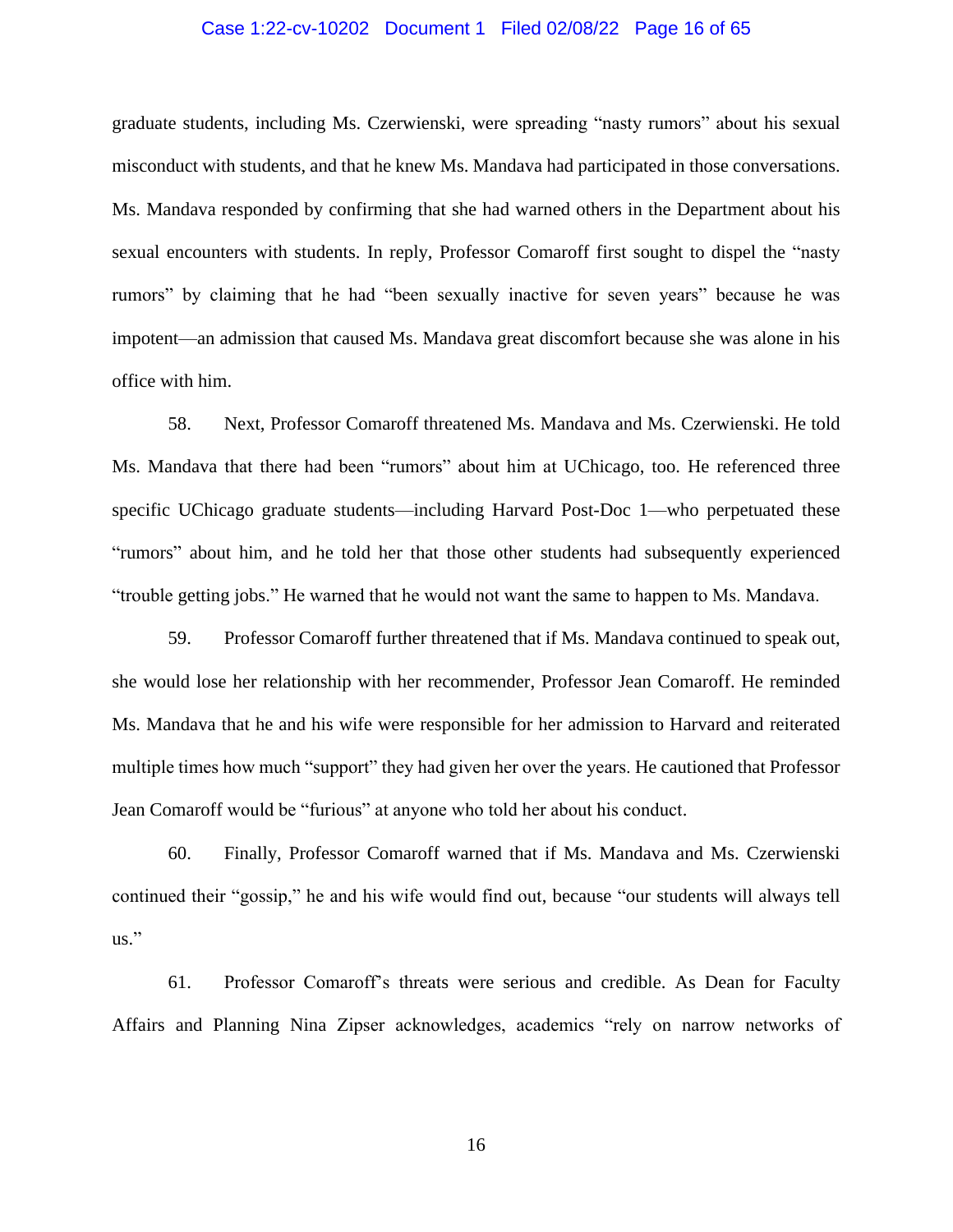# Case 1:22-cv-10202 Document 1 Filed 02/08/22 Page 17 of 65

individuals."<sup>11</sup> Harvard Professor Stephen Blyth affirms that "[t]he influence a senior professor holds over a PhD student's career . . . is immense: a poor letter of recommendation torpedoes job prospects."<sup>12</sup> Anthropology is a small and tight-knit field. There are seldom more than a handful of tenure-track positions available to graduating doctoral students. Each position receives hundreds of applications. And Professor Comaroff's influence permeates the field. His former students and acolytes sit on hiring committees in almost every major anthropology department across the globe. A down-vote from Professor Comaroff is thus the death knell of an anthropologist's career.

62. Ms. Mandava shared Professor Comaroff's threats with Ms. Czerwienski. Both began fearing for their academic futures at Harvard and their career plans.

# **F. Ms. Czerwienski Reports Professor Comaroff's Threats, but Harvard Again Fails to Act, Derailing Plaintiffs' Academic Careers**

63. Ms. Czerwienski reported Professor Comaroff's threats to Harvard Title IX Resource Coordinator Seth Avakian three days later, on or about October 16, 2017. She also told Mr. Avakian (as others had before) that Professor Comaroff had been sexually harassing students.

64. On information and belief, Harvard ignored Ms. Czerwienski's complaints. In fact, Mr. Avakian explicitly discouraged Ms. Czerwienski from filing a formal report with Harvard's Office for Dispute Resolution ("ODR") because, he said, doing so would be futile.

65. With no response from Harvard, Professor Comaroff's threats had their intended chilling effect on Ms. Mandava and Ms. Czerwienski. Ms. Czerwienski did not file a formal complaint, and, after the October 13, 2017 meeting, Ms. Czerwienski and Ms. Mandava both

<sup>&</sup>lt;sup>11</sup> Letter from Stephen Blyth, Professor, Harvard Univ., to Drew G. Faust, President, Harvard Univ. (May 7, 2018), https://www.bostonglobe.com/2019/05/24/read-

letter/h2qAM6WfEOWiRHQVmu0N2M/story.html?camp=bg%3Abrief%3Arss%3Afeedly&rss\_id=feedl y\_rss\_brief&s\_campaign=bostonglobe%3Asocialflow%3Atwitter.

 $12$  *Id.*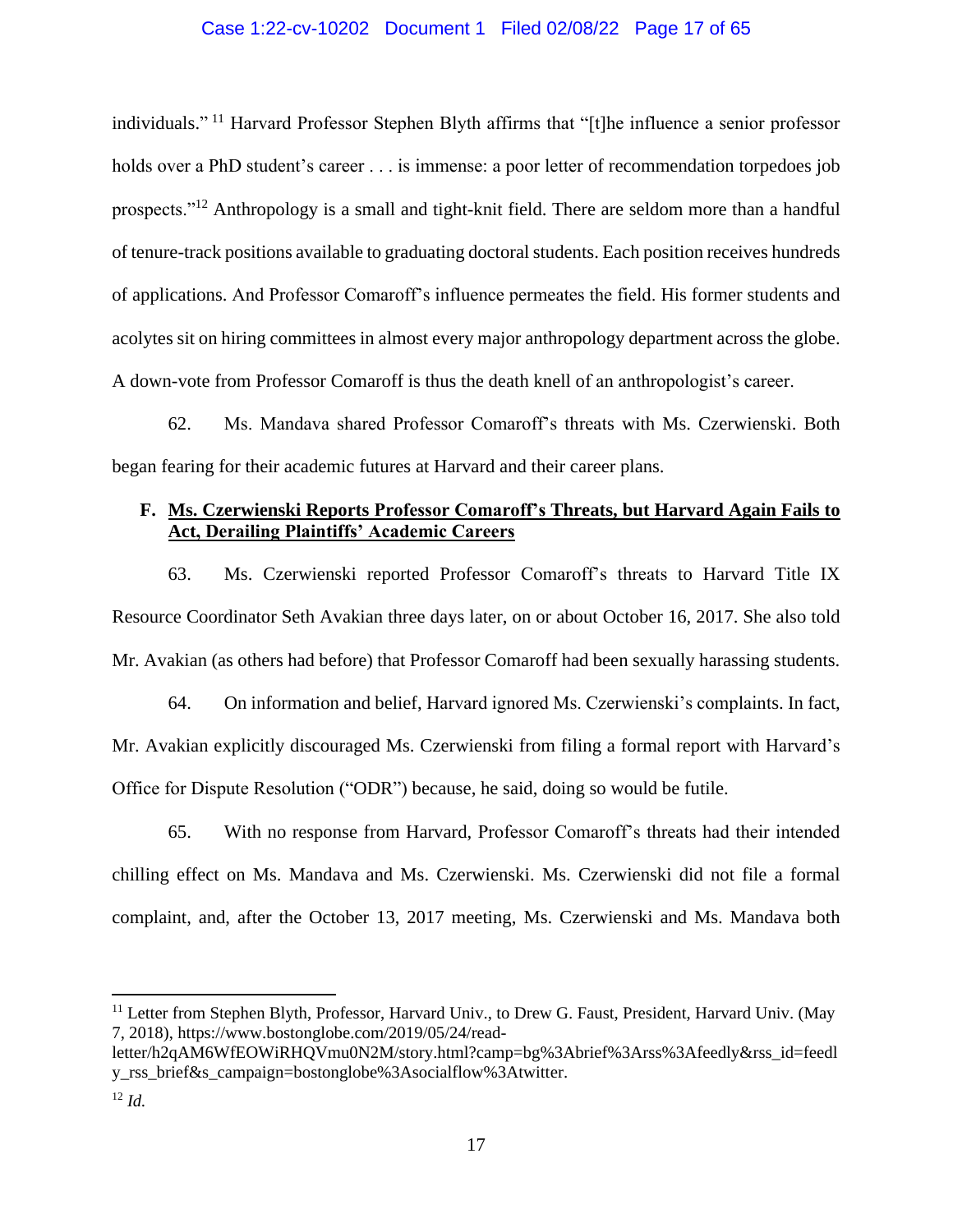## Case 1:22-cv-10202 Document 1 Filed 02/08/22 Page 18 of 65

stopped warning other students about Professor Comaroff's sexual misconduct. Indeed, later in the fall of 2017, when Plaintiff Kilburn approached Ms. Mandava seeking guidance regarding Professor Comaroff's harassment, Ms. Mandava, fearful of retaliation, refused to assist Ms. Kilburn.

66. Professor Comaroff, meanwhile, continued to harass students with impunity. He even boasted about it publicly. At an October 2017 dinner with faculty and graduate students, Professor Comaroff compared himself to Harvey Weinstein, and remarked, "They're coming for me next!" Professor Jean Comaroff, also in attendance, disparaged women who confront or report sexual violence, commenting, "Whatever happened to rolling with the punches?"

67. These remarks rattled Ms. Mandava and Ms. Czerwienski. To mitigate the risk of retaliation from the Comaroffs, Ms. Czerwienski ended her advising relationship with Professor Jean Comaroff; dropped a required course then taught only by the Comaroffs (thereby delaying her completion of that requirement); and shifted her academic focus away from Africa, a region studied in Harvard's Social Anthropology program exclusively by the Comaroffs and a former student of theirs. Ms. Czerwienski also actively sought to avoid Professor Comaroff. Professor John Comaroff's tentacular influence in the field, however, made it impossible to avoid him, and Ms. Czerwienski continued to encounter him on campus.

68. Ms. Mandava, too, ultimately ended her mentoring relationship with both Professor Jean Comaroff and Professor John Comaroff, changed the focus of her dissertation, and did not apply for a grant in their area of expertise to avoid them. Ms. Mandava had previously relied on the Comaroffs for letters of recommendation for nearly every major application since college. Ms. Mandava also felt persistent anxiety resulting from Professor Comaroff's threat.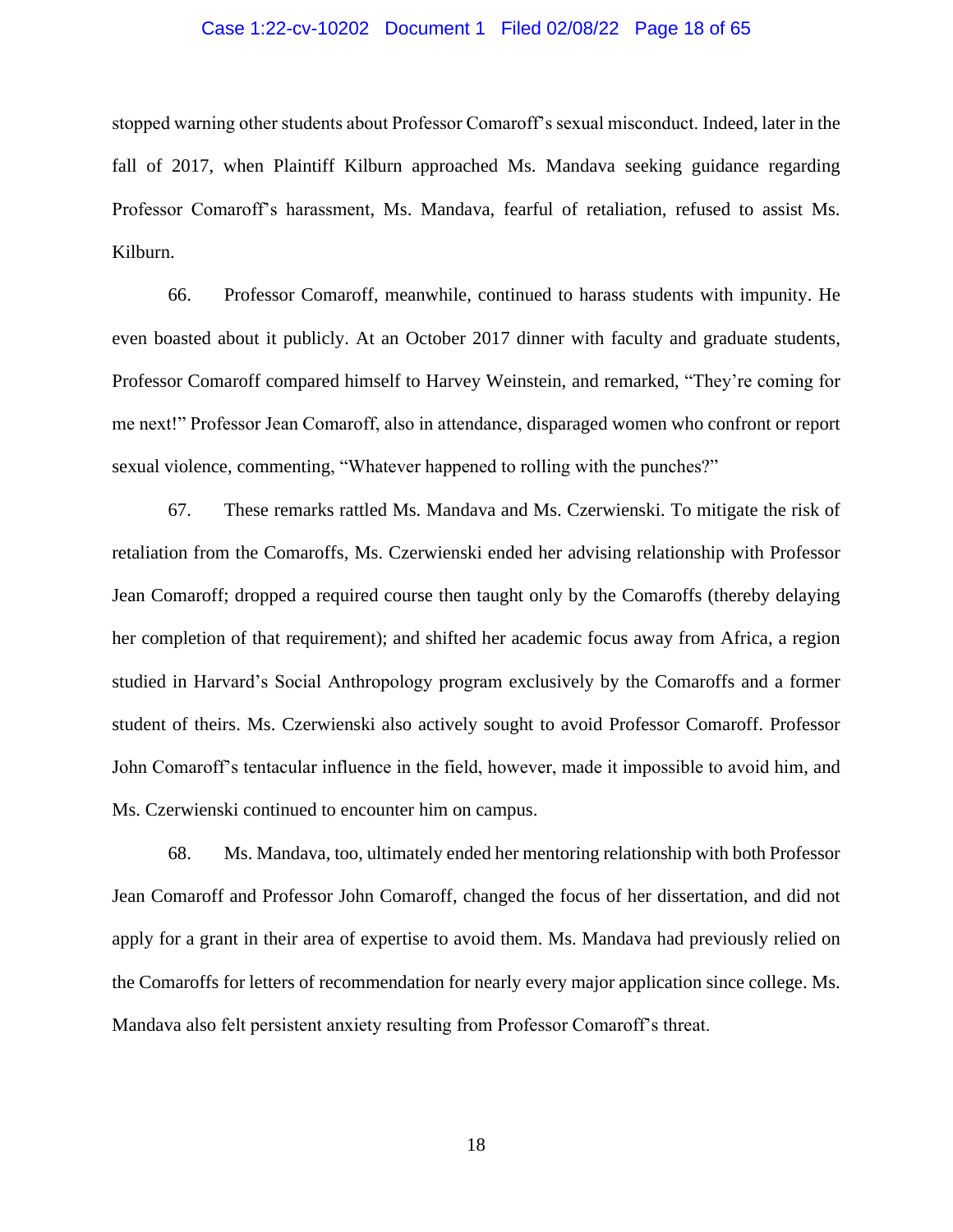# Case 1:22-cv-10202 Document 1 Filed 02/08/22 Page 19 of 65

69. Harvard's inaction thus upended the academic careers of Ms. Mandava and Ms. Czerwienski. It would soon do the same to Ms. Kilburn.

# **G. Professor Comaroff Subjects Plaintiff Kilburn to Repeated Sexual Harassment**

70. From the day Ms. Kilburn first visited Harvard as a prospective student in 2017 through April of 2019, Professor Comaroff subjected her to pervasive sexual harassment, including unwanted kissing and touching and a graphic description of her own imagined rape and murder.

# **a. Professor Comaroff Kisses Ms. Kilburn When She Was an Admitted Student**

71. Professor Comaroff began making unwanted sexual advances on Ms. Kilburn before she even matriculated at Harvard. On or about February 27, 2017, Ms. Kilburn met with Professors John and Jean Comaroff to discuss her acceptance to the program. Professor John Comaroff offered to walk Ms. Kilburn back to Harvard's campus. As they approached the building in which his office is located, Professor Comaroff stepped in front of Ms. Kilburn, hugged her tightly—pressing the length of his body against hers—and kissed her on the lips without her consent. Continuing to hug her tightly, he whispered in her ear that she should "go visit Columbia [University], but then come back here."

72. Ms. Kilburn was distressed by Professor Comaroff's assault. She feared for her future at Harvard, in a program she had dreamed of attending. But, not knowing of Professor Comaroff's history, she sought to forget the incident and move on.

# **b. Ms. Kilburn's First Day of Grad School: "You Would Be Raped and Killed"**

73. Ms. Kilburn's fears, however, proved well founded. On the first day of Ms. Kilburn's doctoral program, on or about August 27, 2017, she met with Professor Comaroff, now her advisor, in his office to discuss her planned study of a country in Central Africa.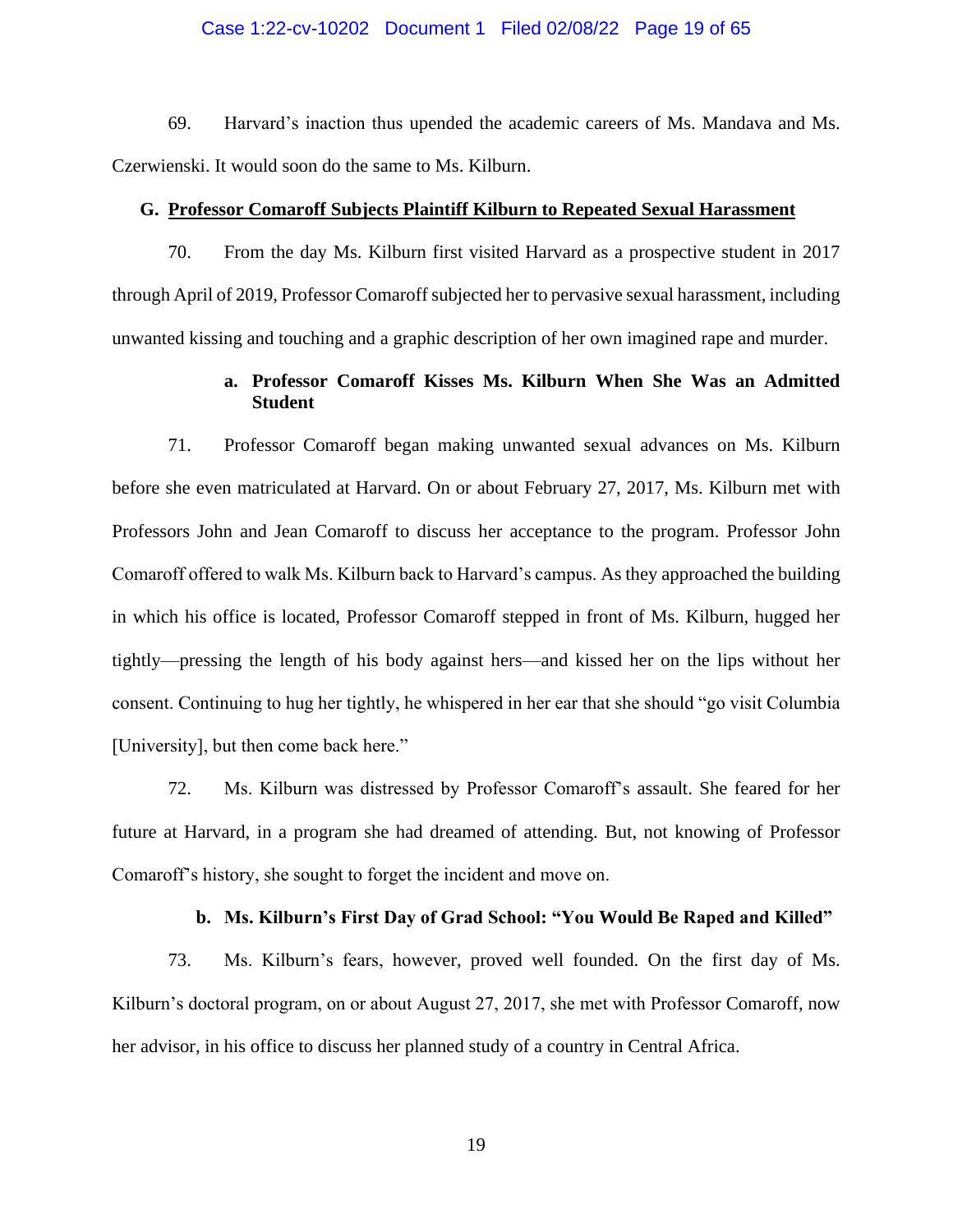# Case 1:22-cv-10202 Document 1 Filed 02/08/22 Page 20 of 65

74. During the meeting, Professor Comaroff repeatedly described various ways in which Ms. Kilburn would be raped and killed in South Africa—approximately 3,000 miles away from Central Africa—because she is in a same-sex relationship. He told her, "there are many places where you would go where you would be raped," "you would certainly be raped," and "you would be raped and killed." He then identified specific places where "corrective rapes" had been carried out, and stated over and over that Ms. Kilburn, too, "would be raped," "would be killed," would be "left for dead," and that "they would finish you off." Ms. Kilburn sat frozen in shock, while Professor Comaroff continued for approximately five minutes.

75. As he had with Ms. Mandava, Professor Comaroff ended the meeting by reminding Ms. Kilburn of the power he now wielded over her career. He told her that he had "fought very hard for [her]" in the admissions process and that Ms. Kilburn needed to trust him because he had been advising students for fifty years.

#### **c. Professor Comaroff Kisses Ms. Kilburn Again at His Home Without Consent**

76. Professor Comaroff's harassment again turned physical.

77. On or about September 24, 2017, Ms. Kilburn attended an annual brunch held at the Comaroffs' house. Professor John Comaroff greeted Ms. Kilburn with a hug and a kiss on the cheek and began singling her out for unwanted attention; he placed his hand uncomfortably low on her back to guide her through the room, expressed disappointment that she was not drinking alcohol, and touched her lower back again when he returned with coffee.

78. When Ms. Kilburn went to leave the brunch, Professor Comaroff followed her. Ms. Kilburn bent to retrieve her bag, and when she stood, Professor Comaroff had moved close to her. He again hugged her forcibly and kissed her on the mouth without her consent. Ms. Kilburn pushed him away and wiped her mouth, only to find Professor Comaroff smiling at her.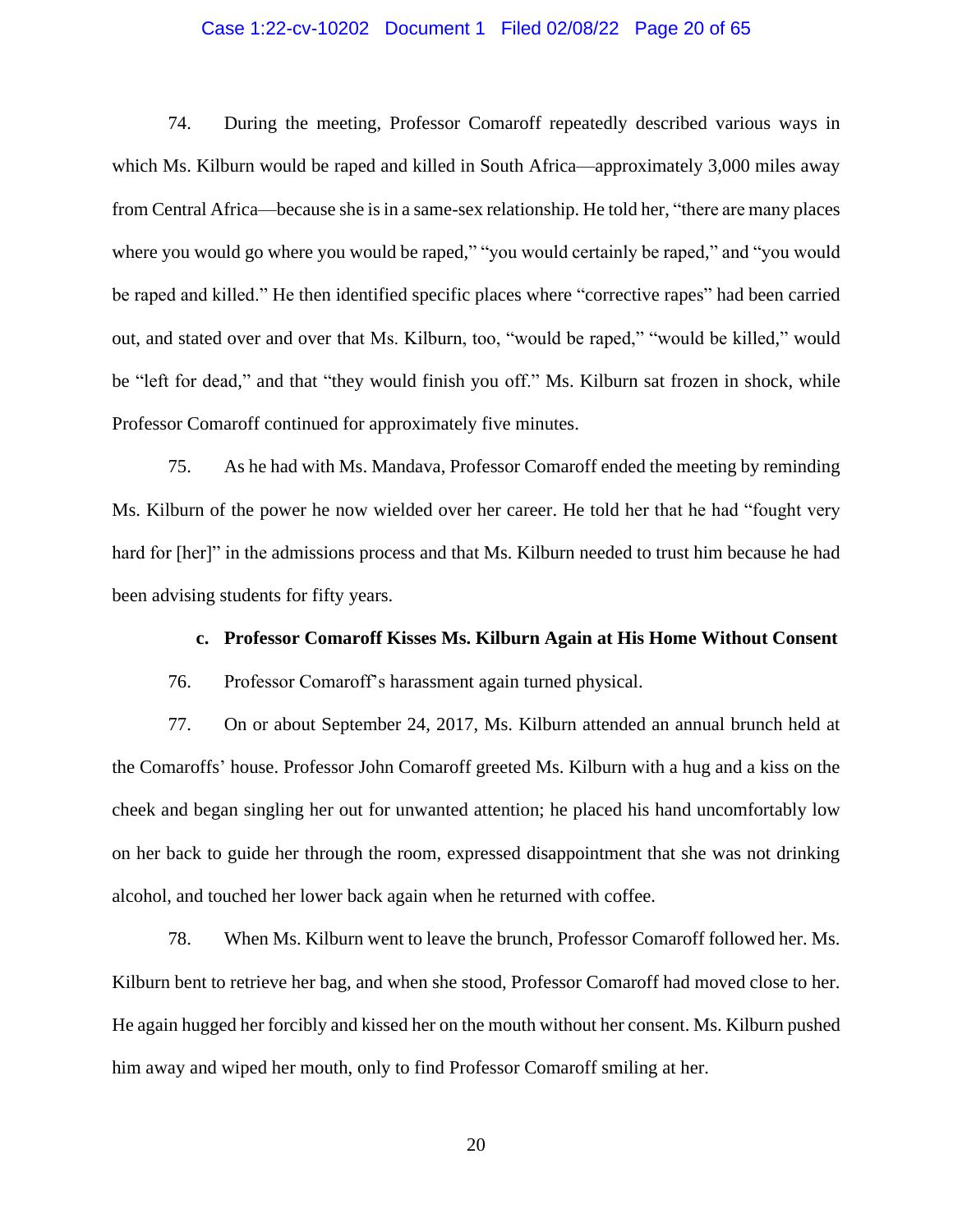## Case 1:22-cv-10202 Document 1 Filed 02/08/22 Page 21 of 65

79. Ms. Kilburn was disturbed. Over the remainder of the fall semester of 2017, she avoided Professor Comaroff. She did not attend the weekly meetings with Professor Comaroff that were customary for first-year graduate students, and she began dressing more conservatively. She also stopped attending the weekly African Studies Workshop led by Professors John and Jean Comaroff, even though the workshop was crucial to expanding her network in her field and one of the reasons she had decided to matriculate at Harvard over other institutions.

# **d. Harvard's Program Administrator Rebuffs Ms. Kilburn's Attempted Disclosure: "Those Are Just Nasty Rumors"**

80. Throughout the fall of 2017, Ms. Kilburn sought assistance from classmates and staff. None offered aid because of Professor Comaroff's threats and Harvard's indifference.

81. First, in or around October 2017, Ms. Kilburn approached the Graduate Program Administrator in the Anthropology Department. She asked whether the Graduate Program Administrator was aware of Professor Comaroff ever having made students uncomfortable. But before she could finish, the Graduate Program Administrator cut her off and responded, "Those are just nasty rumors!"—mimicking the language used by Professor Comaroff.

82. Then, in late fall 2017, Ms. Kilburn sought out Ms. Mandava to share her experience with Professor Comaroff. Chilled by Professor Comaroff's threat to damage her career if she spoke about his conduct, however, Ms. Mandava demurred.

83. Professor Comaroff's threatened retaliation and Harvard's inaction thus had their predictable effect: Ms. Kilburn continued to believe that she needed to remain quiet about Professor Comaroff's abuse, and that she was alone in her experience.

# **e. Professor Comaroff Harasses Ms. Kilburn and Squeezes Her Thigh in Public**

84. Professor Comaroff took advantage of the University's indifference to continue harassing Ms. Kilburn.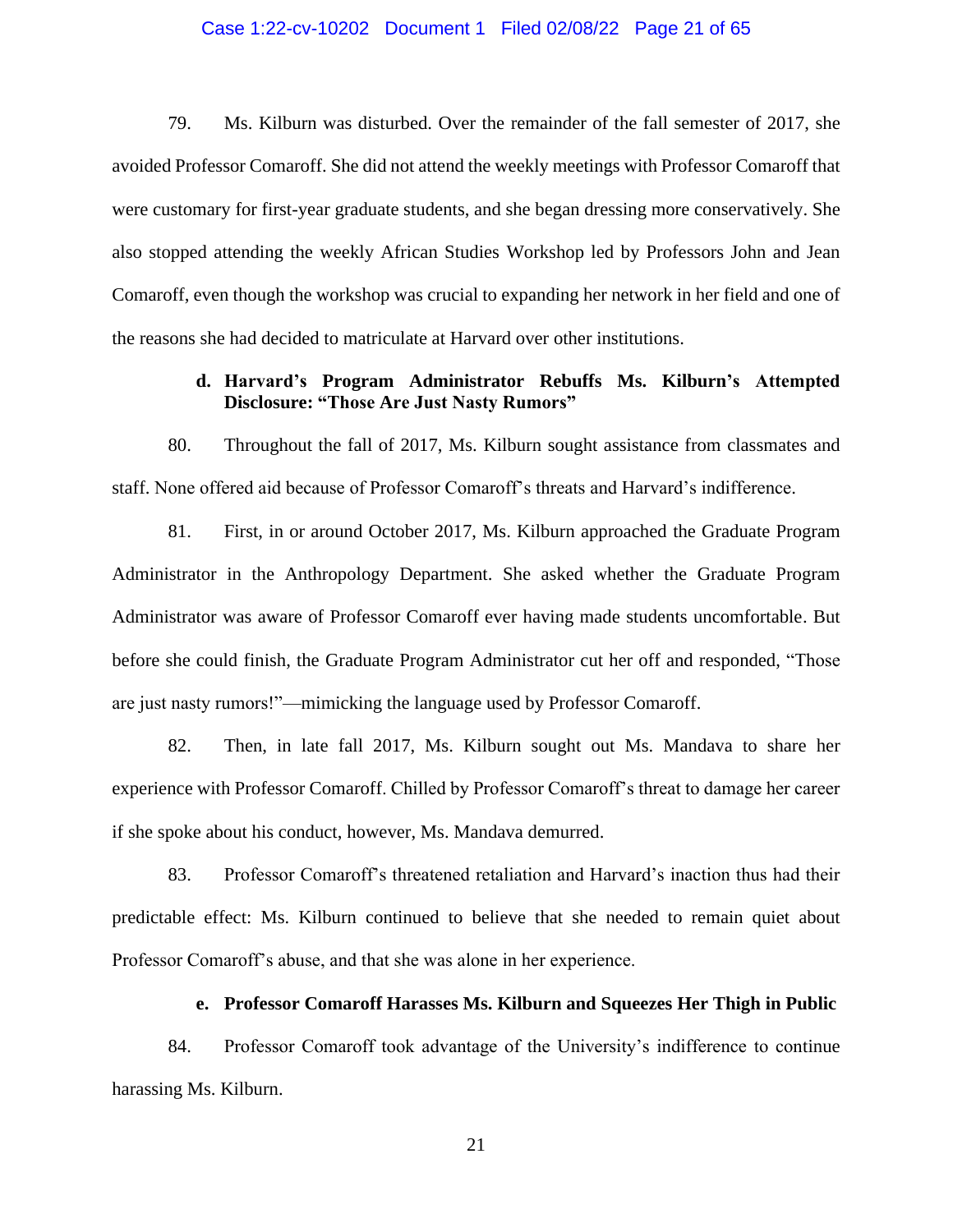## Case 1:22-cv-10202 Document 1 Filed 02/08/22 Page 22 of 65

85. In late 2017, Professor Comaroff saw Ms. Kilburn in the atrium of the Anthropology Department's building. Despite Ms. Kilburn's noticeable attempts to avoid him that semester, he approached her, touched her back again, and insisted that she meet with him.

86. During a required meeting on or about January 23, 2018, Professor Comaroff criticized Ms. Kilburn for avoiding meetings with him. He then told her that if she ever needed to "talk to a woman," she could approach his wife, Professor Jean Comaroff.

87. In or around February 2018, Ms. Kilburn was attending a departmental colloquium. As Professor Comaroff was leaving the colloquium, he passed by Ms. Kilburn's seat in the back row and forcibly squeezed her thigh several inches above her knee in view of faculty and students.

88. And throughout the fall 2018 semester, Professor Comaroff repeatedly asked Ms. Kilburn to meet him alone off-campus for reasons unrelated to her work. These unwelcome proposals made Ms. Kilburn fearful and uncomfortable.

#### **f. Professor Comaroff Continues His Harassment Through April 2019**

89. By the spring 2019 semester, Professor Comaroff apparently recognized Ms. Kilburn's efforts to avoid him. He responded by becoming increasingly possessive over her.

90. In April 2019, Professor Comaroff repeatedly pressured Ms. Kilburn to direct her forthcoming project to a topic in which he (rather than her other advisor, Professor Harkness) specialized—a topic that had never been Ms. Kilburn's area of focus, would be dangerous to undertake, and was not tenable given the political situation in her country of study. Ms. Kilburn expressed these concerns to Professor Comaroff during a meeting on the topic, but Professor Comaroff exploded in response, with no apparent explanation. Shortly thereafter, he forbade Ms. Kilburn from working with Professor Harkness at all, making her entirely beholden to him and more vulnerable to his sexual advances.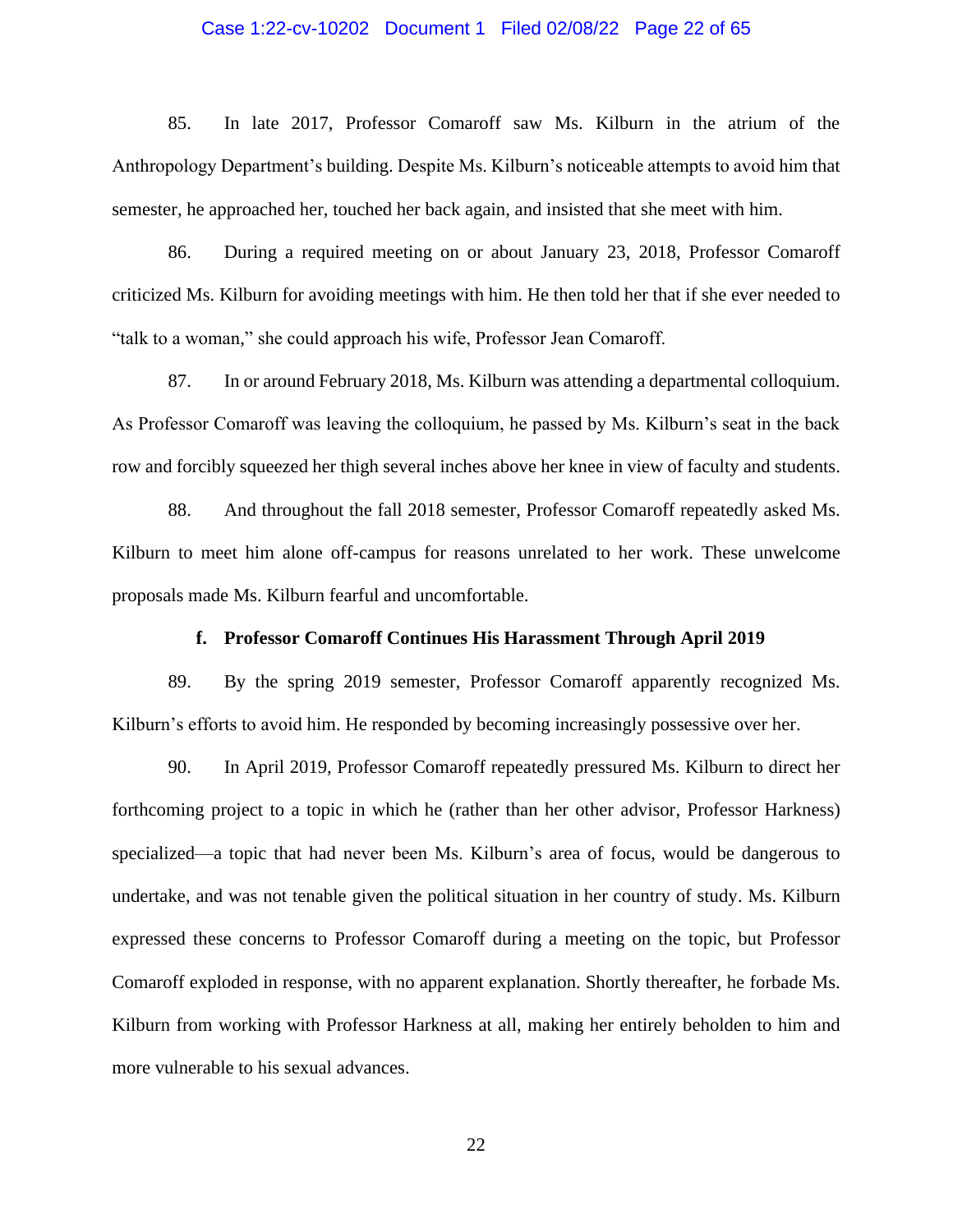# **g. Ms. Kilburn Reports Professor Comaroff's Harassment to Harvard and Discovers Harvard's Past Indifference to Harvard Student 2's Complaint**

91. The situation soon got worse. On or about April 26, 2019, Ms. Kilburn was in the glassed-in waiting area of the Graduate Program Administrator's office. Professor Comaroff saw her and tried to open the door and enter the waiting area. Ms. Kilburn, seeking to avoid contact with him, and perceiving his approach as another potential sexual advance, told him that she had a meeting and held the door shut. Against Ms. Kilburn's physical resistance, Professor Comaroff continued to try to force his way inside.

92. This moment was a breaking point for Ms. Kilburn. Before the events in April 2019, she had believed she could manage Professor Comaroff's behavior by avoiding him and seeking joint meetings with Professor Jean Comaroff. But her avoidance had made him more possessive. She feared that she would have to leave the program if Professor Comaroff did not stop harassing her.

93. This fear drove Ms. Kilburn to report Professor Comaroff's conduct, his threats notwithstanding. On or about April 26, 2019, the same day as the door incident, Ms. Kilburn complained to Professors Joana Pimenta and Lucien Castaing-Taylor that Professor Comaroff had twice kissed her without her consent, told her on her first day of school that she would be raped and killed, and repeatedly harassed her throughout her graduate career.

94. On or about May 2, May 6, and May 29, 2019, Ms. Kilburn met with Title IX Officer Seth Avakian, Anthropology Department Chair Ajantha Subramanian, and Professor Nicholas Harkness, respectively, to report Professor Comaroff's sexual harassment of her.

95. Ms. Kilburn's May 2, 2019 complaint to Mr. Avakian was met with predictable indifference. Ms. Kilburn began describing her complaint, but before she even named her harasser, Mr. Avakian guessed that her complaint concerned Professor Comaroff. Mr. Avakian's notes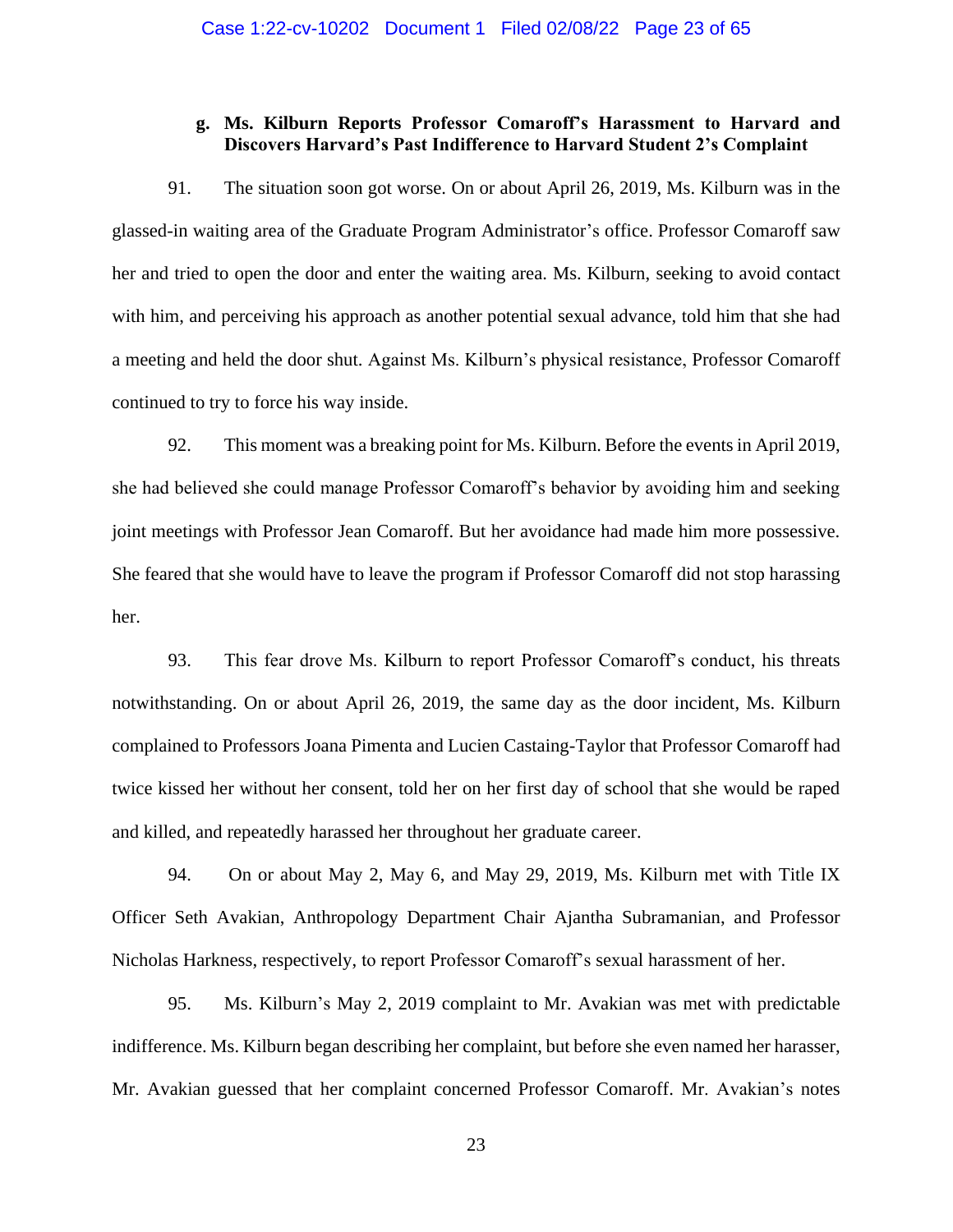## Case 1:22-cv-10202 Document 1 Filed 02/08/22 Page 24 of 65

record, "Seth [said] to [Ms. Kilburn:] I should let you know that you don't have to mention the faculty member's name, but I know who you are talking about"—a tacit admission that Harvard's administration was well aware of Professor Comaroff's history of harassment. Then, in an *explicit* admission (also recorded in his notes), Mr. Avakian acknowledged to Ms. Kilburn that "there was another student w[ith] a similar issue w[ith] the same person" who had previously filed a complaint.

96. Again, however—just like he had done in 2017 with Harvard Student 2—Mr. Avakian did not stop or remedy Professor Comaroff's harassment. Mr. Avakian instead put Ms. Kilburn in contact with Harvard Student 2.

97. Ms. Kilburn met with Harvard Student 2, who shared with Ms. Kilburn that (as alleged above) Professor Comaroff had engaged in a similar pattern of harassment against her: kissing her, groping her, and isolating her from others.

98. The meeting confirmed for Ms. Kilburn that Harvard would not protect students who complained about Professor Comaroff, and that his misconduct would therefore continue to go unchecked. Before she learned of Harvard Student 2, Ms. Kilburn had not known that Professor Comaroff had sexually harassed other students, nor that other students had reported his behavior to Harvard. Nor had she suspected that Harvard would ignore repeated complaints that a professor subjected students to serial sexual harassment. These revelations shocked Ms. Kilburn.

99. Ms. Kilburn shared her experience of harassment with Ms. Mandava in June 2019. Ms. Mandava, in turn, sought out Professor Subramanian to complain of Professor Comaroff's 2017 retaliation and also made a complaint to Professor Harkness about the same.

100. On information and belief, both Professor Subramanian and Professor Harkness reported those complaints to the Title IX Office, but Mr. Avakian and Harvard did not act on them.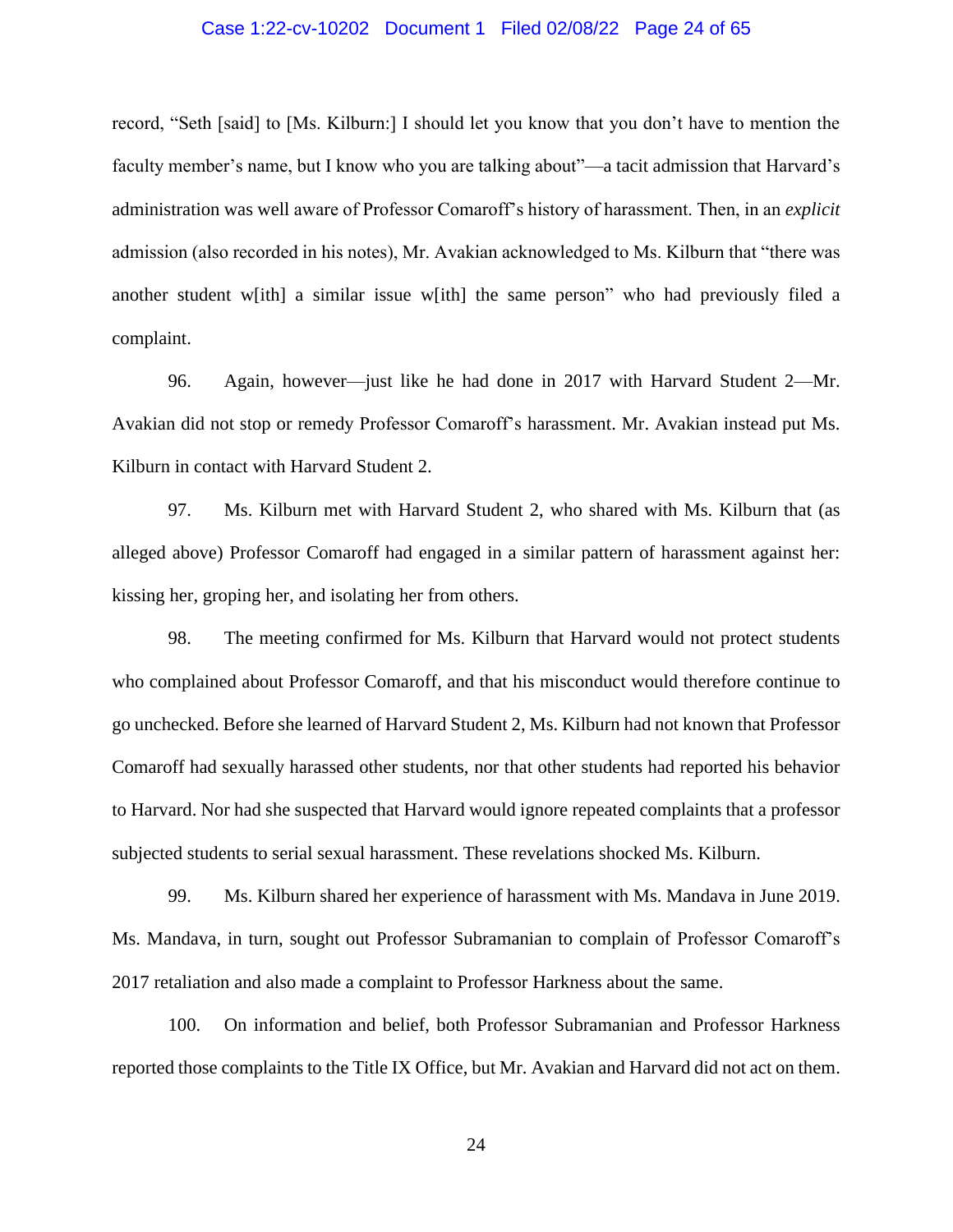## Case 1:22-cv-10202 Document 1 Filed 02/08/22 Page 25 of 65

101. Because the Title IX Office failed to act, Professor Comaroff remained unrestricted in his teaching and supervising of students throughout the spring and fall 2019 semesters. Harvard even allowed him to take undergraduate students on a study-abroad trip in the summer of 2019. Harvard waited even though it had received at least *seven* separate complaints to faculty and one direct complaint to Harvard's Title IX office in 2019 alone. In the interim, it left Plaintiffs vulnerable to further harassment and retaliation by Professor Comaroff.

#### **H. Harvard Fails to Act Until the Media Exposes Professor Comaroff's Misconduct**

102. Harvard apparently did not investigate Professor Comaroff's misconduct until a year later, in May 2020—when *The Harvard Crimson* contacted the Title IX Office seeking comment on an article it was set to publish in the coming days. The article concerned sexual harassment by multiple professors in the Anthropology Department, including Professor Comaroff.

103. Now, on or about May 19, 2020, Mr. Avakian informed Plaintiffs that he had filed a formal complaint against Professor Comaroff with Harvard's ODR. This investigation came more than two and a half years after Ms. Czerwienski had first reported Professor Comaroff's threat, more than one year after Ms. Kilburn had reported her own harassment to Harvard's Title IX Office, and eleven months after Ms. Mandava had reported Professor Comaroff's threat to the Department Chair.

104. Still, Harvard officials openly disparaged the ODR process. Mr. Avakian expressly told Ms. Kilburn that reporting to the press would be more impactful than participating in the ODR process. He cited Professor Jorge Dominguez, a Harvard professor who, on information and belief, had serially abused women students for over 40 years, telling Ms. Kilburn that Professor Dominguez's victims found speaking to the press more effective than Harvard's ODR process and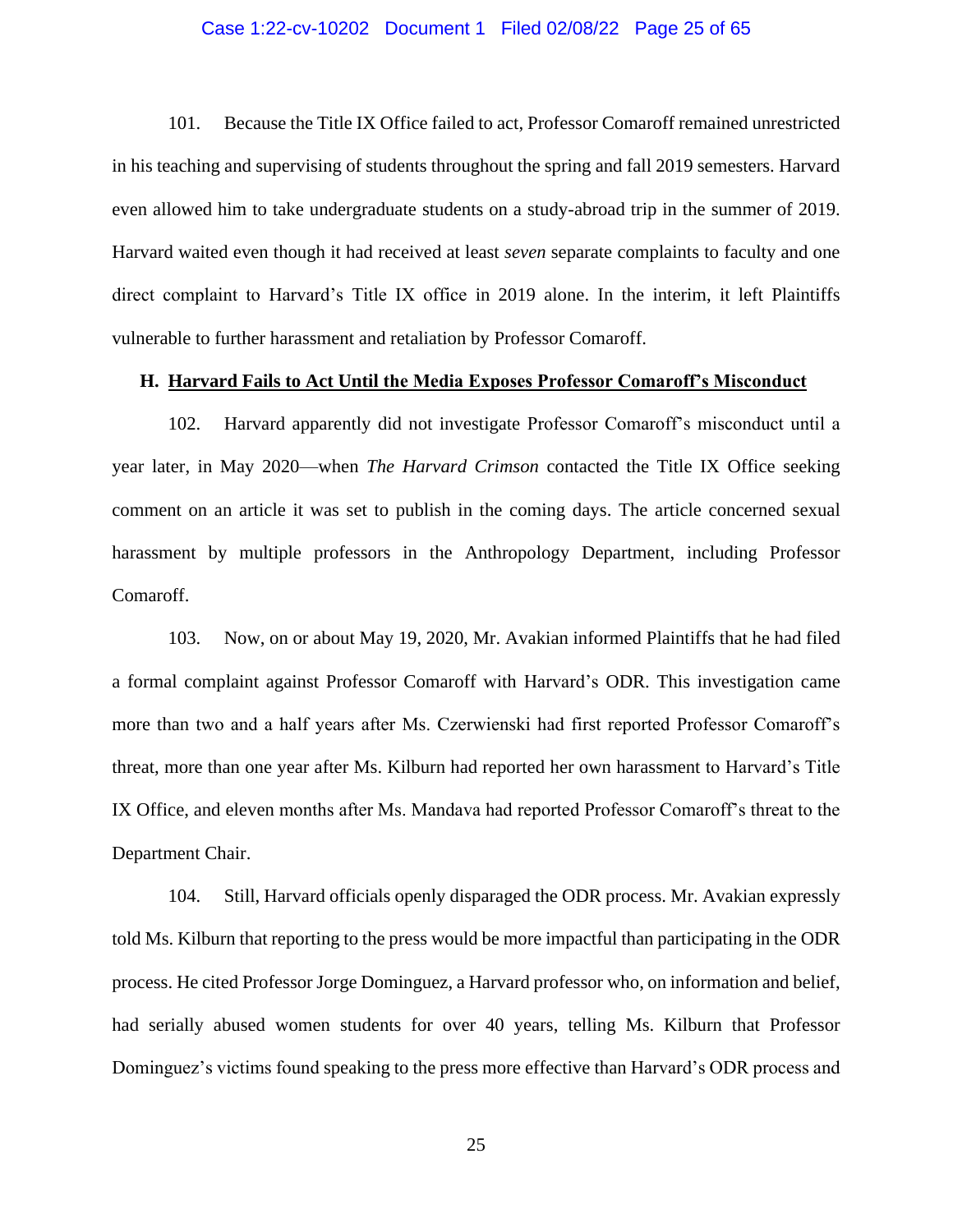#### Case 1:22-cv-10202 Document 1 Filed 02/08/22 Page 26 of 65

encouraged Ms. Kilburn to do the same. Department Chair Subramanian, too, urged all three Plaintiffs to speak to the *Crimson* and subsequently with *The Chronicle of Higher Education*, because, she said, *that* would give Harvard a reason to act. And Dean Zipser pressed Plaintiffs to speak to the *Chronicle*, because, she said, only a public article would give her cover to take action against Professor Comaroff.

105. Ms. Kilburn, Ms. Czerwienski, and Ms. Mandava had been reluctant to go public with their stories. But, because Harvard's faculty, Title IX Resource Coordinator, and top-level decision-making officials now disparaged the ODR process and urged them to go to the press, they did so.

# **I. The** *Crimson* **and** *Chronicle* **Reports Bring Other Victims Forward and Reveal Harvard's Deliberate Indifference to Rampant Harassment in the Department**

106. On May 29, 2020, the *Crimson* published an article revealing a decades-long pattern of sexual abuse perpetrated by senior male professors in Harvard's Anthropology Department. The *Chronicle* followed suit on August 25, 2020, publishing an article detailing Professor Comaroff's sexual harassment and retaliation against Plaintiffs, sexual misconduct by two other professors, and Harvard's longstanding indifference thereto. Those reports spurred other victims to come forward.

107. Before those articles were published, Ms. Czerwienski, Ms. Mandava, and Ms. Kilburn were aware only of the harm Professor Comaroff had caused them and two other students—Harvard Students 2 and 3. Plaintiffs did not suspect that Harvard had failed to respond to prior reports of sexual harassment. Only through the articles and the resulting fallout did Plaintiffs learn of Harvard's longstanding complicity in his abuse.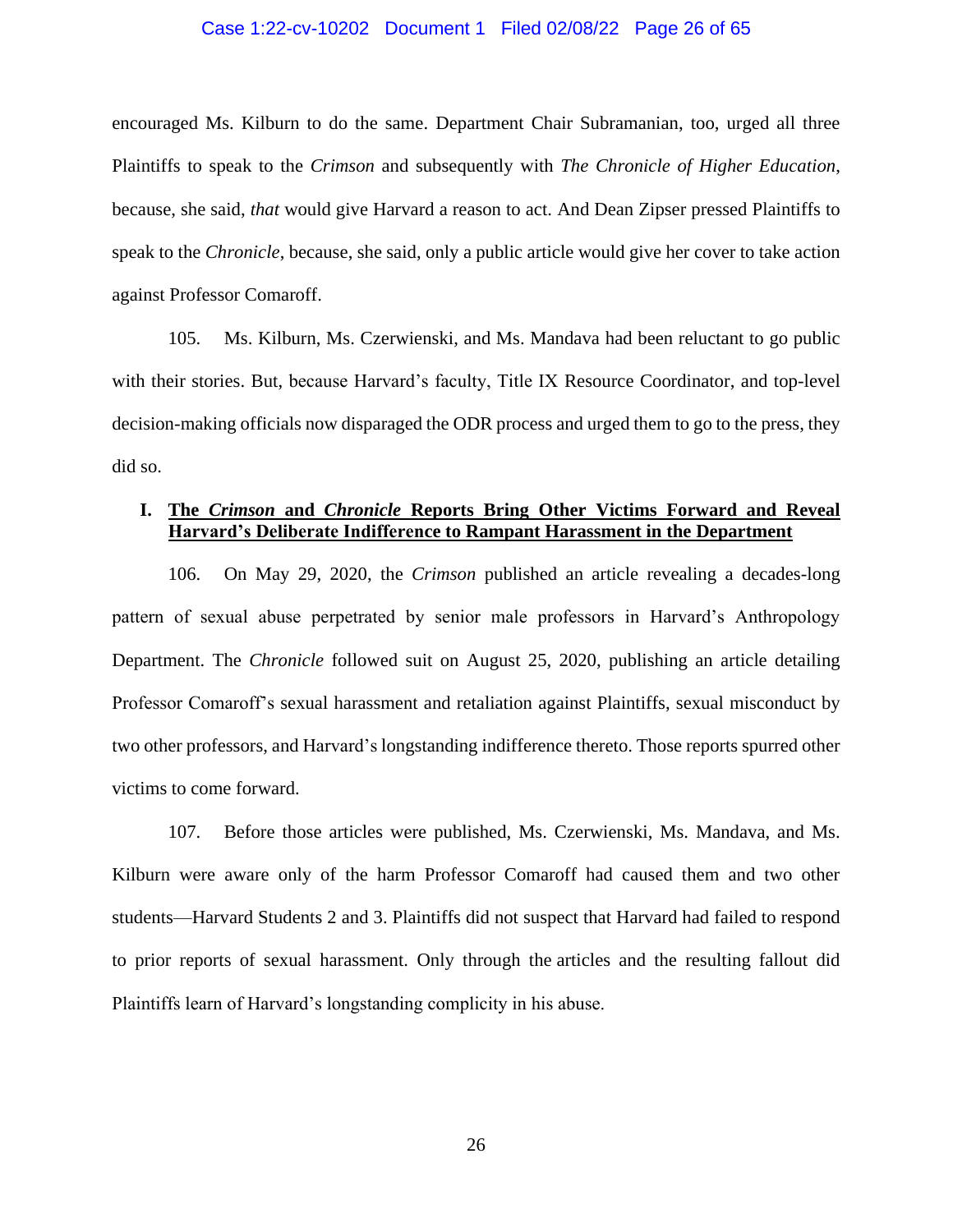# **a. More Students Speak Up About Professor Comaroff's Longstanding Abuse**

108. After the *Crimson* article's publication, multiple students contacted Plaintiffs to share their experiences of sexual harassment by Professor Comaroff and other professors in the Department. These included UChicago Student 2, Harvard Student 1, and a faculty member at another institution who shared that Professor Comaroff harassed her at a 2018 conference. In addition, another current female Harvard Anthropology graduate student ("Harvard Student 4") reported that, in 2018, Professor Comaroff had made an inappropriate sexualized remark to her. And yet another graduate student shared that she had been harassed by Professor Comaroff at a conference.

109. Following the publication of the *Chronicle* article, Plaintiffs also learned that Professor Comaroff had retaliated against Harvard Post-Doc 1 in 2017 when he encouraged Harvard Student 2 to file her complaint of sexual harassment against Professor Comaroff.

110. UChicago Student 2, Harvard Post-Doc 1, Harvard Student 1, and Harvard Student 4 all complained to Harvard about Professor Comaroff's misconduct towards them, but Harvard did not meaningfully act on their complaints. Instead, as it had done to Plaintiffs, Harvard sent the students elsewhere: Dean Zipser advised UChicago Student 2 to make her allegations public through the press, and Mr. Avakian informed Harvard Post-Doc 1 that no investigation would be conducted unless Harvard Post-Doc 1 filed a formal complaint.

# **b. The** *Crimson* **Reveals Harassment by Other Professors in the Department**

111. The *Crimson* article also revealed that since at least 2013, Harvard had been willfully ignoring complaints not just against Professor Comaroff, but also against two other professors who served as *chairs* of the Department.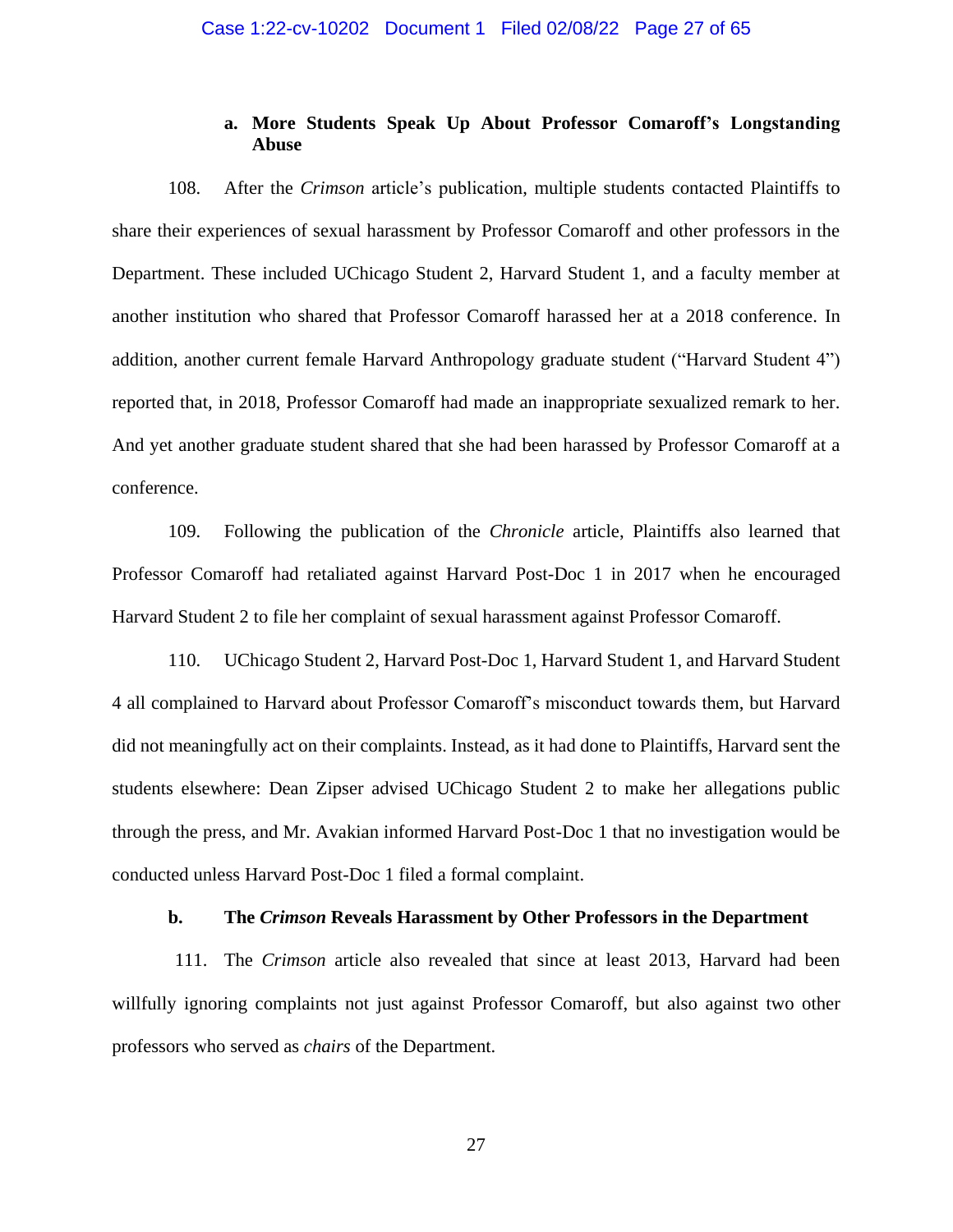# *i. Professor Theodore Bestor*

112. Through the *Crimson* article, Plaintiffs learned that Harvard administrators and the Title IX Office knew about multiple complaints of sexual harassment against Professor Theodore Bestor<sup>13</sup> since at least 2013.

113. Harvard enabled Professor Bestor's longstanding pattern of harassment through its deliberate inaction, according to the *Crimson*. The *Crimson* revealed that, in 2013, a student complained to then-Department Chair Gary Urton that Professor Bestor had subjected her to a pattern of sexual harassment over the course of seven years. Professor Bestor's harassment, according to the article, included unwanted kissing and touching and inappropriate late-night emails. Although Professor Urton told the student that he had relayed the complaint to Harvard's ombudsman, no action was taken at the time, the *Crimson* said.

114. The *Crimson* further revealed that Harvard's Title IX Office had received reports that Professor Bestor had sexually harassed multiple women, and that, because of his power and influence in the tight-knit field of anthropology, the women feared reprisal should they file formal complaints. Harvard had, however, declined to pursue a formal complaint against Professor Bestor, the *Crimson* said, because Harvard believed that it could not prevent Professor Bestor from retaliating against the women.<sup>14</sup>

115. The *Crimson* reported that Harvard had finally pursued an ODR complaint against Professor Bestor in 2017 based on a UCLA professor's complaint that Professor Bestor had attempted to hug her and kiss her and had made inappropriate comments to her—and only then

<sup>&</sup>lt;sup>13</sup> Professor Bestor was Chair of the Anthropology Department from 2007 to 2012.

<sup>14</sup> James S. Bikales, *Protected by Decades-Old Power Structures, Three Renowned Harvard Anthropologists Face Allegations of Sexual Harassment*, The Harvard Crimson (May 29, 2020), https://www.thecrimson.com/article/2020/5/29/harvard-anthropology-gender-issues/.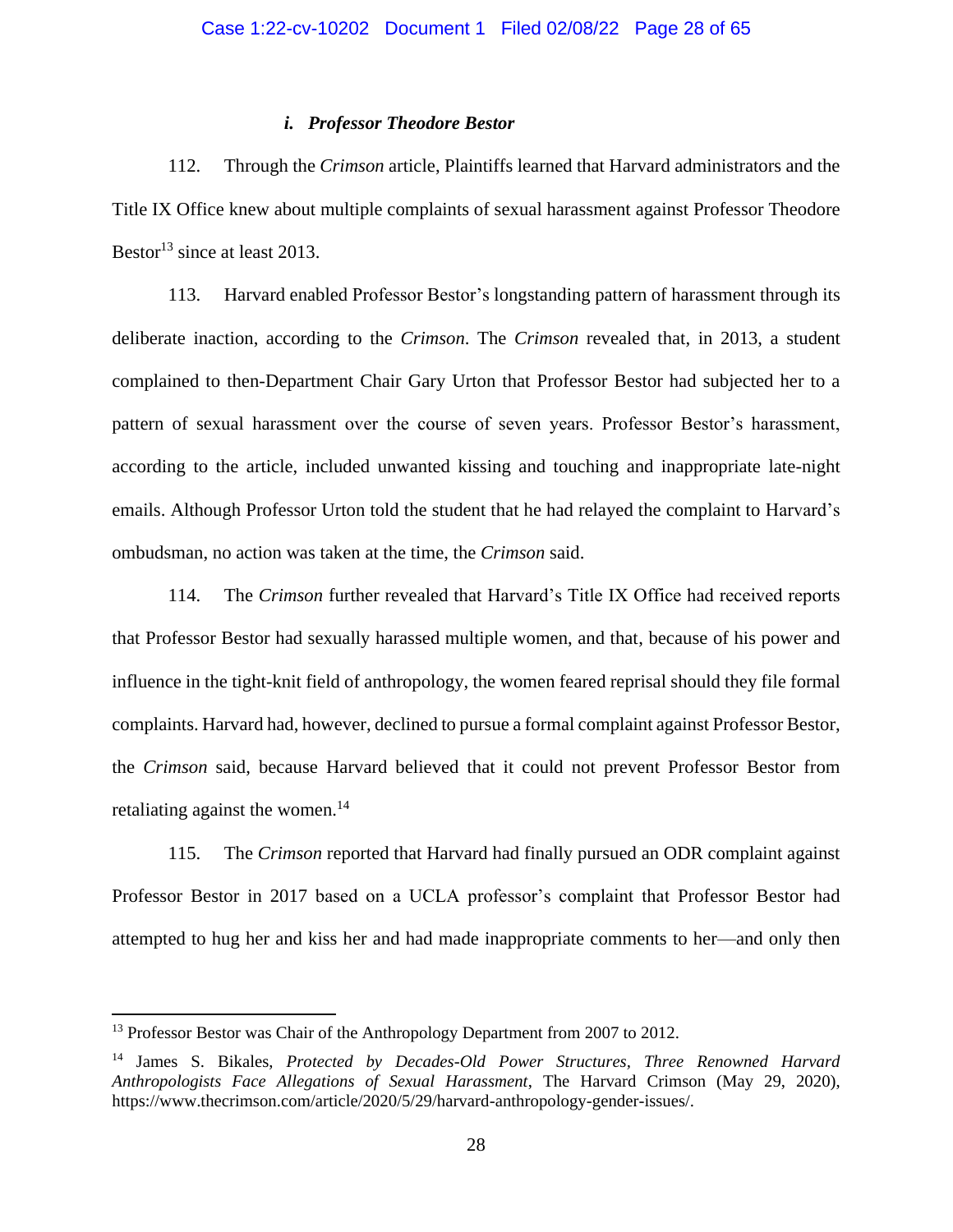## Case 1:22-cv-10202 Document 1 Filed 02/08/22 Page 29 of 65

after she appealed ODR's initial refusal to investigate her complaint. The investigation eventually found that Professor Bestor committed two counts of sexual misconduct against the UCLA professor, but Harvard allowed him to return to work before completing his required sanctions, the *Crimson* reported.

# *ii. Professor Gary Urton*

## 116. The *Crimson* also described years of sexual harassment by Professor Urton.

117. The *Crimson* revealed that, in 2011, Professor Urton pressured a student into unwelcome sex by propositioning her in exchange for a letter of recommendation and a high grade in his class. Fearing professional reprisals if she did not assent, the student remained silent for years, the *Crimson* said. The student eventually complained in 2016 to then-University President Drew Faust and Harvard's sexual harassment officer, yet the University took no steps to investigate or protect other students, according to the *Crimson*. 15

118. In a subsequent article, the *Crimson* further reported that Professor Urton had propositioned a female graduate student on a research trip in 2003, and for the following nine years, made her professional development at Harvard contingent on a sexual relationship with him.<sup>16</sup> According to the *Crimson*, she complained to Harvard's Dean for Graduate Student Affairs Garth McCavana, but, echoing Mr. Avakian, Dean McCavana responded that complaints rarely worked out in the victim's favor, which discouraged her from contacting the Title IX office. "I

<sup>15</sup> *Id.*

<sup>16</sup> James S. Bikales, *Anthropology Faculty Call for Urton's Resignation as More Former Students Accuse Him of Sexual Misconduct*, The Harvard Crimson (June 5, 2020), https://www.thecrimson.com/article/2020/6/5/urton-more-allegations-anthropology-faculty-demandresignation/.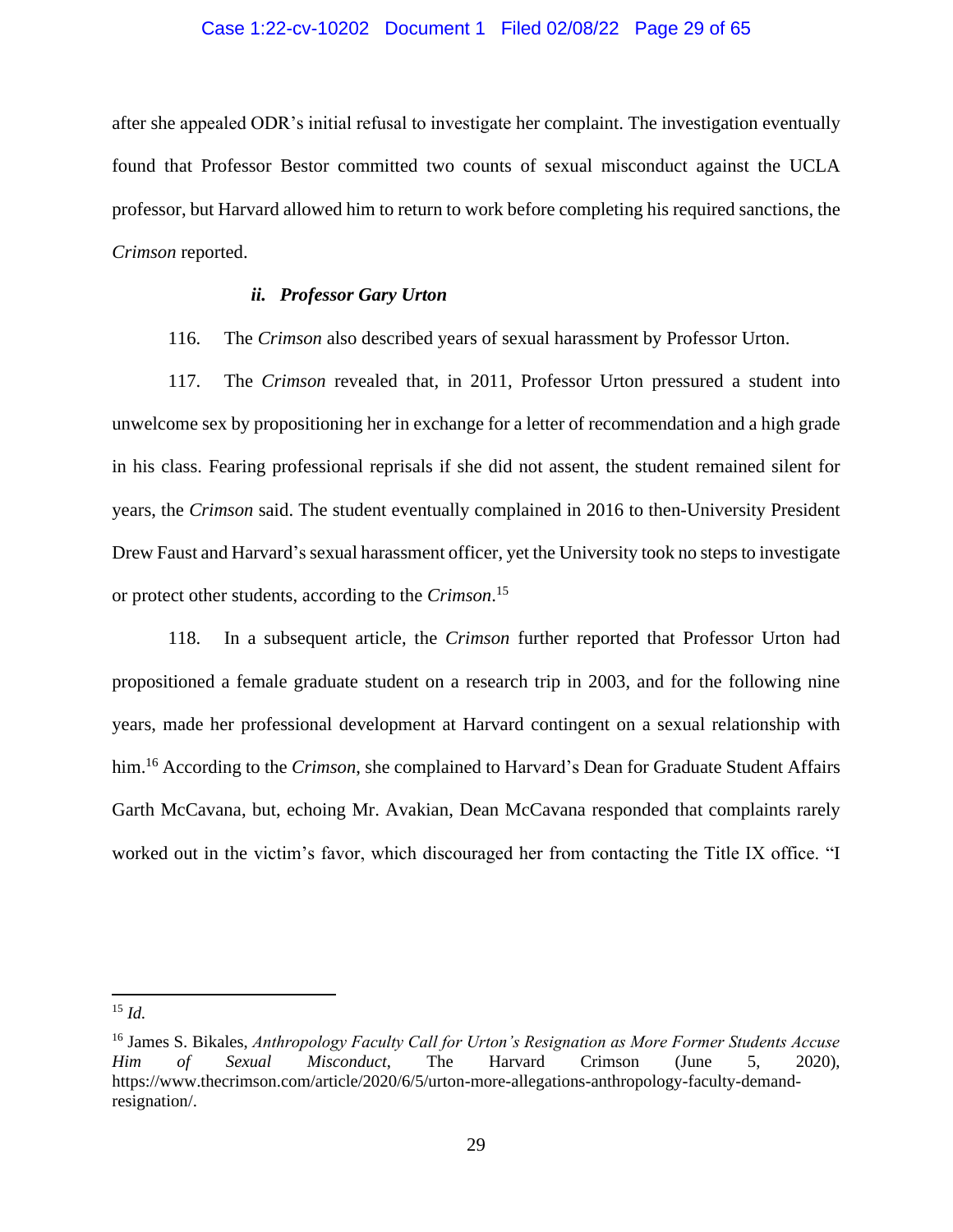# Case 1:22-cv-10202 Document 1 Filed 02/08/22 Page 30 of 65

was essentially told that I could file a complaint or get a degree, but not both," the former student told the *Crimson*. 17

119. For his part, Professor Urton reminded the University that the allegations against him were "well known" and that "Harvard has had at its disposal (and has discounted) [the allegations] for three years."<sup>18</sup> He also acknowledged that Harvard knew "these are issues that do not affect the Department of Anthropology alone, but are pervasive within the University."<sup>19</sup>

120. The articles, Professor Urton's response, and the resulting fallout laid bare Harvard's complicity in the abuse that, upon information and belief, Anthropology Department professors had been committing against women students for over a decade. Before the *Crimson*'s reporting, Plaintiffs were aware only of the misconduct to which they and a few others had been subjected. The *Crimson*, however, exposed both a broader pattern of abuse and that, for years, ODR, the Title IX Office, faculty, and administrators systematically refused to act on students' complaints. This inaction, in turn, facilitated new abuses (including Plaintiffs'), all perpetrated under threats to the careers of additional female students.

# **J. Harvard Conducts an Inadequate Title IX Investigation that Exposes Plaintiffs to Further Retaliation**

121. After the publication of the *Crimson* and *Chronicle* articles in May and August, 2020, respectively, Harvard finally began to investigate Plaintiffs' longstanding allegations against Professor Comaroff. This investigation, however, was limited in scope, placed inordinate burdens

<sup>17</sup> *Id.*

<sup>&</sup>lt;sup>18</sup> Letter from Gary Urton, Professor, Harvard Univ., to Claudine Gay, Edgerley Fam. Dean of the Fac. of Arts and Scis., Harvard Univ., and Lawrence Bobo, Dean of the Div. of Soc. Scis., Harvard Univ. 1-2 (May 31, 2020).

<sup>19</sup> *Id.*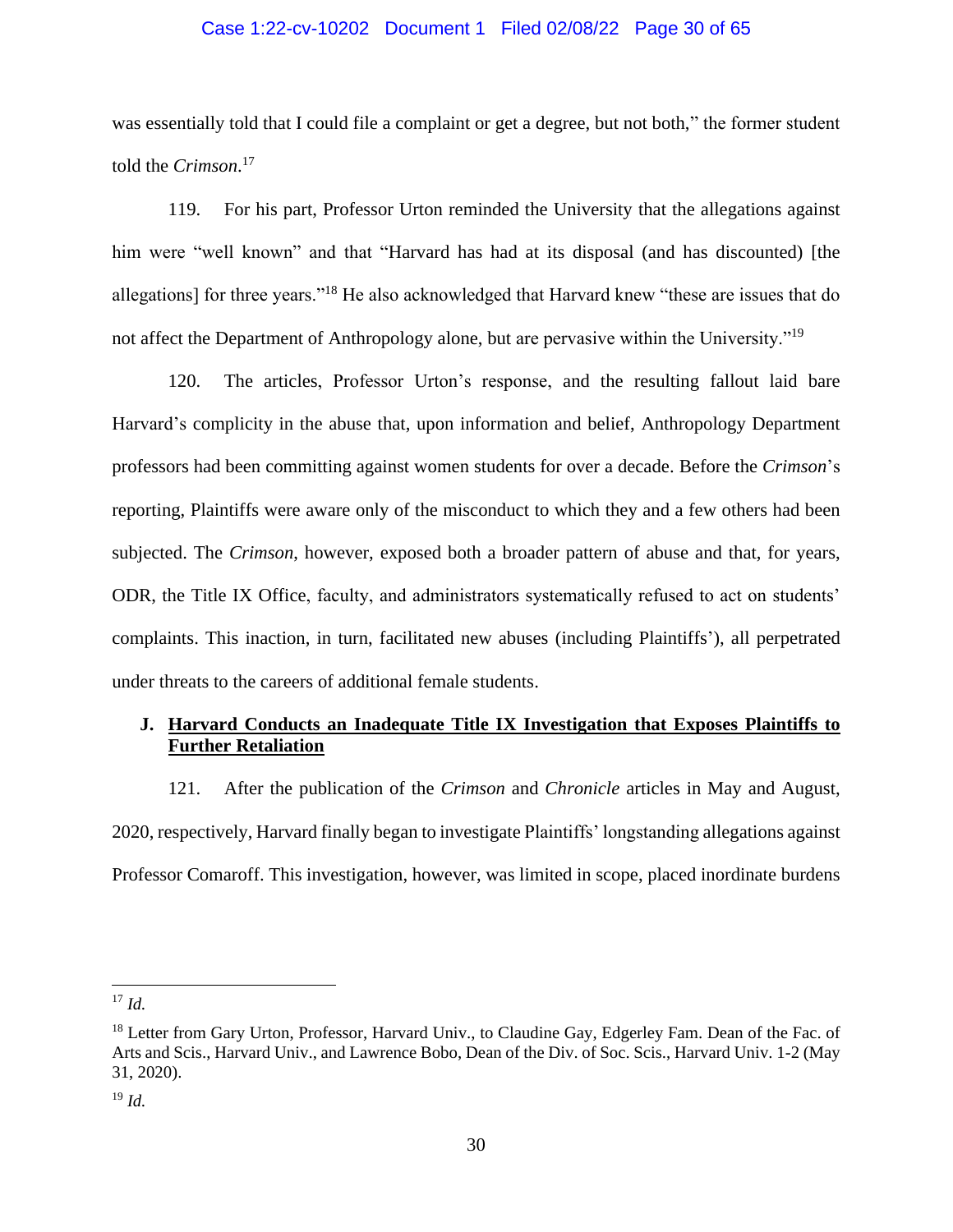#### Case 1:22-cv-10202 Document 1 Filed 02/08/22 Page 31 of 65

on Plaintiffs, and proved woefully inadequate. It has left Plaintiffs vulnerable to further harassment and retaliation and perpetuated the hostile environment they face in the Department.

# **a. Harvard Refuses to Investigate Professor Comaroff Unless Plaintiffs Proceed with Formal Complaints**

122. In May 2020—shortly after assuring Plaintiffs that he had filed a formal complaint with ODR—Mr. Avakian backtracked. He now told Plaintiffs that he would not participate in the case, and that they would need to file formal complaints with ODR themselves if they intended to pursue the matter. ODR confirmed to Plaintiffs that unless they filed formal complaints, ODR would not fully investigate their case.

123. Ms. Kilburn, Ms. Czerwienski, and Ms. Mandava thus filed formal complaints against Professor Comaroff with ODR on May 18, July 15, and July 31, 2020, respectively knowing that if they did not, Harvard would continue to ignore Professor Comaroff's pattern of sexual harassment and future students would remain vulnerable to him.

#### **b. Harvard Allows Professor Comaroff to Tamper with Evidence**

124. Professor Comaroff quickly poisoned the ODR process. Harvard allowed him to do so.

125. On or about August 6, 2020, Professor Comaroff received a copy of Ms. Czerwienski's ODR complaint. The complaint relied, among other sources of proof, on messages Harvard Student 2 had sent to Ms. Czerwienski in 2017 detailing Professor Comaroff's ongoing abuse. Upon information and belief, that same day, Professor Comaroff pressured Harvard Student 2—over whose dissertation defense he would soon be presiding—to delete those messages.

126. And throughout summer 2020, Professor Comaroff and his allies tampered with witnesses: they contacted Harvard Post-Doc 1 and two female UChicago graduate students,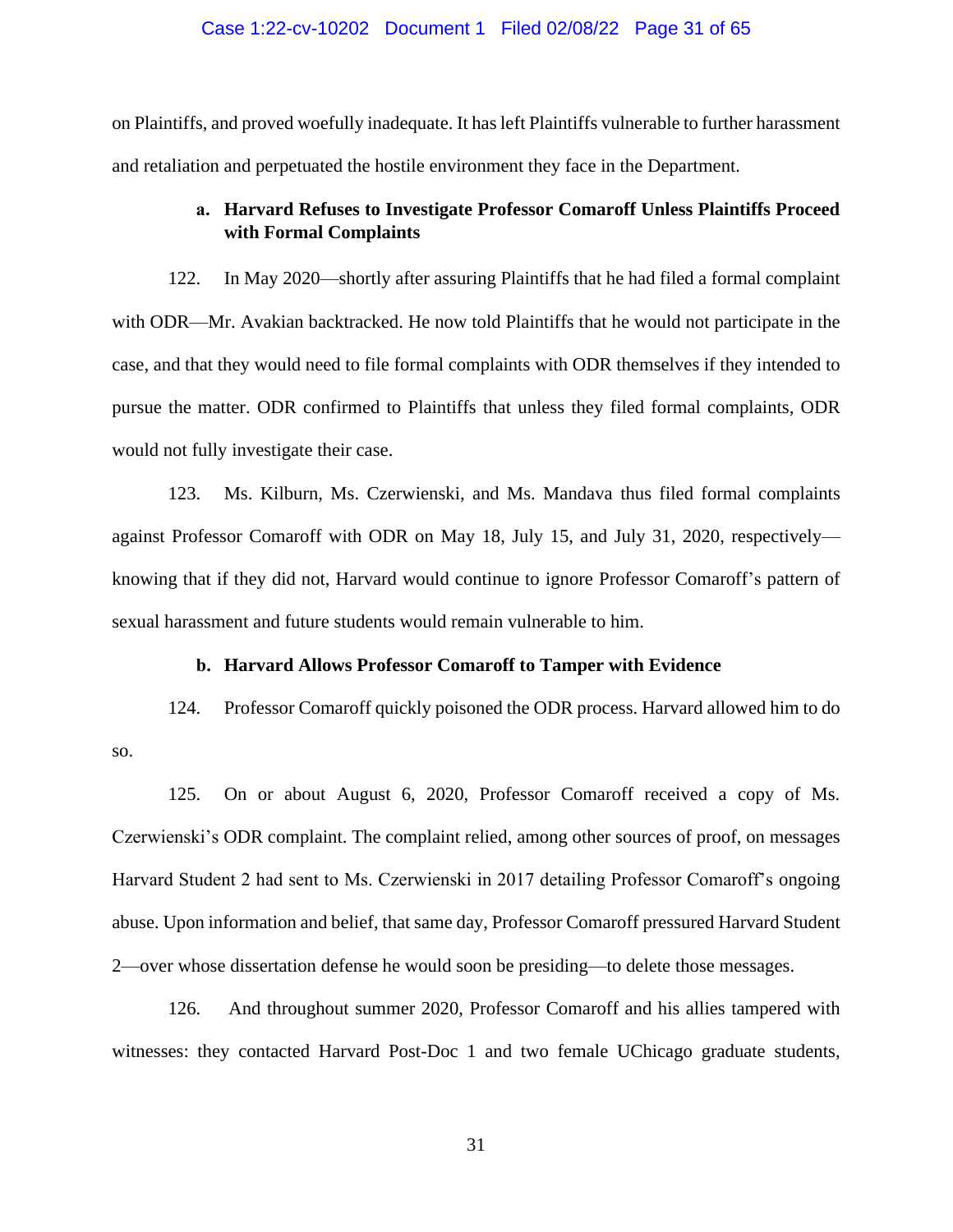#### Case 1:22-cv-10202 Document 1 Filed 02/08/22 Page 32 of 65

threatening repercussions if they did not remain silent about their knowledge of his misconduct. These threats had their intended effect.

127. This tampering violated Harvard's policies and procedures. Plaintiffs reported these issues to ODR's investigator (Ilissa Povich) and to Harvard deans. But Harvard refused to act.

# **c. Harvard Allows Professor Comaroff to Retaliate Against Ms. Kilburn**

128. Harvard also allowed Professor Comaroff to weaponize the ODR process to retaliate against Ms. Kilburn.

129. Professor Comaroff named three of the most prominent scholars in Ms. Kilburn's field—Peter Geschiere, Caroline Elkins, and Sue Cook—as witnesses in his defense. These scholars had no firsthand knowledge of the relevant events and *did not even know* Ms. Kilburn. But, by drawing them into the process, Professor Comaroff ensured that they would know about Ms. Kilburn's formal complaint against him and his animus towards her.

130. All three of these professors are preeminent scholars in Ms. Kilburn's field and would have been potential advisors and mentors available to replace Professor Comaroff. But because ODR allowed Professor Comaroff to needlessly involve them in Ms. Kilburn's case, Ms. Kilburn can no longer turn to them as advisors or mentors, nor can she count on them as impartial reviewers. Through this action, Professor Comaroff flatlined Ms. Kilburn's nascent career.

131. Professor Comaroff did not stop there: he also named Professor George Meiu—one of Ms. Kilburn's *current* dissertation committee members—as a witness to testify about *the layout of a well-known seminar room*. Professor Meiu had no relevant testimony to provide in Professor Comaroff's defense. He was, however, set to preside over Ms. Kilburn's qualifying exams and charged with determining whether Ms. Kilburn would be awarded a doctorate at the end of her studies. He was also working closely with the Comaroffs. Although Professor Meiu refused to give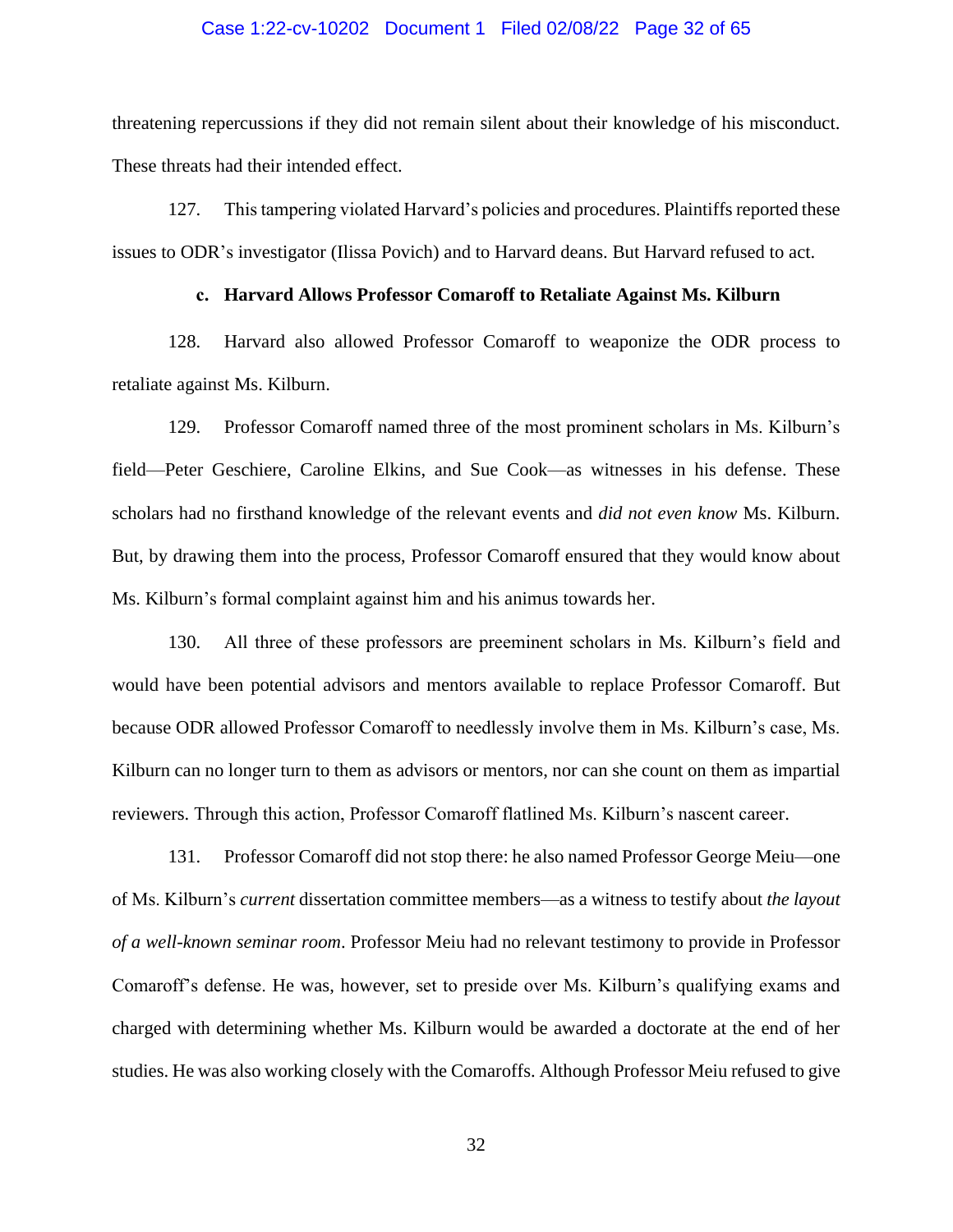#### Case 1:22-cv-10202 Document 1 Filed 02/08/22 Page 33 of 65

testimony, he made it clear to Ms. Kilburn that he did not support her complaint. Ms. Kilburn was thus forced to delay her qualifying exams for months.

132. ODR played along with Professor Comaroff and approached the witnesses for interviews. It, predictably, found that they did not have information material to Ms. Kilburn's complaint. Nonetheless, ODR took no steps to investigate or forestall Professor Comaroff's efforts to use the ODR process to poison the well.

133. Ms. Kilburn therefore complained to Mr. Avakian and Kwok Yu, the Harvard Associate Dean who was overseeing Plaintiffs' complaints, that Professor Comaroff was calling witnesses for the purpose of derailing her career. But the Title IX Office also took no discernable action.

# **d. Harvard Obtains and Discloses Ms. Kilburn's Confidential Medical Records to Professor Comaroff Without Her Consent**

134. The investigation only got worse. In 2020, ODR contacted Ms. Kilburn's psychotherapist, a private therapist unaffiliated with Harvard, and obtained the psychotherapy notes from her sessions with Ms. Kilburn. ODR did not obtain Ms. Kilburn's consent for the release of those records.

135. After obtaining the notes without Ms. Kilburn's consent, ODR then withheld the full notes from Ms. Kilburn, redacting swaths of the notes and refusing to disclose the redacted portions even as ODR's investigator grilled her about the redacted contents during an interview.

136. ODR then provided the notes to Professor Comaroff as part of its draft report. Professor Comaroff, in turn, deployed the notes to gaslight Ms. Kilburn, claiming that she must have imagined that he sexually harassed her because she was experiencing post-traumatic stress disorder—a condition that she developed *as a direct result* of his conduct.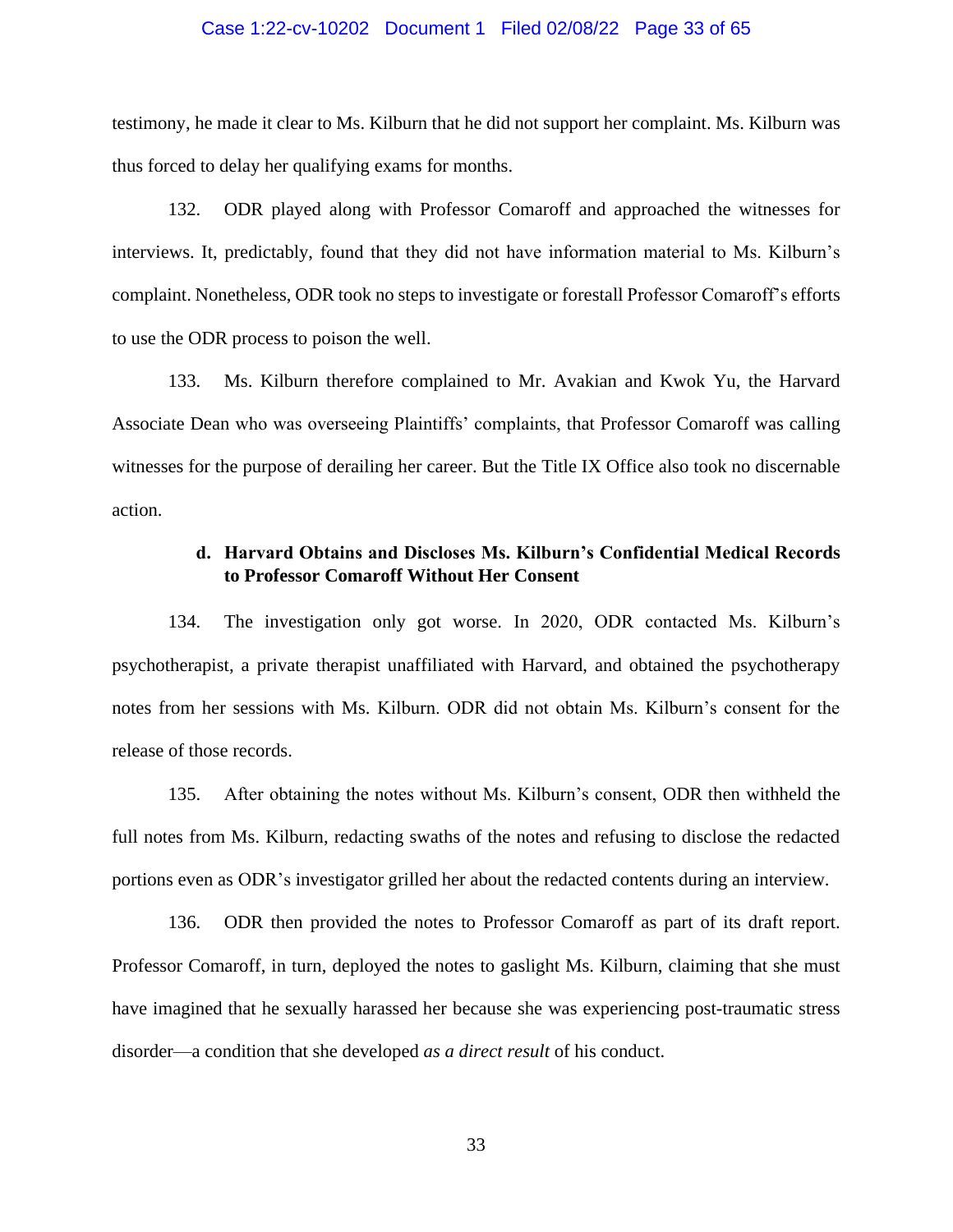## Case 1:22-cv-10202 Document 1 Filed 02/08/22 Page 34 of 65

137. Finally, ODR published the notes in its Final Report concerning Ms. Kilburn's complaint against Professor Comaroff and appended them as exhibits, making Ms. Kilburn's medical records available to anyone with access to the Final Report.<sup>20</sup>

# **e. Harvard Refuses to Hold Professor Comaroff Responsible for his Pattern of Sexual Harassment and Retaliation**

138. ODR's findings were issued in August 2021, over *a year* after Plaintiffs had filed their complaints. Despite a process stacked against Plaintiffs, ODR made one finding in Ms. Kilburn's favor: it determined that Professor Comaroff had "over the course of approximately five minutes" repeatedly described how Ms. Kilburn "would be raped" in certain parts of Africa. ODR found that these unprompted and graphic descriptions constituted "severe" sexual harassment against Ms. Kilburn.

139. As to Professor Comaroff's other, repeated sexual harassment and assaults against Ms. Kilburn (including his forced kissing and groping) and his retaliation against Ms. Mandava and Ms. Czerwienski, however, ODR found that Professor Comaroff had not violated Harvard's Sexual and Gender-Based Harassment Policy.

140. ODR's reports—portraying Professor Comaroff's misconduct as a one-off verbal incident—reveal willful blindness to the overwhelming evidence that he engaged in a *pattern* of serial sexual harassment and retaliation that Harvard knew about but failed to stop.

# *i. Ms. Kilburn's ODR Report*

141. In Ms. Kilburn's case, ODR refused to interview *two thirds* of the witnesses Ms. Kilburn identified (even as it interviewed or attempted to interview all of the witnesses Professor

<sup>&</sup>lt;sup>20</sup> Harvard persisted in this course despite a request from Ms. Kilburn that Harvard limit access to her confidential medical information. On or about September 28, 2021, Ms. Kilburn's counsel requested that Harvard not further disclose her medical records; inform her of individuals who have received a copy of her medical records; and instruct these individuals to turn over the records to Harvard's general counsel's office without retaining copies. Harvard rejected these requests.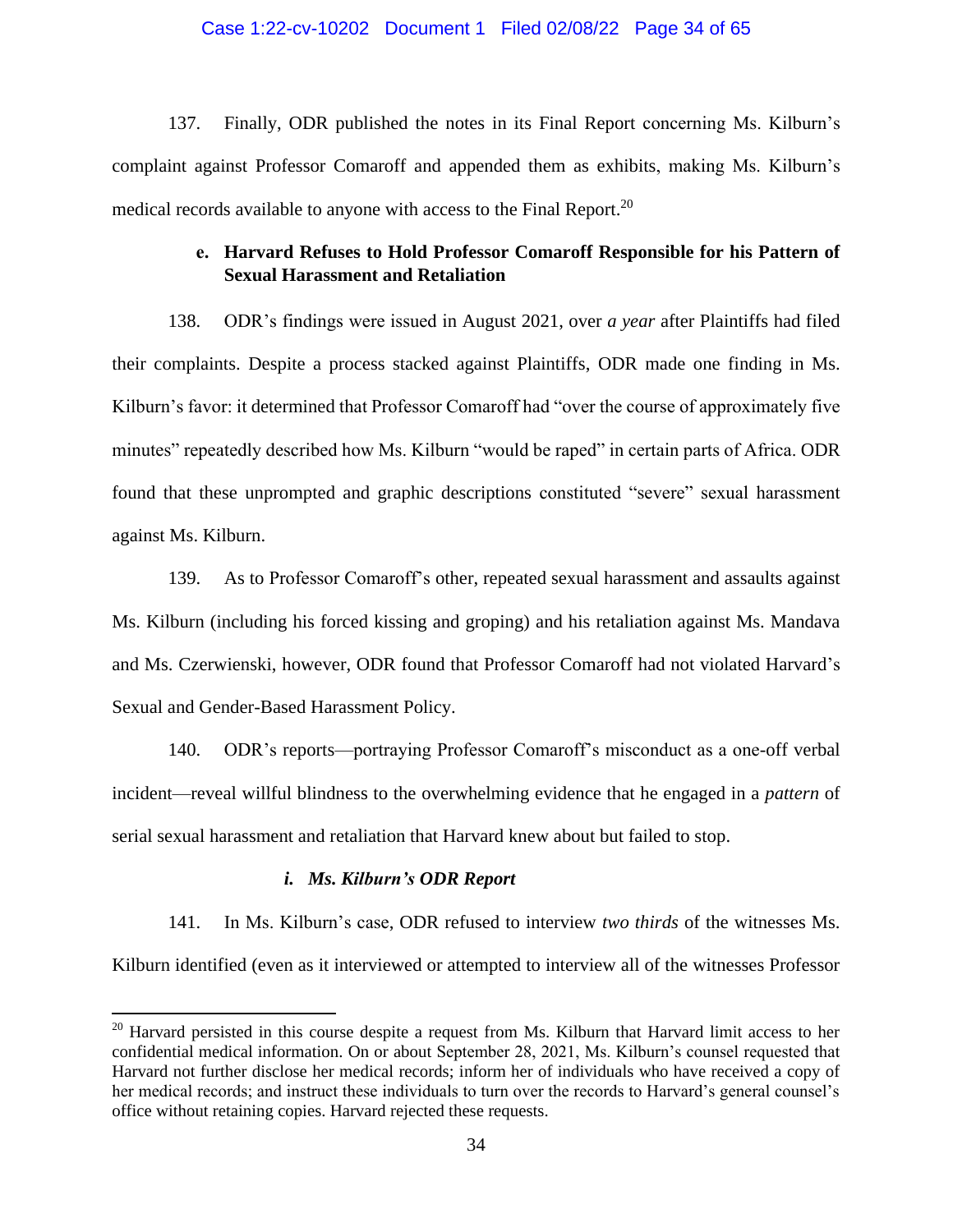# Case 1:22-cv-10202 Document 1 Filed 02/08/22 Page 35 of 65

Comaroff named). ODR also ignored the testimony of witnesses it did interview: throughout the investigation, Ms. Kilburn gave consistent, specific testimony detailing each of the repeated instances when Professor Comaroff kissed and touched her without consent. At least three separate witnesses confirmed that she had been reporting his pattern of abuse to them since 2017, while the harassment was ongoing, and long before she filed her complaint with ODR.

142. ODR, however, cited "inconsistencies" in Ms. Kilburn's statements and used them to discount her testimony. These "inconsistencies" are, in reality, a pretext to avoid a finding of serial harassment and insulate Harvard from liability. To cite but a few examples:

- a. Ms. Kilburn told ODR that Professor Comaroff kissed her in front of the Barker Center with force. Yet ODR rejected this live, corroborated testimony because ODR found it "inconsistent" with a sentence fragment from Mr. Avakian's notes. In fact, ODR did not even interview Mr. Avakian about this reference, but had it done so, ODR would have discovered that the reference did *not* contradict Ms. Kilburn's testimony.
- b. Ms. Kilburn testified that Professor Comaroff kissed her at his home after a brunch. Another witness corroborated Ms. Kilburn's testimony, and ODR admitted that the witness's account was "credible" and "contemporaneous," because Ms. Kilburn had told her about the kiss "on the same day" it occurred. Nonetheless, ODR rejected this corroborated testimony because Ms. Kilburn could not recall against precisely *which wall* in the room Professor Comaroff had assaulted her.
- c. Ms. Kilburn and three other witnesses testified that Professor Comaroff groped her thigh, but ODR rejected Ms. Kilburn's testimony based primarily on a nonexistent "inconsistency" in her consistent statements about where Professor Comaroff was sitting before he groped her.
- d. Professor Harkness testified at Ms. Kilburn's ODR proceeding that Ms. Kilburn had complained to him and that Professor Comaroff has sexually harassed students at UChicago. ODR ignored his testimony entirely.
- 143. In addition, ODR entirely failed to consider multiple incidents of harassment

against Ms. Kilburn, including Professor Comaroff's repeated invitations to meet off campus, his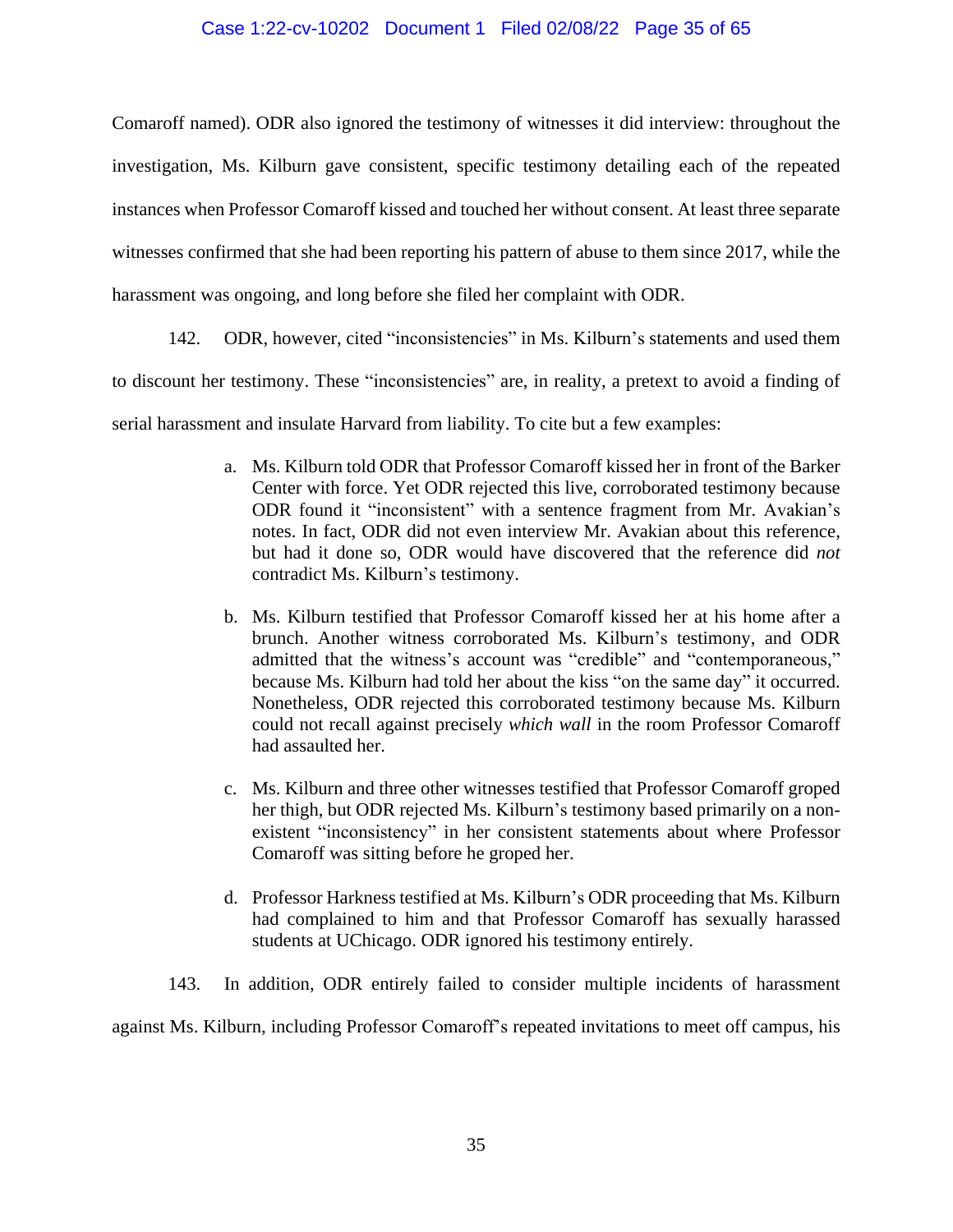#### Case 1:22-cv-10202 Document 1 Filed 02/08/22 Page 36 of 65

forbidding her from working with her advisor, and his efforts (after Ms. Kilburn's clear and repeated efforts to avoid him) to forcibly enter an enclosed space with her over her resistance.

#### *ii*. *Ms. Mandava and Ms. Czerwienski's Reports*

144. ODR made no finding against Professor Comaroff on the central issue in Ms. Mandava and Ms. Czerwienski's cases: whether Professor Comaroff threatened them and other students in retaliation for discussing his sexual misconduct. Instead, ODR's finding in Ms. Mandava's case rested on its conclusion that Ms. Mandava had not engaged in protected activity. To reach that conclusion, ODR ignored Ms. Mandava's testimony (corroborated by contemporaneous messages referencing the conversations at issue) that she had complained of Professor Comaroff's harassment to Professor Subramanian and to multiple students. It also ignored her testimony that Professor Comaroff had *told* her he *knew* she had engaged in such conversations, and that she confirmed his belief before he threatened her.

145. With respect to Ms. Czerwienski, ODR concluded that she "engaged in a protected activity by 'sharing with other students her knowledge of [Professor Comaroff's] purported . . . sexual harassment of' [Harvard Student 2]." Still, ODR determined that Professor Comaroff did not have "notice" that Ms. Czerwienski had engaged in protected activity. In doing so, ODR ignored Ms. Czerwienski's testimony that weeks before Professor Comaroff's October 13, 2017 threat, Harvard Student 2 *told* Professor Comaroff that Ms. Czerwienski was discussing his misconduct with other students. And ODR further ignored the testimony of three separate students who (in ODR's own words) "each understood the last student referenced by [Professor Comaroff] in the October 13 conversation . . . was [Ms. Czerwienski]."

146. Moreover, ODR refused to consider any of Ms. Czerwienski's written communications with Harvard Student 2. These communications show Harvard Student 2 detailing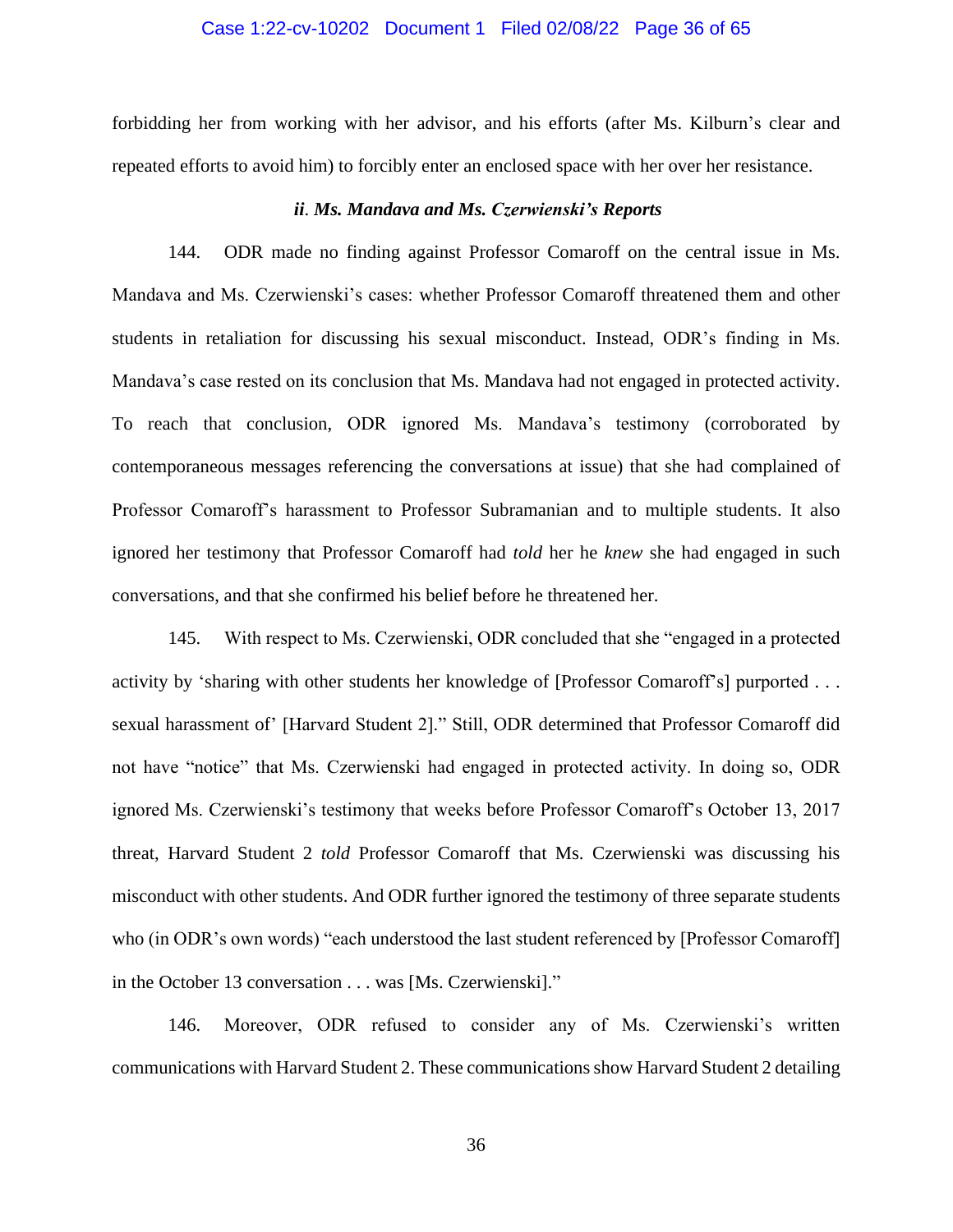## Case 1:22-cv-10202 Document 1 Filed 02/08/22 Page 37 of 65

Professor Comaroff's sexual harassment and reference Ms. Czerwienski's discussions with other students about his harassment. They further reflect that Harvard Student 2 told Professor Comaroff about those discussions and notified him that Ms. Czerwienski engaged in protected activity.

# *iii. ODR Recommends No Discipline*

147. Based on these and other inequities that permeated its blinkered investigation, ODR did not recommend discipline for Professor Comaroff. Indeed, ODR proposed no action that would prevent further harassment or retaliation against Plaintiffs, much less remedy the harm they had suffered.

148. Ms. Mandava, Ms. Czerwienski, and Ms. Kilburn therefore appealed ODR's decisions. The University's appellate panel, however, held to ODR's determination and summarily concluded that no "procedural violation occurred." The Title IX Office subsequently informed Plaintiffs that "[t]he findings and determinations reached in the course of [ODR's] investigation are . . . final and cannot be re-visited."

149. Harvard's position is therefore clear: it views ODR's determination that Professor Comaroff is not responsible for most of his sexual harassment against Ms. Kilburn and for his retaliation against Ms. Mandava and Ms. Czerwienski as final and sound.

# **K. An External Review Confirms Ms. Mandava's Claims**

150. After ODR issued its Final Reports, the Faculty of Arts and Sciences ("FAS") (the division of Harvard to which the Department belongs) conducted a review to determine whether Professor Comaroff's "corrective rape" discussion with Ms. Kilburn violated its Professional Conduct Policy, and whether Professor Comaroff's October 2017 threat to Ms. Mandava and Ms. Czerwienski violated that policy. It appointed an external factfinder to review ODR's Final Report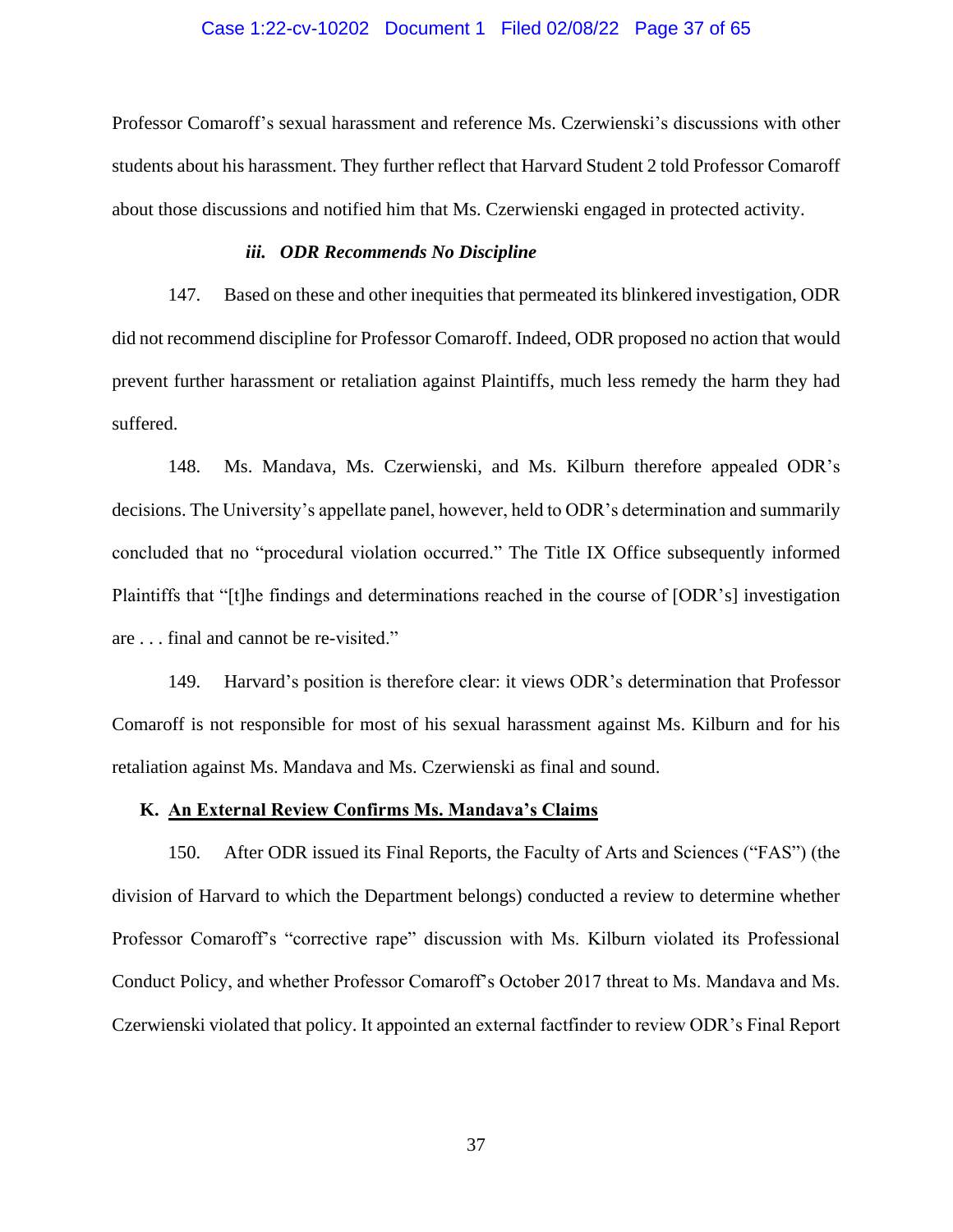#### Case 1:22-cv-10202 Document 1 Filed 02/08/22 Page 38 of 65

and record of investigation concerning Ms. Mandava's case (i.e., the same evidence that ODR reviewed).

151. In December 2021, the external factfinder concluded, based on this evidence, that, on October 13, 2017, Professor Comaroff threatened Ms. Mandava to stop her from participating in discussions about his sexual misconduct. The investigator found that his statements violated the FAS Professional Conduct Policy.

#### **L. Harvard Announces Inadequate and Temporary Sanctions for Professor Comaroff**

152. On January 20, 2022—nearly five years after Ms. Mandava, Ms. Czerwienski, and Harvard Student 2 began reporting Professor Comaroff's sexual harassment, and over a decade after Harvard first learned of the risk he posed to students—Dean of FAS Claudine Gay announced limited findings and discipline against Professor Comaroff. Dean Gay wrote that after an investigation by ODR and FAS, Professor Comaroff "was found to have engaged in verbal conduct that violated the FAS Sexual and Gender-Based Harassment Policy and the FAS Professional Conduct Policy." She provided no further detail about his underlying conduct.

153. Harvard imposed limited, temporary sanctions on Professor Comaroff in response: the FAS placed Professor Comaroff on leave for the spring 2022 semester and relieved him of teaching required courses (but evidently not elective courses), from serving on dissertation committees, and from advising graduate students who do not have at least one other co-advisor for the 2022-2023 academic year. Harvard did not take any measures to prevent Professor Comaroff or those in his network from engaging in further harassment or retaliation against Plaintiffs or other students. $21$ 

<sup>&</sup>lt;sup>21</sup> Dean Gay's statement further referred victims of harassment to Harvard's Office of Sexual Assault Prevention and Response, a Harvard program that has been defunct for over a year.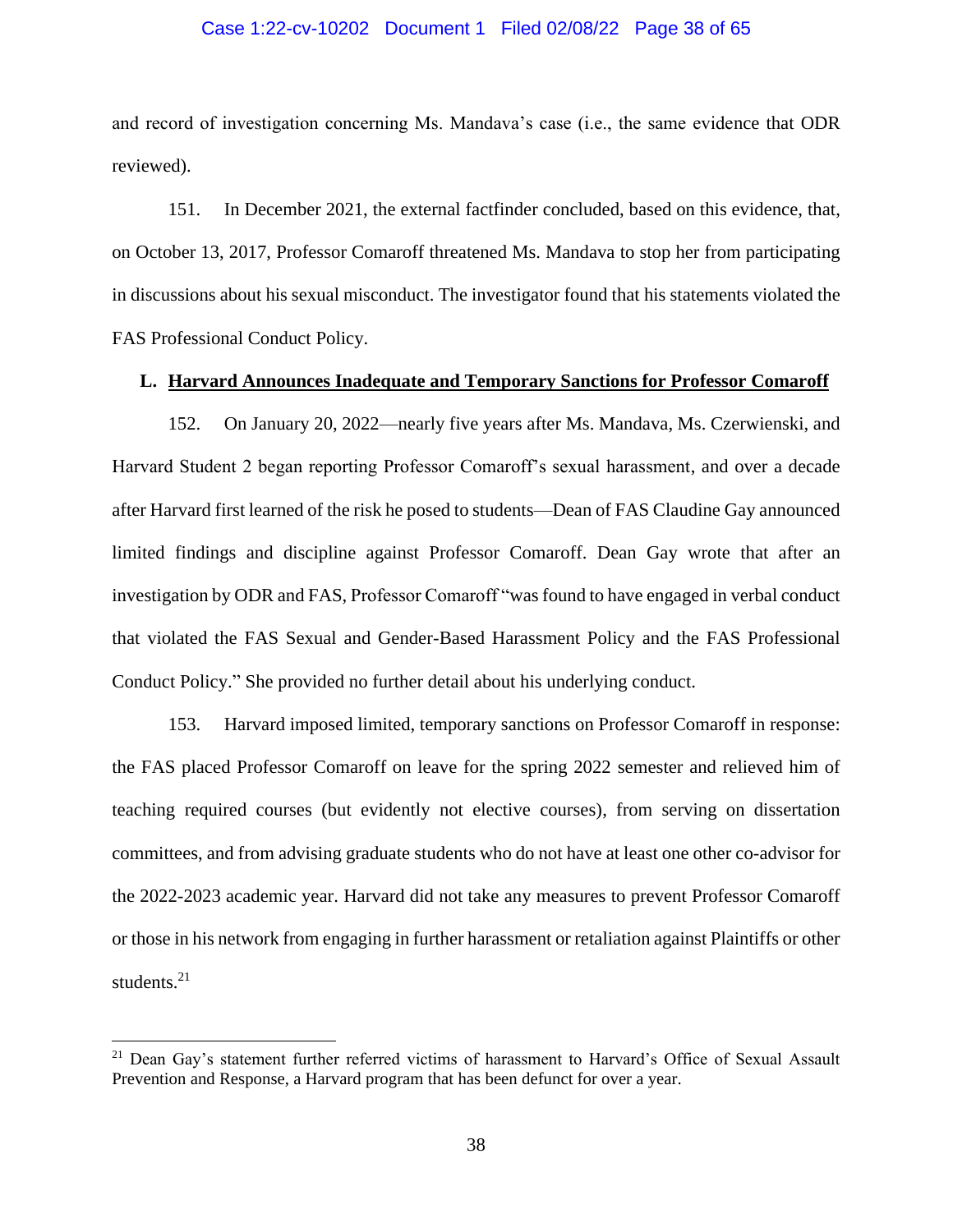# **M. "Perfectly Legitimate Office-Hours Advice": Harvard Exposes Plaintiffs to Further Retaliation from the Comaroffs and Their Allies**

154. Mere hours after Harvard released its statement, Professor Comaroff and his wife resumed their campaign of retaliation. On January 20, 2022, Professor Jean Comaroff disseminated a press release from Professor John Comaroff's lawyers disparaging Plaintiffs. She sent the message to a broad segment of the Comaroffs' professional network, including former students, Harvard faculty, and other Anthropology scholars with the power to influence Plaintiffs' careers. One of the recipients of Professor Jean Comaroff's email was Ms. Czerwienski's current advisor, whom Ms. Czerwienski selected after she was forced to drop Jean Comaroff as an advisor, and who is charged with determining whether Ms. Czerwienski will be awarded a Ph.D.

155. In her email, Professor Jean Comaroff thanked the recipients for their "support and affirmation" during the ODR investigation and wrote that she was sharing the press release to provide "the full context" behind Harvard's findings, as she believed this case "speaks to social and political conditions in the contemporary academy" with "serious professional implications for the future."

156. The statement Professor Jean Comaroff appended to her email—authored by Professor John Comaroff's lawyers—panned Plaintiffs' opposition to sexual harassment as an "attack on academic freedom."

157. Harvard Law Professor Janet Halley joined in the press release's attack. She commented, "What this case boils down to: two students took offense at *perfectly legitimate office-hours advice*" (emphasis added). She exhorted "[e]veryone who advises at Harvard" to "note this attack on academic freedom."

158. The press release and Professor Halley's comment not only grossly mischaracterized Professor Comaroff's conduct—including his insistence to Ms. Kilburn that she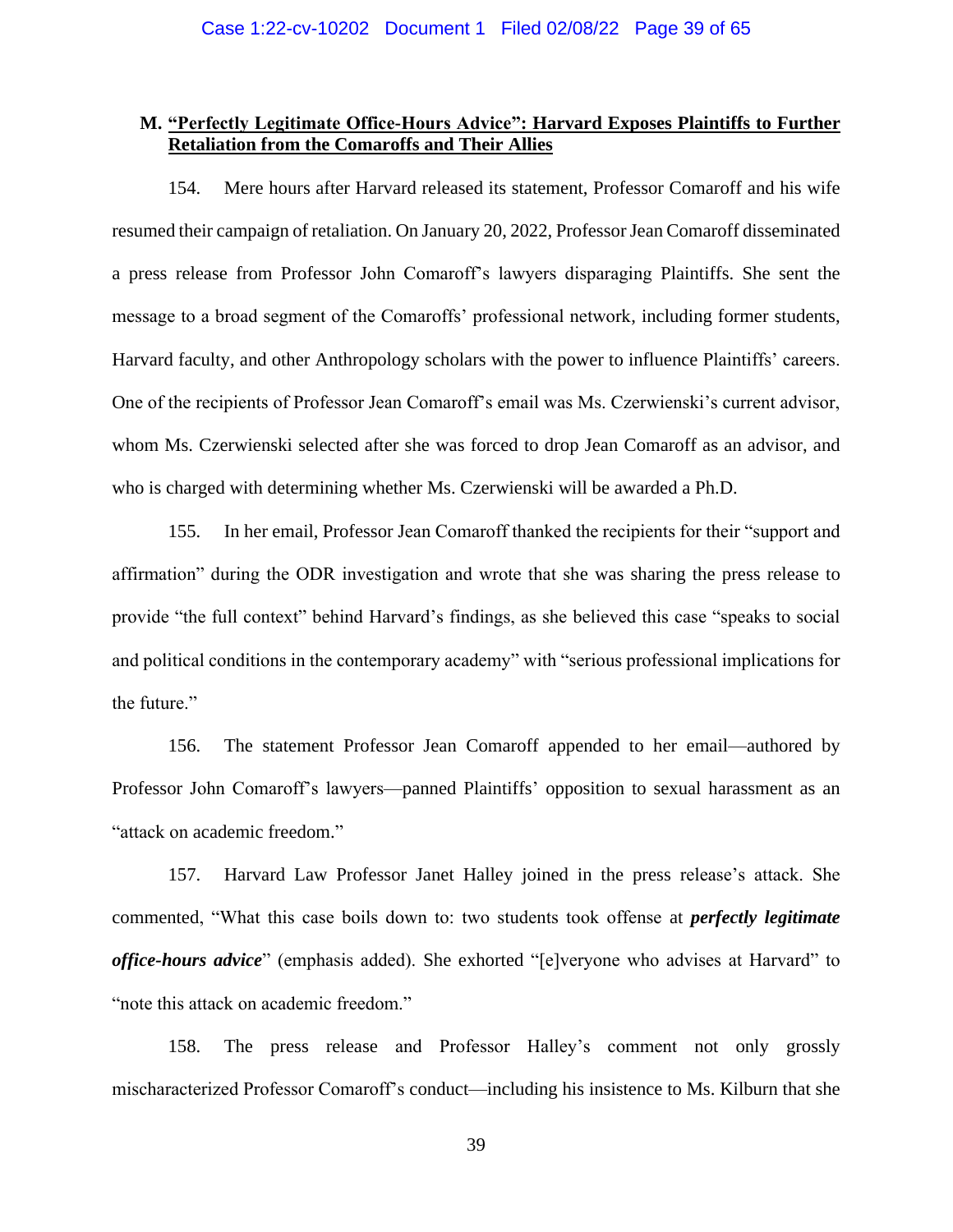## Case 1:22-cv-10202 Document 1 Filed 02/08/22 Page 40 of 65

would be raped and murdered in a country irrelevant to her studies, his unwarranted physical advances, and his threats against Ms. Mandava and Ms. Czerwienski for speaking out about his sexual harassment—it also evinced a clear intent to discredit Plaintiffs and to dissuade students from making complaints about similar harassment.

159. The Comaroffs' efforts paid off. Within days, they convinced *38 faculty members* to sign a public letter that minimized Professor Comaroff's abuse and misrepresented the few factual findings ODR made. The letter falsely stated that Professor Comaroff had simply given Ms. Kilburn "advice intended to protect an advisee from sexual violence"—even though (as ODR credited) he had repeatedly described how Ms. Kilburn "would be raped" in a country far away from the one she planned to study. The Harvard faculty members further dismissed the external factfinder's conclusions, questioning why the review was "justiffied]." And they bemoaned that Harvard would "sanction" a "committed university citizen" by investigating such complaints against a faculty member they "know . . . to be an excellent colleague." By signing the letter, Harvard faculty further curtailed Plaintiffs' narrowing universe of potential advisors: amongst the signatories are Professor Greenhalgh, Professor Elkins, and dozens of other faculty members.

160. Both communications, distributed to academics with the power to influence Plaintiffs' careers, constitute textbook retaliation. Their message is clear: students who experience harassment should shut up. It is the price to pay for entry into academia.

#### **N. Harvard's Unlawful Policies Underpin Its Deliberate Indifference**

161. Plaintiffs' odyssey of abuse was not accidental. It was, instead, the product of at least five ongoing practices, the effects of which are now well known: to protect powerful faculty, even at the expense of students.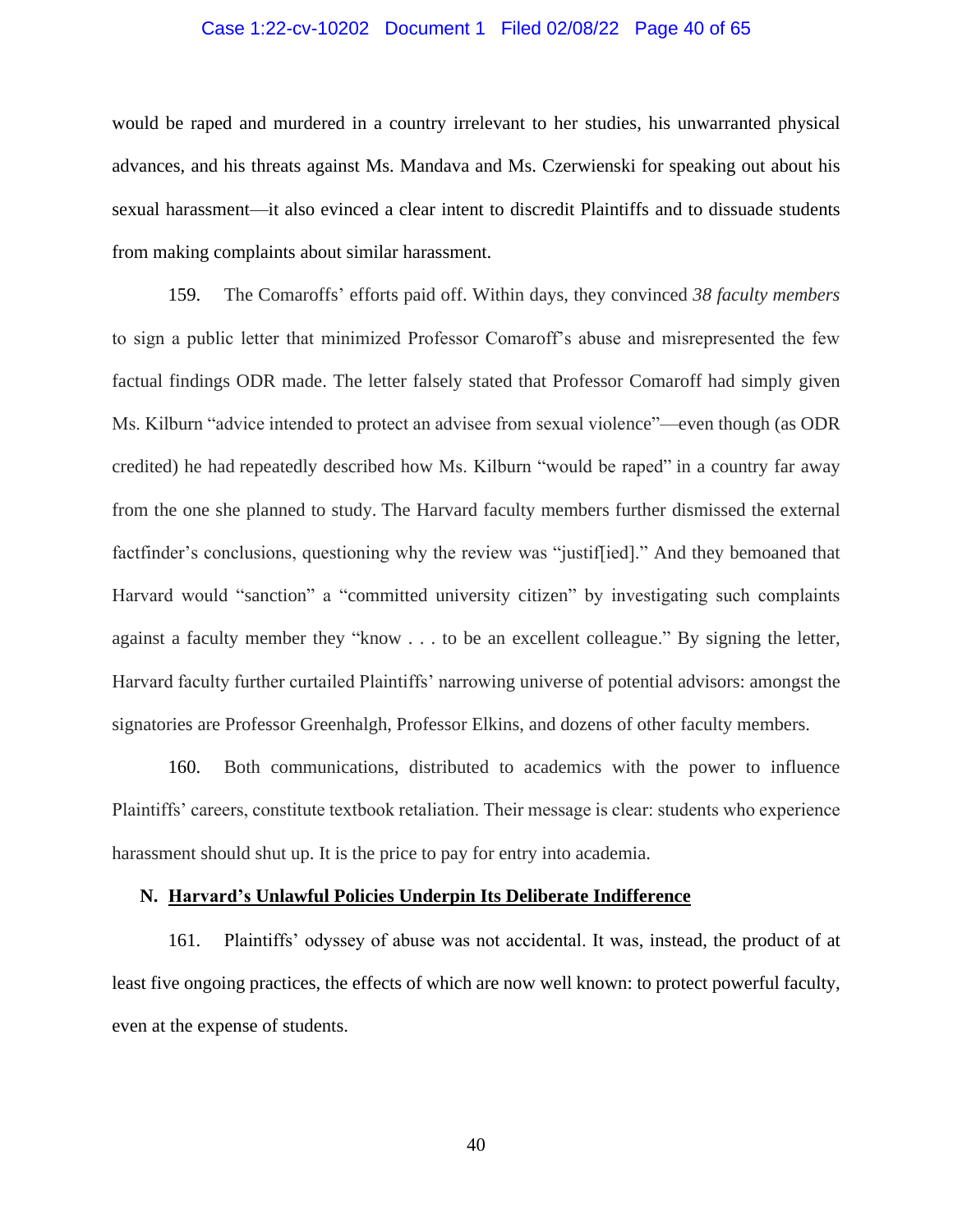## Case 1:22-cv-10202 Document 1 Filed 02/08/22 Page 41 of 65

162. First, Harvard does not investigate or otherwise act on credible reports of sexual harassment unless the victim proceeds with a formal ODR complaint, even if Harvard has received prior complaints against the same professor. Harvard maintains this policy despite a December 30, 2014 warning from the Department of Education's Office for Civil Rights that "if a recipient knows . . . about sexual harassment that creates a hostile environment, a recipient must take immediate and appropriate action to investigate or otherwise determine what occurred . . . regardless of whether a student has complained, asked the recipient to take action, or identified the harassment as a form of discrimination."<sup>22</sup> Harvard could respond to student complaints by investigating their allegations or bringing its own formal complaint; but Harvard has repeatedly chosen not to do so.

163. Second, ODR ordinarily does not credit women's complaints unless they are corroborated by independent evidence, no matter how credible the complainant's testimony. Other survivors have publicly attested that Harvard has "ignored some of the most egregious cases of harm and sexual harassment that were brought to their office because of lack of documentary evidence."<sup>23</sup> At one time, Harvard's written procedures concerning complaints of sexual assault explicitly provided that Harvard ordinarily would not consider a case unless allegations were supported by "independent corroborating evidence." Harvard has since removed that requirement from its published procedures, but it has persisted in practice. There is a consensus among scholars

<sup>&</sup>lt;sup>22</sup> Letter from Joel J. Berner, Reg'l Dir., U.S. Dep't of Educ., Off. for C.R., to Martha C. Minow, Dean, Harvard L. Sch. 3-4 (Dec. 30, 2014); *see also* Dear Colleague Letter from Russlynn Ali, Assistant Sec'y for C.R., U.S. Dep't of Educ., Off. for C.R., to Title IX Coordinators 4 (Apr. 4, 2011) (same).

<sup>23</sup> Ann Gibbons, *Harvard Bans Former Anthropology Chair After Finding Persistent Sexual Harassment*, Science (June 10, 2021), https://www.science.org/content/article/harvard-bans-former-anthropologychair-after-finding-persistent-sexual-harassment.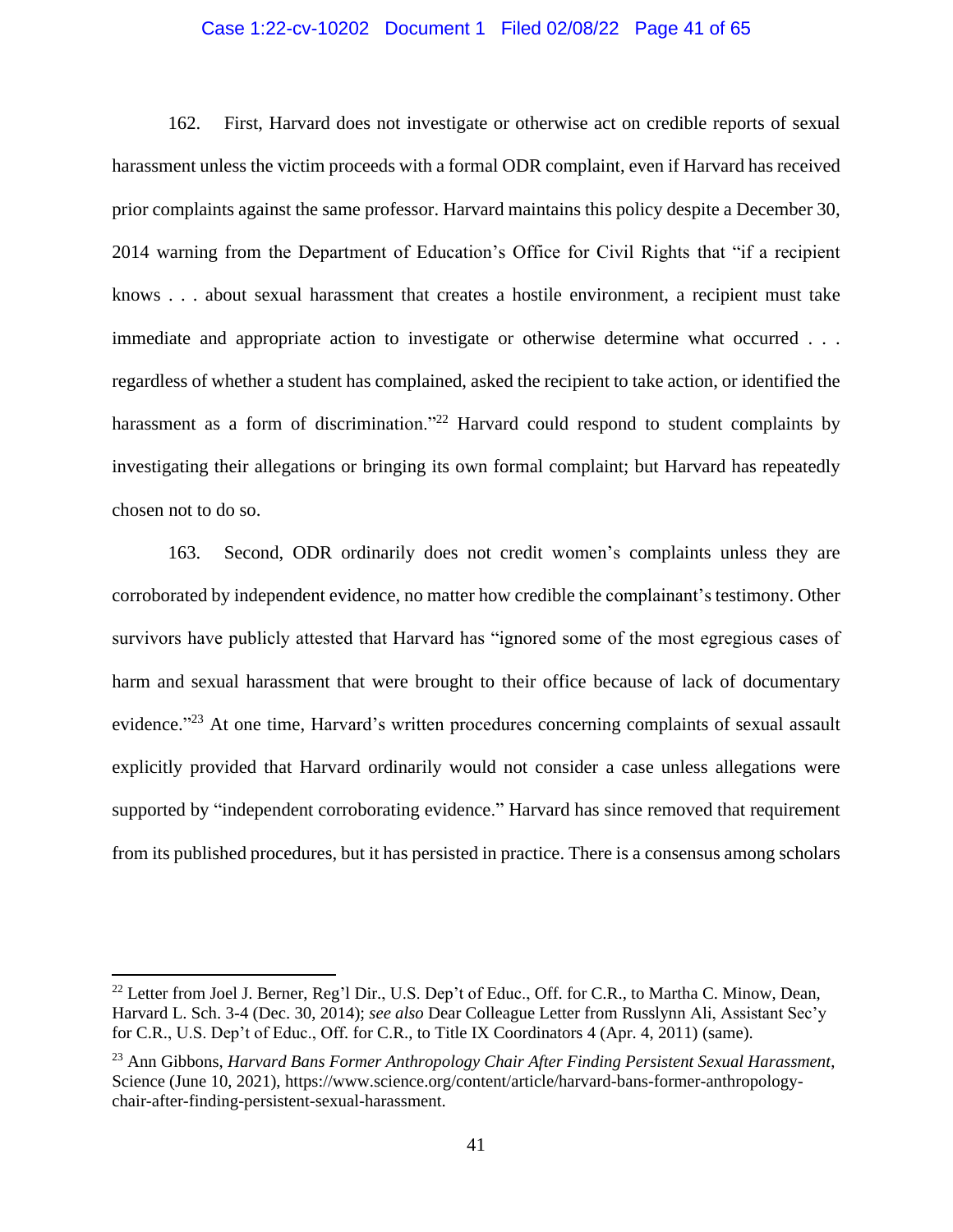## Case 1:22-cv-10202 Document 1 Filed 02/08/22 Page 42 of 65

that the archaic historical requirement of independent corroboration in cases of gender violence (and sexual assault in particular) rests on biases against women as lacking credibility.

164. Third, even as Harvard requires corroboration, its rules sharply restrict the written corroboration that complainants may offer. Even when a complainant *has* corroborating communications, Harvard will not admit them unless both parties to the communication participate in the proceeding and make themselves available for cross-examination. This rule arbitrarily excludes (among other things) statements by witnesses who are dissuaded from participating in the ODR process by well-grounded fears of repercussions—even direct threats by the accused himself. For example, Professor Comaroff's intimidation (including reading her complaint aloud to her) and threats of retaliation deterred Harvard Student 2 from participating in the ODR process. As a result, Harvard ignored Harvard Student 2's contemporaneous written accounts of her abuse.

165. Fourth, as a matter of policy, Harvard does not take measures to protect students from professional retaliation. Despite Plaintiffs' repeated complaints and expressed concerns that Professor Comaroff would damage their careers through contact with colleagues and former students at other institutions, and despite reports that Professor Comaroff did so, Harvard has done nothing to prevent him from disparaging Plaintiffs to prospective employers. Indeed, Harvard has professed that it will do nothing to prevent this.

166. Fifth, Harvard failed to adequately train faculty in the Department to report sexual harassment by faculty against students. Despite knowing that some faculty would be reluctant to report misconduct committed by powerful senior faculty, and despite reports of sexual harassment by faculty in the Department (including Professor Comaroff), Harvard took no known steps to train or encourage faculty in the Department to make reports. As a result, faculty who knew of the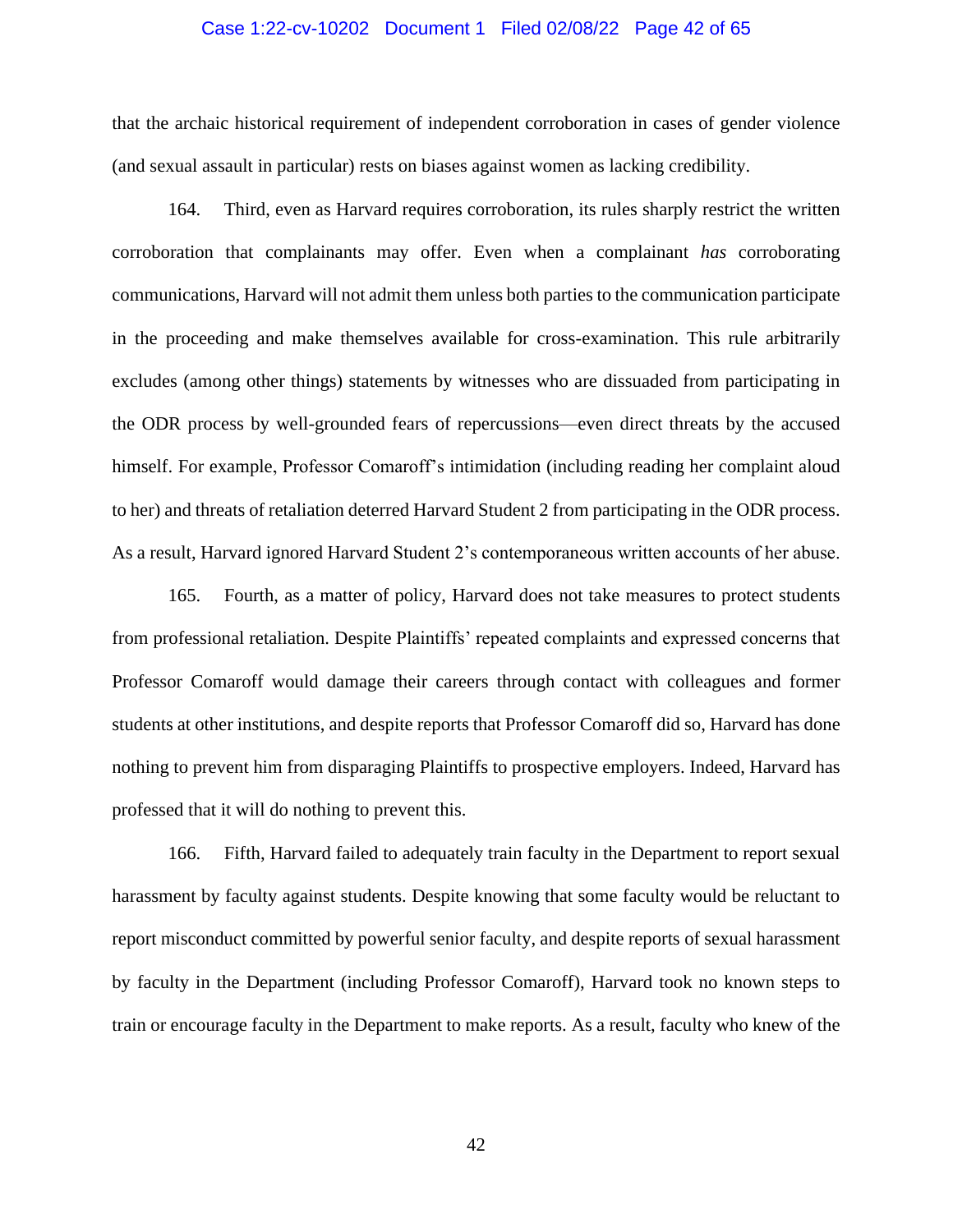## Case 1:22-cv-10202 Document 1 Filed 02/08/22 Page 43 of 65

danger Professor Comaroff posed, dating back to his time at UChicago, did not timely report this knowledge to Harvard's Title IX Office, exposing Plaintiffs to abuse.

167. These shortcomings were not public and were not known to Plaintiffs as their ordeal unfolded, but they were no mystery to Harvard. Harvard Professor Stephen Blyth wrote in a May 2018 letter to then-President Drew Faust that Harvard's "current institutional structure may actively discourage victims from pursuing complaints."<sup>24</sup> He explained that Harvard fails to instill "confidence that perpetrators will, when appropriate, be removed from the University," and concluded, "*Harvard has been an institution that does not act*" (emphasis added). <sup>25</sup> Similarly, in 2021, Harvard faculty sent a letter to Harvard complaining about the pervasive deficiencies in ODR's process. Indeed, Deputy Provost Peggy Newell and Dean of the Graduate School of Arts and Sciences Emma Dench admitted flaws in Harvard's ODR process to Plaintiffs. Dean Dench acknowledged to Plaintiffs that the ODR process made students "go mad" because it left them "in limbo forever," and Deputy Provost Newell affirmed that Mr. Avakian has mishandled Plaintiffs' complaints.

168. To date, however, Harvard has failed to correct these inequities. It has, to the contrary, repeatedly resisted programmatic changes to the ODR process. Harvard's Graduate Student Union has suggested such changes. So have Plaintiffs. But Harvard persists in its archaic policies and customs, maintaining a "culture in which the abuse of power is normalized and accommodated."<sup>26</sup>

<sup>&</sup>lt;sup>24</sup> Letter from Stephen Blyth, Professor, Harvard Univ., to Drew G. Faust, President, Harvard Univ. (May 7, 2018), https://www.bostonglobe.com/2019/05/24/read-

letter/h2qAM6WfEOWiRHQVmu0N2M/story.html?camp=bg%3Abrief%3Arss%3Afeedly&rss\_id=feedl y\_rss\_brief&s\_campaign=bostonglobe%3Asocialflow%3Atwitter.

<sup>25</sup> *Id.*

<sup>&</sup>lt;sup>26</sup> Harvard University Anthropology Department, Standing Committee for a Supportive Departmental Community Final Report 10 (2021).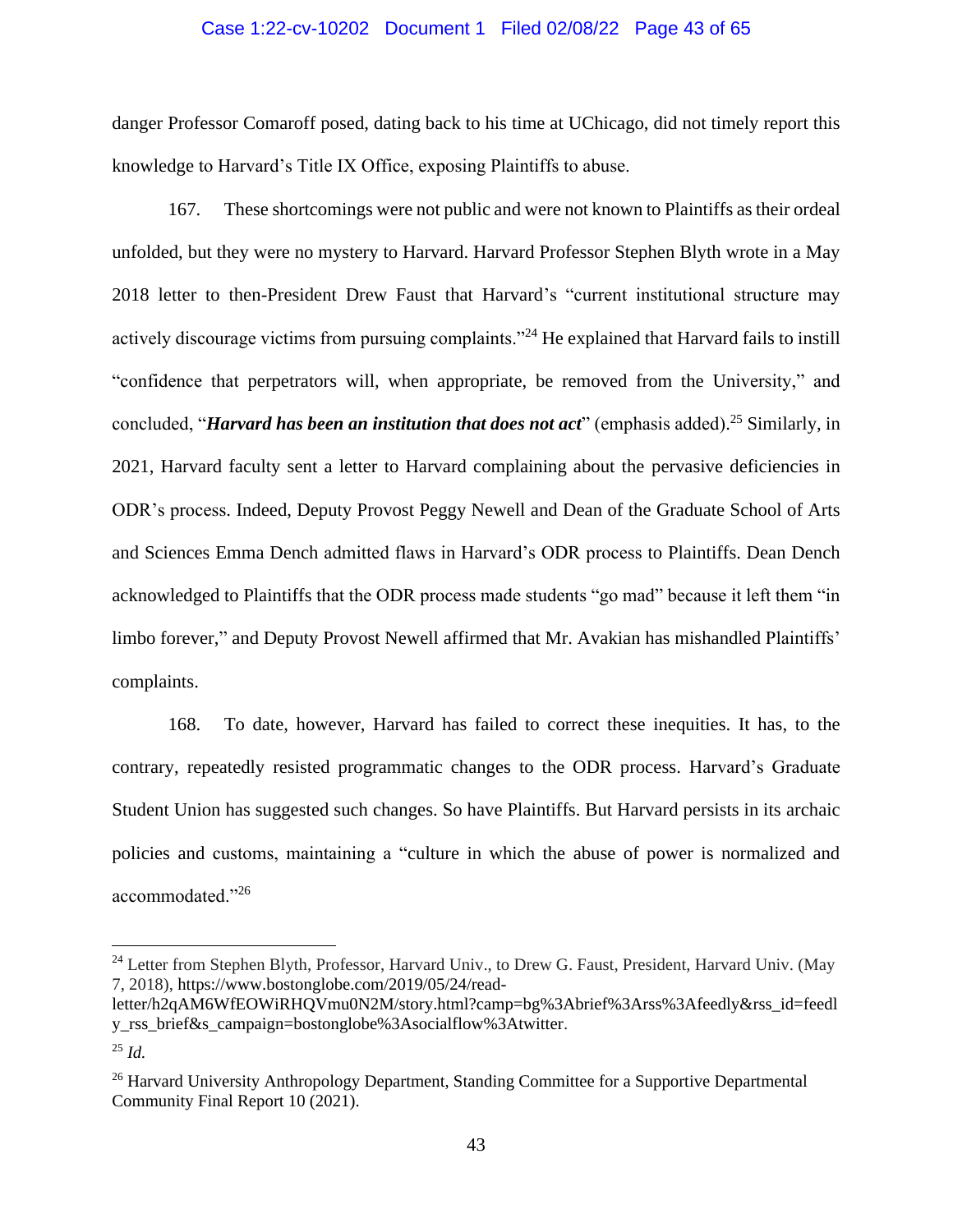## **O. Harvard's Deliberate Indifference Has Harmed and Continues to Harm Plaintiffs**

169. Harvard's failure to prevent and redress Professor Comaroff's abuse and retaliation has profoundly altered the academic trajectories and career prospects of Ms. Czerwienski, Ms. Kilburn, and Ms. Mandava. It has also caused them significant emotional distress—emotional distress that will continue for the foreseeable future.

170. All three Plaintiffs have been forced to delay their degree progress to participate in ODR's lengthy—and ultimately futile—process. They spent hundreds of hours marshalling evidence, preparing submissions, and struggling to understand ODR's arcane evidentiary rules, taking valuable time from their studies, writing, and other academic work—only for Harvard to refuse to acknowledge Professor Comaroff's serial harassment and threats against students, just as it has done for years. Learning and living with the reality that Harvard is, and has for years been, willing to protect a serial harasser at the expense of their careers has taken a significant toll on Plaintiffs.

171. This ordeal has made it impossible for Ms. Kilburn to proceed with her doctorate as planned. As a fifth-year graduate student, she must form a dissertation committee consisting of advisors and faculty with expertise in her area of study, but her geographical region is studied by only three Harvard professors in her field: the Comaroffs and their former advisee, Professor Meiu. Nor can Ms. Kilburn look outside the Department to Professor Geschiere, Professor Elkins, or Dr. Cook, whom Professor Comaroff needlessly involved in her case. Ms. Kilburn must instead change her course of study and build an entirely new professional network. These limitations are profoundly damaging to Ms. Kilburn's academic progress; it will be virtually impossible for her to finish her doctorate within the planned seven-year timespan. If Ms. Kilburn is unable to find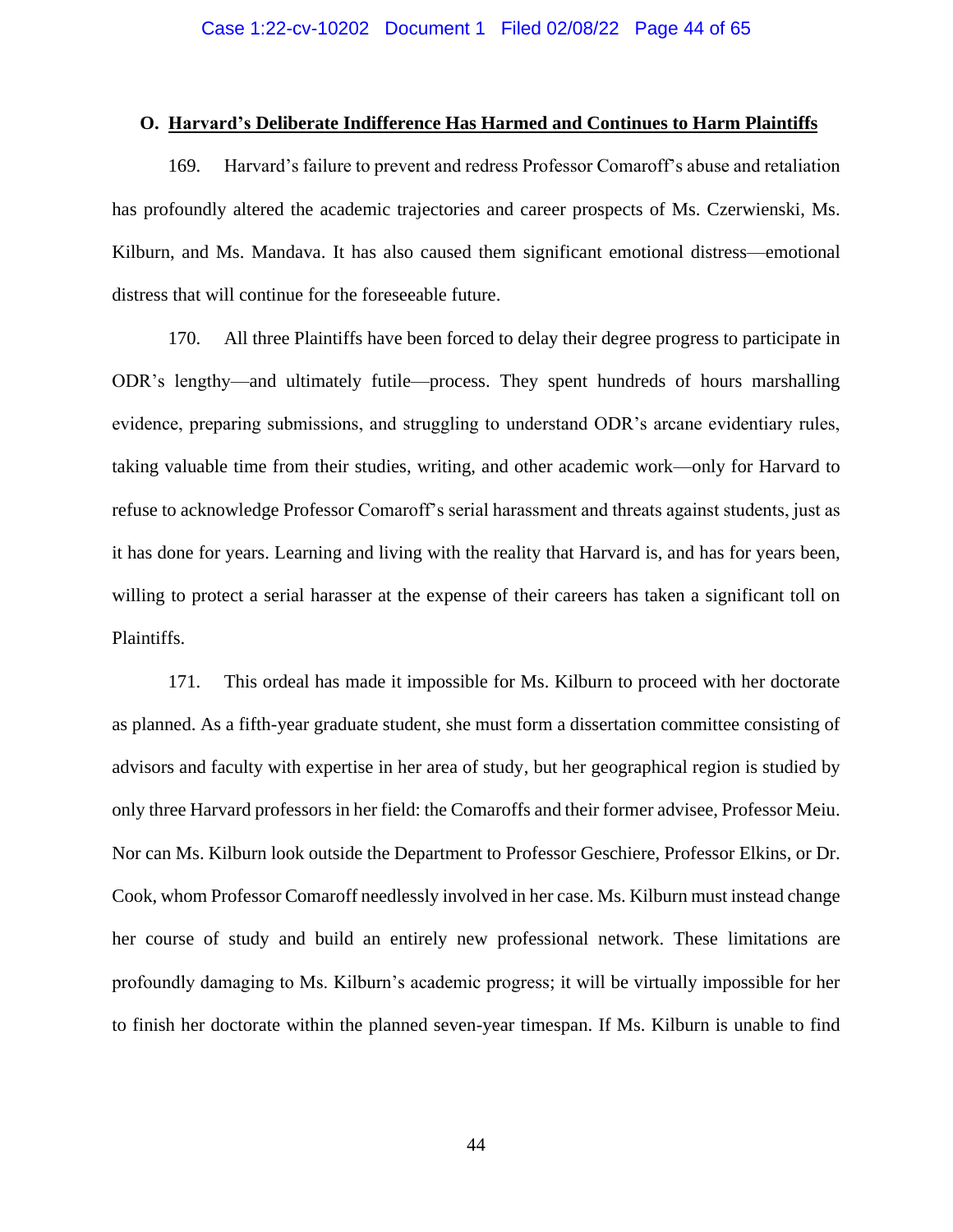## Case 1:22-cv-10202 Document 1 Filed 02/08/22 Page 45 of 65

new advisors and successfully develop a new field of expertise, she may be forced to leave academia entirely, having wasted years of her life and vast financial and personal resources.

172. Ms. Czerwienski had to direct her course of study away from Professor Comaroff's regional expertise and sever her advising relationship with Professor Jean Comaroff. The effects are far-reaching: Ms. Czerwienski's current advisor was one of the recipients of Professor Jean Comaroff's retaliatory email. And a prominent anthropologist in Ms. Czerwienski's subspeciality derided Ms. Czerwienski and her co-complainants for their "Titld [sic] IX uptightness."

173. Ms. Mandava had to change the focus of her dissertation away from Professor John Comaroff's subject matter expertise and has been unable to receive crucial letters of recommendation from Professors Jean and John Comaroff.

174. Given Professor John Comaroff's influence in the field and retaliation against them, all three Plaintiffs face dismal job prospects upon completion of their degrees, which has caused and will continue to cause irreparable damage to their earning potential.

175. In short, Harvard utterly failed Ms. Czerwienski, Ms. Kilburn, and Ms. Mandava, just as it has failed Professor Comaroff's many other victims.

176. By hiring and retaining Professor Comaroff—and by ignoring complaints about him for years—Harvard recklessly disregarded the likelihood that its students would suffer serious harm.

#### **V. COUNTS**

# **Count One**

# **Violation of Title IX of the Education Amendments of 1972 Deliberate Indifference to Gender Discrimination and Hostile Educational Environment**

# **(20 U.S.C. § 1681) (On Behalf of All Plaintiffs)**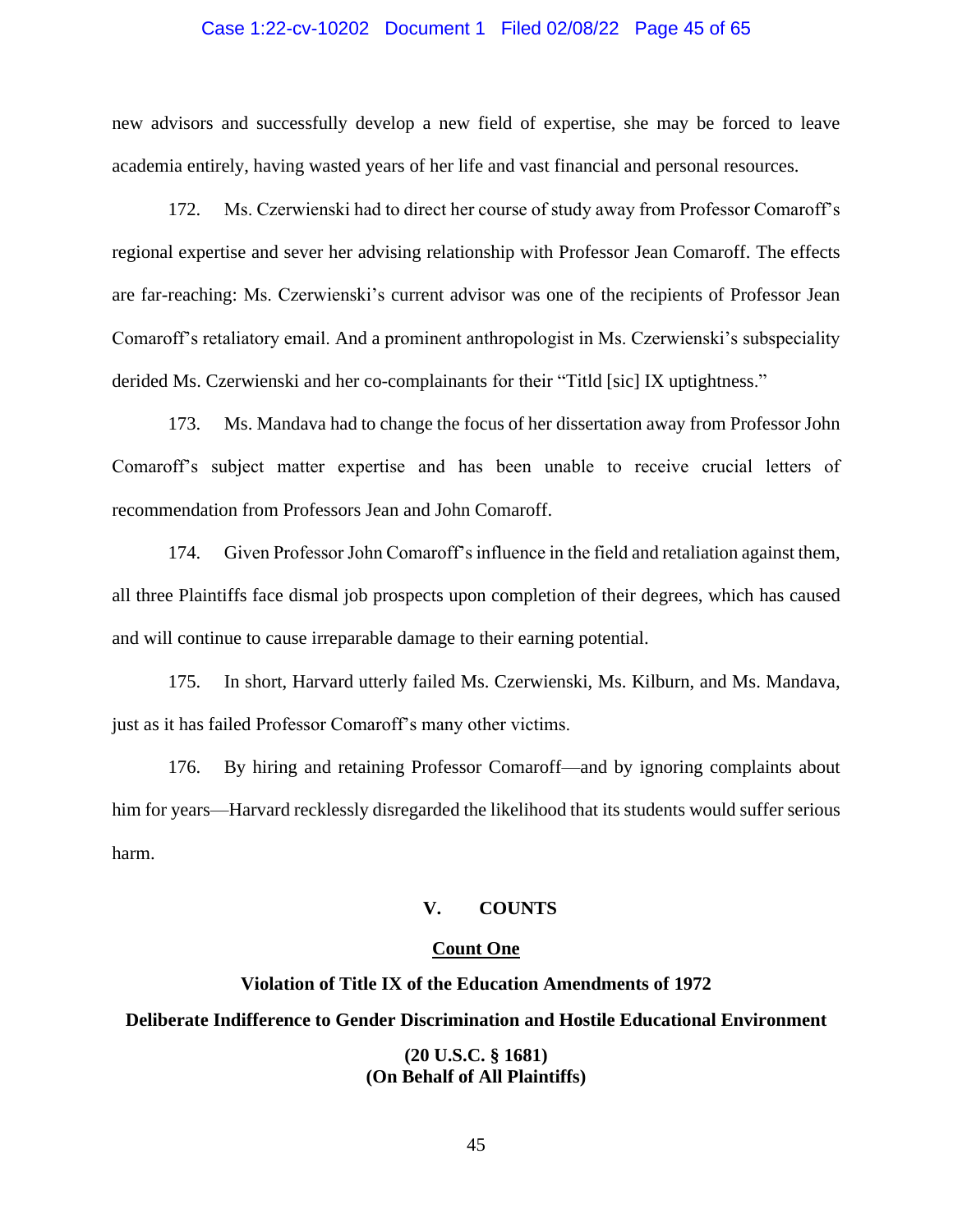# Case 1:22-cv-10202 Document 1 Filed 02/08/22 Page 46 of 65

177. Plaintiffs re-allege and incorporate by reference each and every allegation in each and every aforementioned paragraph as if fully set forth herein.

178. This count is brought on behalf of all Plaintiffs.

179. Plaintiffs are enrolled at Harvard as graduate students.

180. At all times relevant to this action, Harvard has received, and continues to receive,

federal financial assistance.

181. Harvard has discriminated against Plaintiffs Czerwienski, Kilburn, and Mandava by subjecting them, through deliberate indifference, to discrimination based on their gender, including disparate treatment, retaliation, and a hostile environment that was sufficiently severe, pervasive, and objectively offensive to interfere with their educational opportunities and deprive them of the benefits of their educational programs. Relevant actions include, but are not limited to:

- a. In October 2017, Professor Comaroff retaliated against Ms. Mandava and Ms. Czerwienski by threatening their careers because he believed they had reported and would report his sexual harassment to other students and faculty, which is a protected activity under Title IX.
- b. From 2017 through 2022, Professors John and Jean Comaroff created a hostile educational environment for Ms. Mandava and Ms. Czerwienski because of the Comaroffs' belief that Ms. Mandava and Ms. Czerwienski had reported Professor Comaroff's sexual harassment and later his retaliation to other students, to faculty, and to Harvard. The Comaroffs' retaliatory actions at this time included, but are not limited to, threatening Ms. Mandava and Ms. Czerwienski's careers and disseminating disparaging and misleading statements about Plaintiffs.
- c. From 2017 through 2021, Professor John Comaroff engaged in a pattern of sexual harassment and retaliation against Ms. Kilburn, which created a hostile educational environment.
- d. In 2021, Professor Comaroff perpetuated the hostile environment by retaliating against Ms. Kilburn for complaining about his harassment. His acts of retaliation included, but are not limited to, baselessly naming prominent scholars in her field as witnesses in Harvard's ODR process.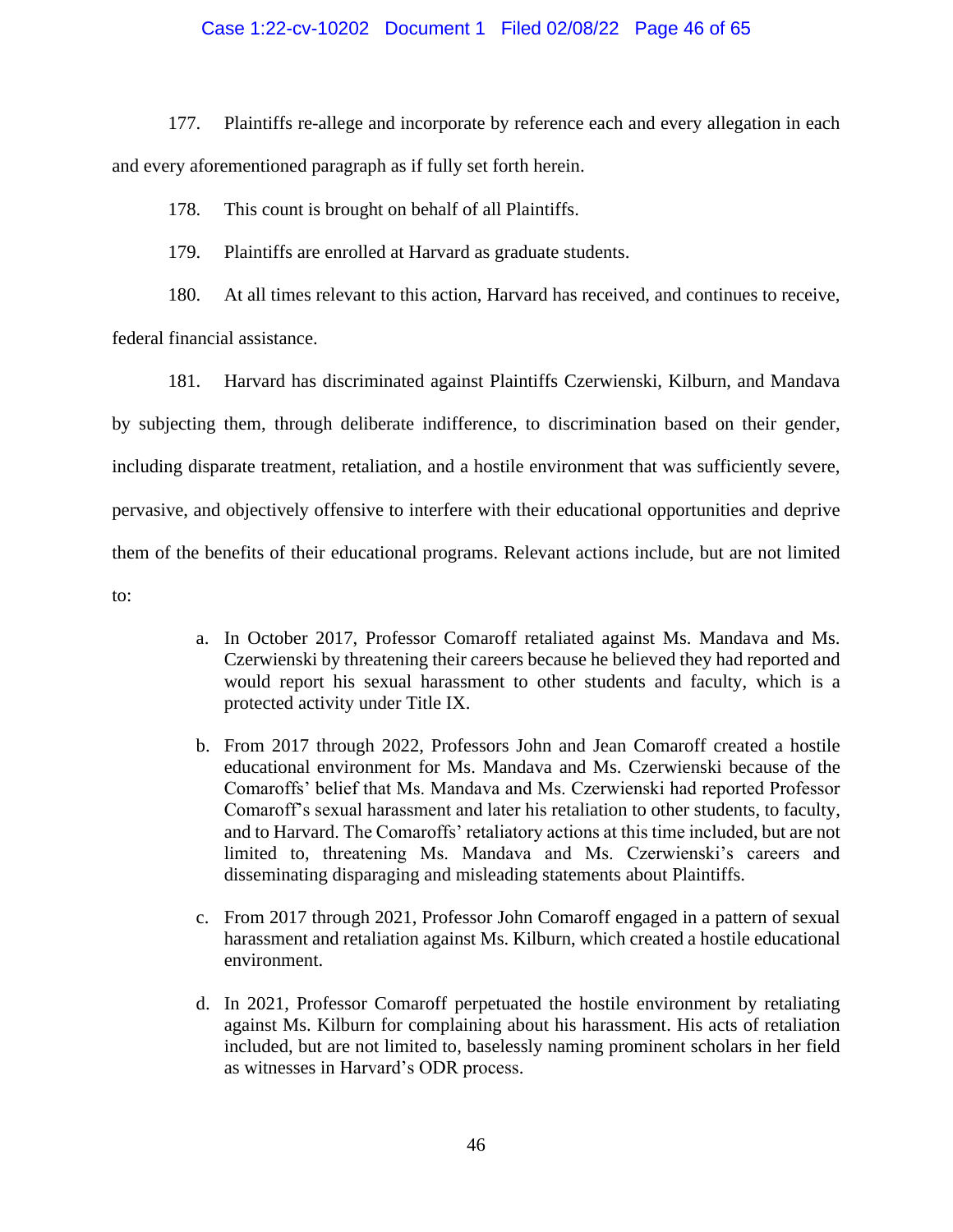- e. In January 2022, Professors John and Jean Comaroff disseminated disparaging and misleading statements about Plaintiffs in retaliation for Plaintiffs' filing of complaints of discrimination with Harvard's ODR.
- f. In February 2022, Professors John and Jean Comaroff and other Harvard faculty retaliated against Plaintiffs by publishing a false or misleading statement that would reasonably dissuade students from making complaints against faculty.

182. Before Professor Comaroff took these actions, appropriate persons at Harvard with authority to implement corrective measures were on actual notice of the risk he posed to students. Harvard knew that Professor Comaroff had sexually harassed and otherwise discriminated against other students before he retaliated against Ms. Mandava and Ms. Czerwienski and before he sexually harassed and retaliated against Ms. Kilburn. In addition, since 2017, Harvard has been on actual notice of the hostile academic environment that Plaintiffs themselves have endured at Harvard. Harvard has shown continued deliberate indifference to Professor Comaroff's sexual harassment and retaliation by tolerating, condoning, ratifying, and failing to take remedial action to correct it.

183. Harvard has also maintained an official policy, custom, and/or practice of deliberate indifference to a known overall risk of sexual harassment, retaliation, and gender-based disparate treatment against graduate students in the Anthropology Department. Specifically, Harvard has (among other things) failed to adequately train its employees to prevent, report, and correct sexual harassment and retaliation and to address its effects; failed to adequately act on multiple reports of sexual harassment and retaliation by multiple professors; maintained and enforced dispute resolution policies and processes that cause Harvard officials to fail to act on reports of sexual harassment and fail to deter systemic sexual harassment; and otherwise failed to implement adequate procedures to detect, monitor, and correct sexual harassment and retaliation. Harvard's official policy of deliberate indifference to gender discrimination has systemically deprived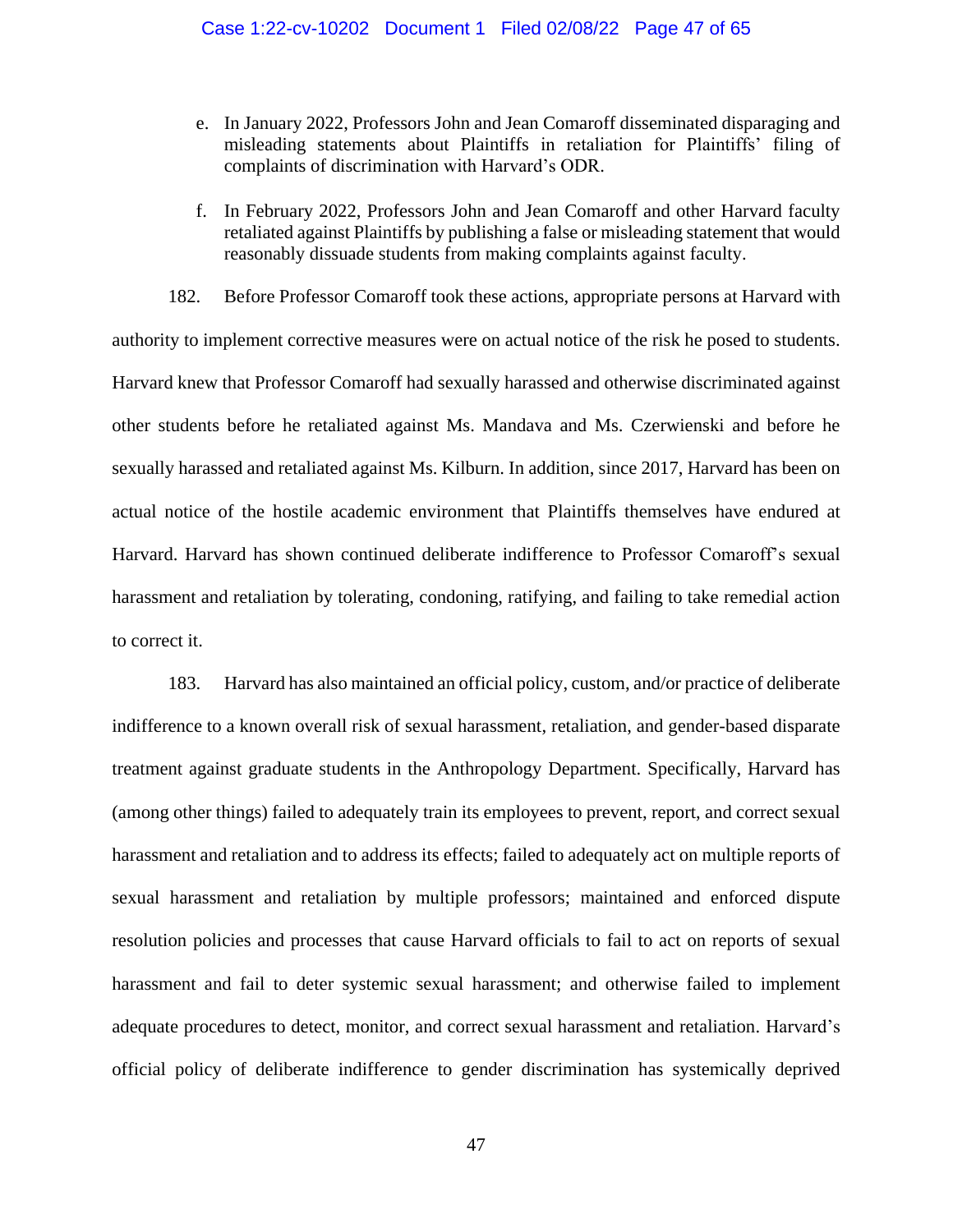## Case 1:22-cv-10202 Document 1 Filed 02/08/22 Page 48 of 65

women and non-binary graduate students in the Department of benefits, privileges, and placement services relative to men.

184. Harvard's deliberate indifference to the known risk of sexual harassment and retaliation that Professor Comaroff posed, its inadequate response to Plaintiffs' complaints, and its failure to correct pervasive issues of sexual harassment and discrimination in the Department have themselves exacerbated the hostile environment that Plaintiffs experienced in the Department.

185. Through its deliberate indifference, Harvard has denied all three Plaintiffs their rights to work and learn in an environment free of gender discrimination and associated retaliation. Plaintiffs have suffered and will continue to suffer harm, including loss of future educational and employment opportunities, humiliation, embarrassment, reputational harm, emotional and physical distress, mental anguish, and other economic and non-economic damages.

186. Because of the continuous nature of Harvard's unlawful conduct, Plaintiffs are entitled to the application of the continuing violation doctrine to the unlawful acts alleged herein.

187. Because a reasonable person in each Plaintiff's position would have first discovered that Harvard's unlawful practices and handling of prior complaints against professors in the Anthropology Department were the probable cause of her injury within the applicable limitations period, Plaintiffs are entitled to the application of the discovery rule to the unlawful acts alleged herein.

188. Because Professor Comaroff threatened their careers if they spoke out about his misconduct, because Harvard ratified that threat by failing to act on it, and because Professor Comaroff's threat induced Plaintiffs Mandava and Czerwienski to keep silent about his misconduct until May 2019, equity estops Harvard from relying on the statute of limitations.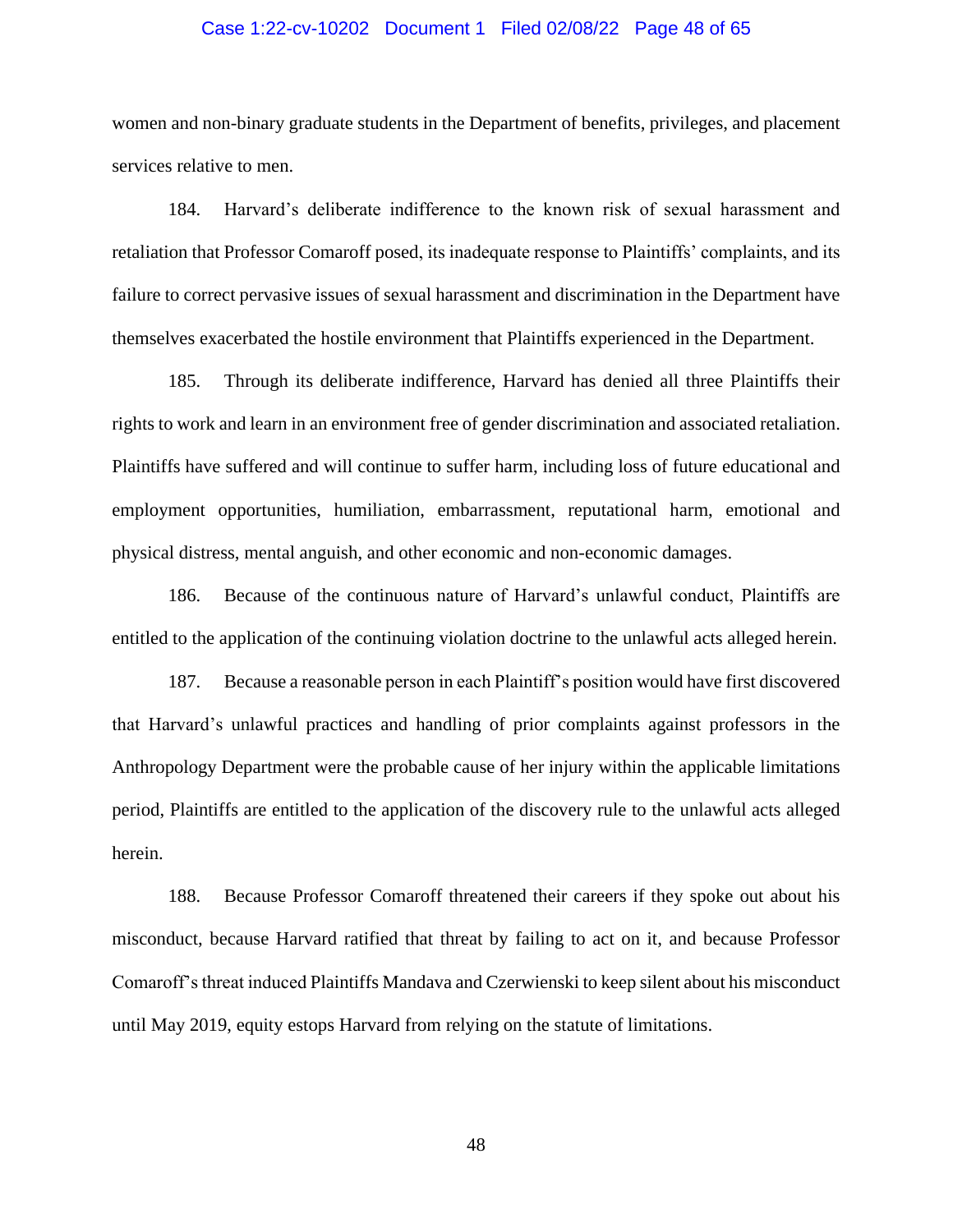189. Plaintiffs are entitled to all legal and equitable remedies available for violations of Title IX, including compensatory damages, injunctive relief, attorneys' fees and costs, and other appropriate relief.

# **Count Two**

# **Violation of Title IX of the Education Amendments of 1972 Retaliation**

# **(20 U.S.C. § 1681) (On Behalf of All Plaintiffs)**

190. Plaintiffs re-allege and incorporate by reference each and every allegation in each and every aforementioned paragraph as if fully set forth herein.

- 191. This count is brought on behalf of all Plaintiffs.
- 192. Plaintiffs are enrolled at Harvard as graduate students.
- 193. At all times relevant to this action, Harvard has received, and continues to receive,

federal financial assistance.

194. In addition to discriminating against Plaintiffs through deliberate indifference to

the risk and reality of a sex-based hostile environment, Harvard discriminated against Plaintiffs

through its deliberate indifference to the retaliatory acts of its employees,  $27$  including:

- a. In October 2017, Professor Comaroff retaliated against Ms. Mandava and Ms. Czerwienski by threatening their careers because he believed they had reported and would report his sexual harassment to other students and faculty, which is a protected activity under Title IX.
- b. From 2017 through 2022, Professors John and Jean Comaroff created a hostile educational environment for Ms. Mandava and Ms. Czerwienski based on the Comaroffs' belief that Ms. Mandava and Ms. Czerwienski had reported Professor Comaroff's sexual harassment and later his retaliation to other students, to faculty, and to Harvard (a protected activity). This retaliation includes, but is not limited to, threatening Ms. Mandava and Ms. Czerwienski's

<sup>&</sup>lt;sup>27</sup> Plaintiffs assert Count Two (along with their other claims) in addition to and in the alternative to Count One and maintain that retaliation for complaints of sexual harassment is a form of gender discrimination.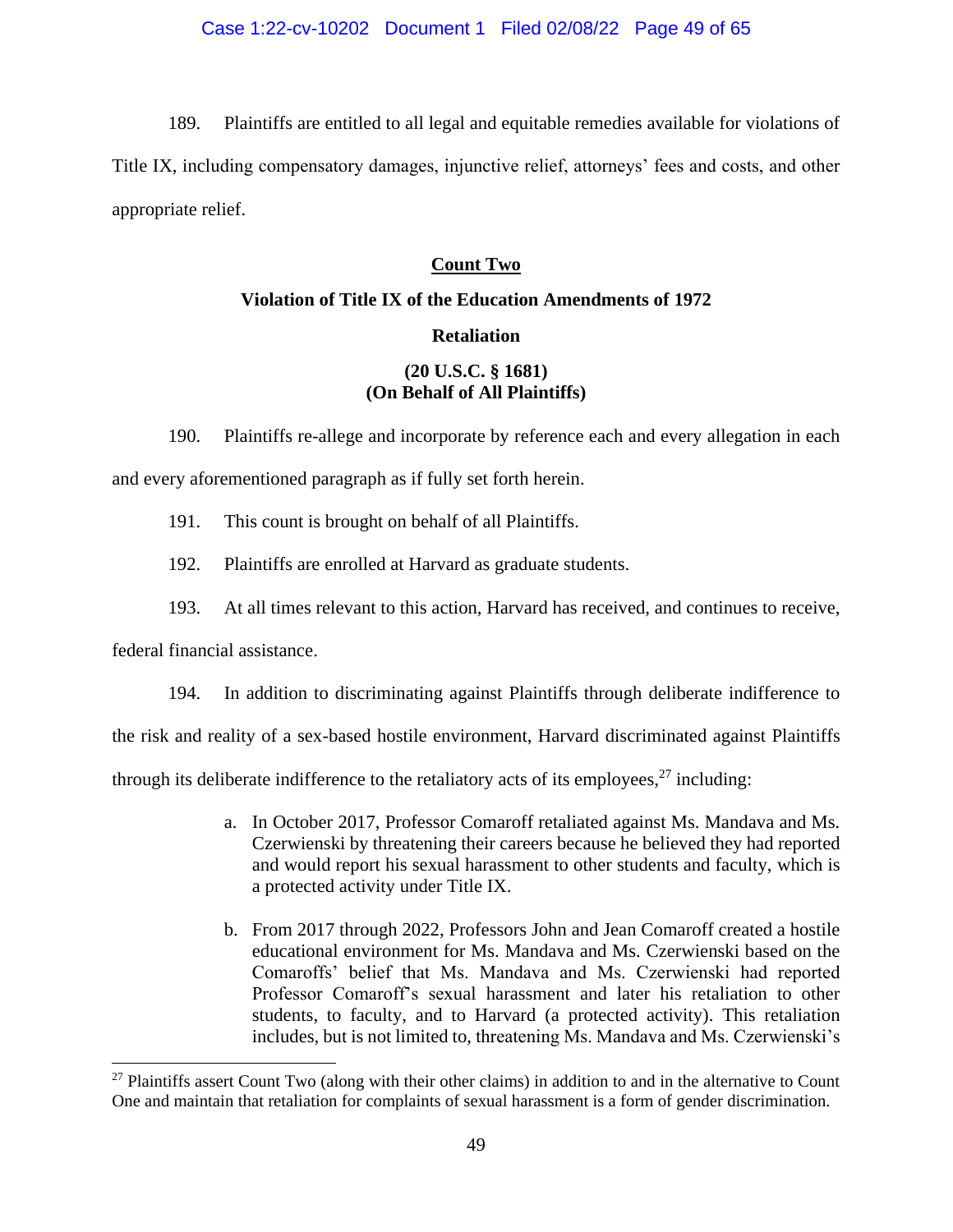careers and disseminating disparaging and misleading statements about Plaintiffs for having filed complaints of discrimination.

- c. In 2021, Professor Comaroff perpetuated the hostile environment by retaliating against Ms. Kilburn for complaining about his harassment (a protected activity), including by baselessly naming prominent scholars in her field as witnesses in the ODR proceedings in retaliation for her formal complaint.
- d. In 2022, Professors John and Jean Comaroff and Professor Janet Halley retaliated against Plaintiffs by disseminating a false or misleading statement that would reasonably dissuade students from making complaints against faculty.
- e. In 2022, 38 Harvard faculty members retaliated against Plaintiffs by publishing a false or misleading statement that would reasonably dissuade students from making complaints against faculty (a protected activity).
- 195. Before Professor Comaroff and his allies took these actions, appropriate persons at

Harvard with authority to implement corrective measures were on actual notice of the risk they posed to students. Harvard also knew that its policies, customs, and practices unreasonably exposed students (including Plaintiffs) to retaliation. Harvard was further aware that from 2017 through 2020, the above retaliation continued to chill Plaintiffs' opposition to Professor Comaroff's discrimination and continued to harm their education and careers. Nonetheless, Harvard maintained a policy, custom, and practice of deliberate indifference to retaliation in its educational programs leaving Plaintiffs vulnerable to it.

196. Harvard's actions would dissuade a reasonable student from making or supporting a charge of discrimination.

197. Because of the continuous nature of Harvard's unlawful conduct, Plaintiffs are entitled to the application of the continuing violation doctrine to the unlawful acts alleged herein.

198. Because a reasonable person in each Plaintiff's position would have first discovered that Harvard's unlawful polices were the probable cause of her injury within the applicable limitations period, Plaintiffs are entitled to the application of the discovery rule.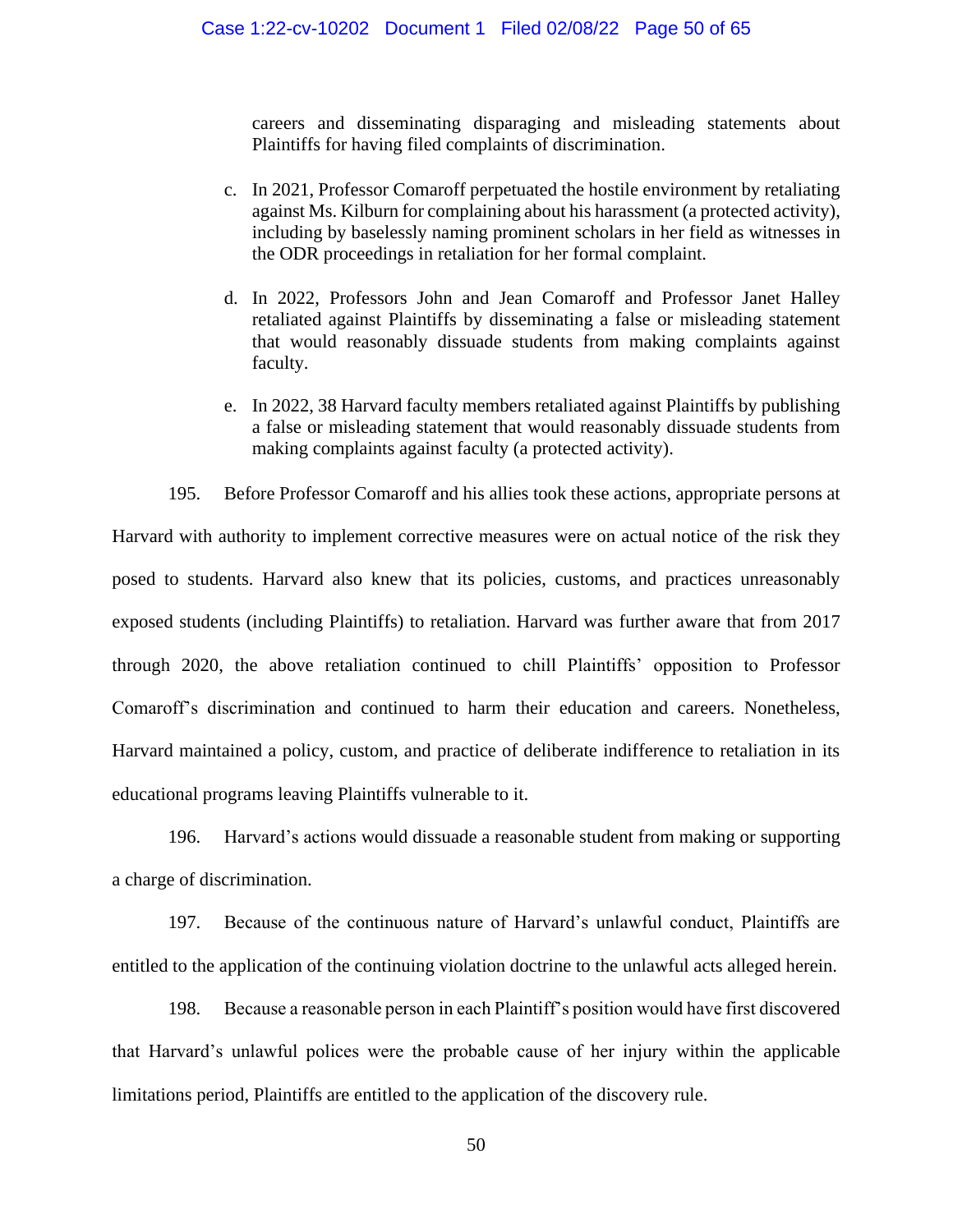199. Plaintiffs are entitled to all legal and equitable remedies available under Title IX, including compensatory damages, injunctive relief, attorneys' fees and costs, and other appropriate relief.

# **Count Three**

# **Violation of Title IX of the Education Amendments of 1972 Gender Discrimination**

# **(20 U.S.C. § 1681) (On Behalf of All Plaintiffs)**

200. Plaintiffs re-allege and incorporate by reference each and every allegation in each and every aforementioned paragraph as if fully set forth herein.

201. This count is brought on behalf of all Plaintiffs.

202. Plaintiffs are enrolled at Harvard as graduate students.

203. At all times relevant to this action, Harvard has received, and continues to receive, federal financial assistance.

204. In addition to discriminating against Plaintiffs through deliberate indifference to discrimination (including sexual harassment and retaliation) by its employees, Harvard has also discriminated against all three Plaintiffs by subjecting them to disparate treatment based on gender and gender-based bias or animus. Specifically, Harvard maintains official policies, procedures, and customs applicable to cases of sexual and gender-based harassment and retaliation based on bias against women, against students who complain about gender-based harassment and retaliation, and/or in favor of men. As a result, Harvard deprived Plaintiffs of the benefits of its educational programs and subjected them to discrimination based on their gender.

205. Harvard's differential treatment of Plaintiffs is a direct and proximate result of gender discrimination.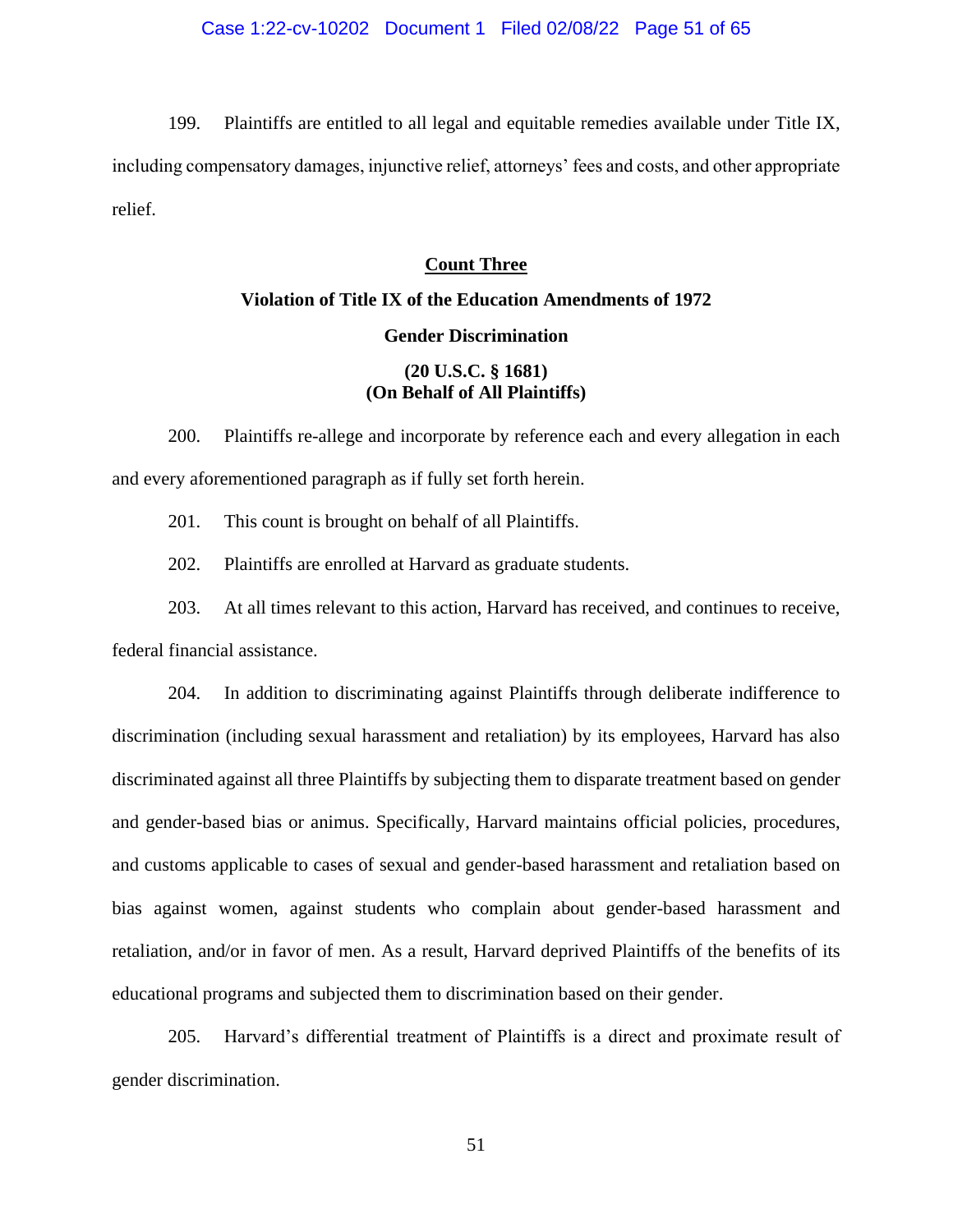# Case 1:22-cv-10202 Document 1 Filed 02/08/22 Page 52 of 65

206. Harvard has failed to prevent, respond to, adequately investigate, and/or appropriately resolve instances of gender discrimination.

207. Because of Harvard's continuous unlawful conduct, Plaintiffs have suffered and will continue to suffer harm, including, but not limited to, loss of future educational and employment opportunities, humiliation, embarrassment, reputational harm, emotional and physical distress, mental anguish, and other economic damages and non-economic damages.

208. Because of the continuous nature of Harvard's unlawful conduct, Plaintiffs are entitled to the application of the continuing violation doctrine to the unlawful acts alleged herein.

209. Because a reasonable person in each Plaintiff's position would have first discovered that Harvard's unlawful polices were the probable cause of her injury within the applicable limitations period, Plaintiffs are entitled to the application of the discovery rule.

210. Plaintiffs are entitled to all legal and equitable remedies available for violations of Title IX, including compensatory damages, injunctive relief, attorneys' fees and costs, and other appropriate relief.

# **Count Four**

#### **Violation of the Massachusetts Civil Rights Act**

# **(Mass. Gen. Laws Chapter 12, § 11I) (On Behalf of All Plaintiffs)**

211. Plaintiffs re-allege and incorporate by reference each and every allegation in each and every aforementioned paragraph as if fully set forth herein.

212. This count is brought on behalf of all Plaintiffs.

213. Plaintiffs are enrolled at Harvard as graduate students.

214. At all times relevant to this action, Harvard was an educational institution and has received, and continues to receive, federal financial assistance.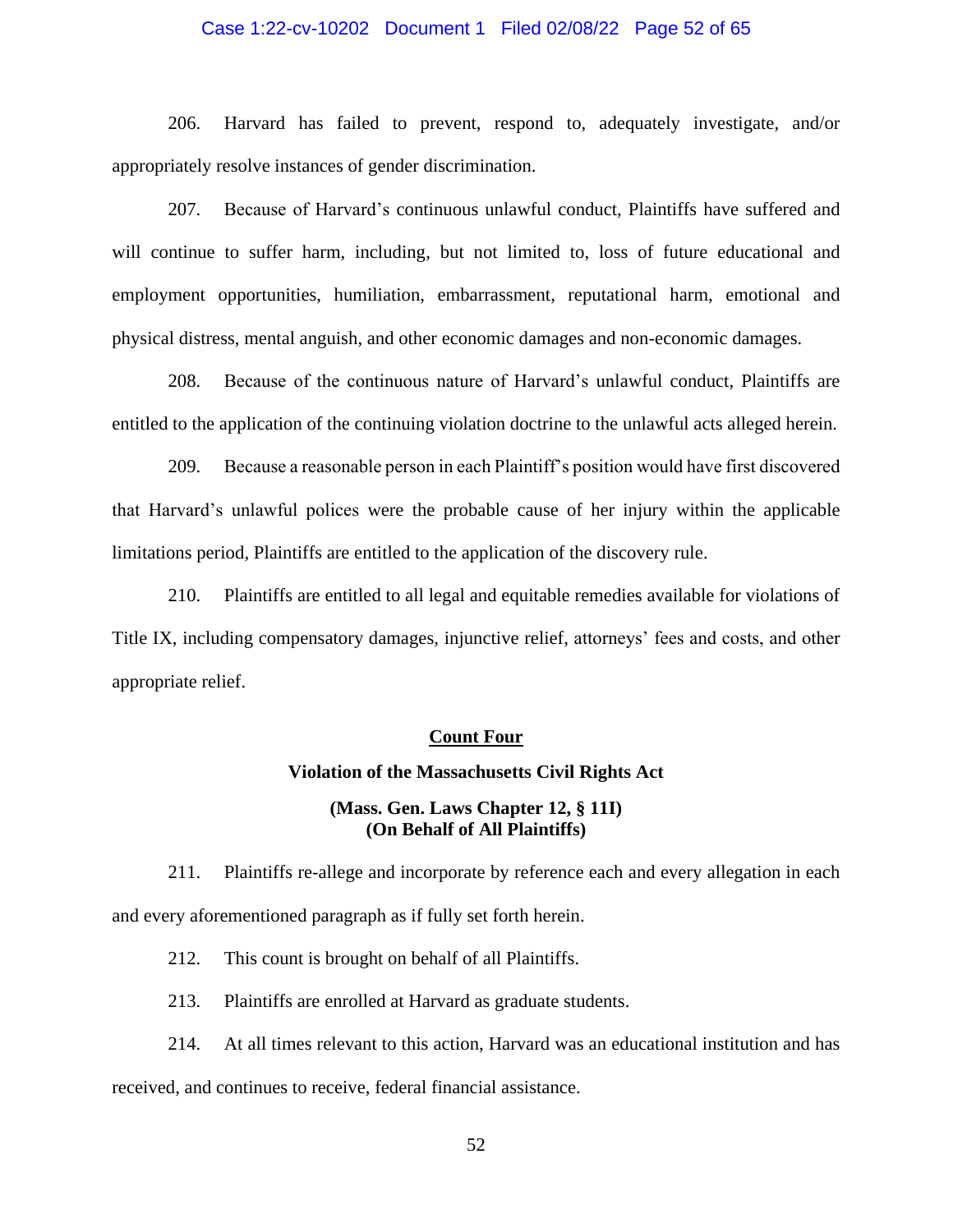## Case 1:22-cv-10202 Document 1 Filed 02/08/22 Page 53 of 65

215. The Massachusetts Civil Rights Act ("MCRA") forbids efforts to "interfere" or "attempt to interfere by threats, intimidation or coercion" with another person's "exercise or enjoyment" of any "rights secured by the constitution or laws of the United States, or of rights secured by the constitution or laws of the commonwealth" of Massachusetts. Mass. Gen. Laws ch. 12, § 11H(a)(1). The act gives any person aggrieved by a violation the right to bring an action for equitable relief and money damages. *Id.* § 11I.

216. Professor Comaroff subjected Ms. Kilburn to a pattern of gender-based harassment and assault continuing from 2017 until at least April 2019 using threats, intimidation, and coercion.

217. Professor Comaroff also threatened, intimidated, and coerced Plaintiffs for speaking about and opposing his sexual harassment and discrimination with the goal of inducing them to stop their speech and opposition to his sexual harassment and gender discrimination, all in violation of federal and state law. Relevant acts included, but are not limited to, the following:

- a. In October 2017, Professor Comaroff threatened the careers of Ms. Mandava and Ms. Czerwienski because he believed they had reported and would report his sexual harassment to other students and faculty, which is a protected activity under Title IX.
- b. From 2020 to 2022, Professor Comaroff disclosed Ms. Kilburn's allegations to faculty members in her field and enlisted them as witnesses.
- c. In 2022, Professors John and Jean Comaroff and Professor Janet Halley disseminated an email disparaging Plaintiffs to other faculty with the power to influence Plaintiffs' careers.
- d. In 2022, 38 Harvard faculty members published a false or misleading statement that would reasonably dissuade students from making complaints against faculty.

218. In doing so, Professor John Comaroff, Professor Jean Comaroff, Professor Halley, and other Harvard faculty interfered and/or attempted to interfere by threats, intimidation, or coercion with Plaintiffs' rights under federal and Massachusetts law, including: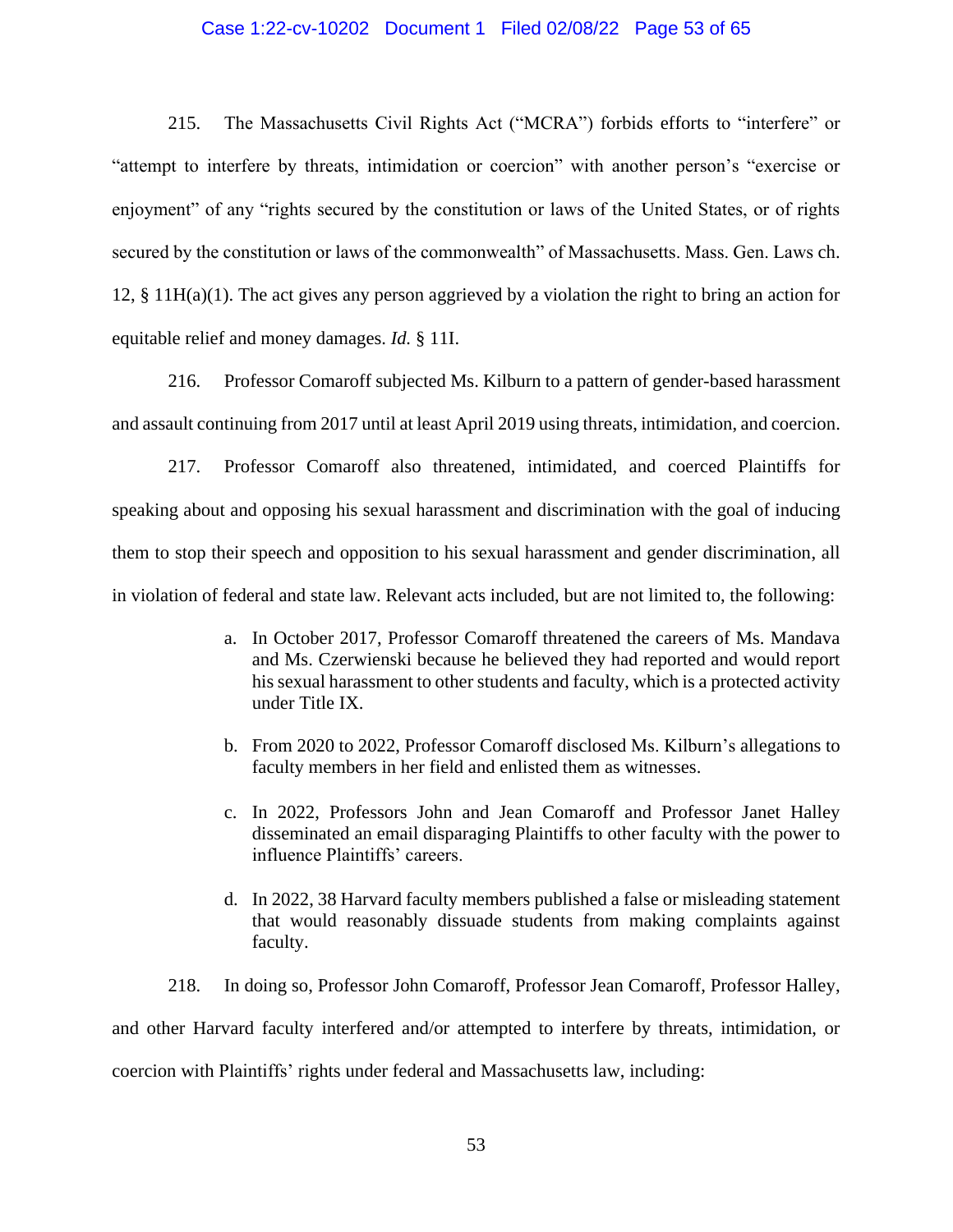- a. The right to be free of actions by an educational institution that "discriminate [on the basis of sex] against any student admitted to" a graduate "program or course of study in providing benefits, privileges and placement services," Mass. Gen. Laws ch. 151C § 2(d);
- b. The right not to "be excluded from participation in, be denied the benefits of, or be subjected to discrimination under any education program or activity receiving Federal financial assistance" under Title IX, 20 U.S.C. § 1681(a); and
- c. The right to "equality under the law" and freedom from discrimination on the grounds of sex, guaranteed by Article 1 of the Massachusetts Constitution.
- 219. Harvard is vicariously liable for the actions of its faculty in violation of the MCRA

because Harvard employees took those actions within the scope of their employment.

220. The above-alleged threats, intimidation, and coercion in violation of the MCRA upended Plaintiffs' academic careers and caused and continue to cause them emotional, reputational, and economic harm, for which they are entitled to damages, including punitive damages, and equitable relief.

# **Count Five**

# **Sexual Harassment Under Massachusetts Law**

# **(Violation of Mass. Gen. Laws Chapters 214 § 1C) (On Behalf of Plaintiff Kilburn)**

- 221. Plaintiffs re-allege and incorporate by reference each and every allegation in each and every aforementioned paragraph as if fully set forth herein.
	- 222. This count is brought on behalf of Plaintiff Kilburn.
	- 223. Plaintiff Kilburn is enrolled at Harvard as a graduate student.
	- 224. At all times relevant to this action, Harvard was an educational institution and has

received, and continues to receive, federal financial assistance.

225. Mass. Gen. Laws ch. 151C  $\S 2(g)$  prohibits an educational institution from sexually harassing students in any program or course of study.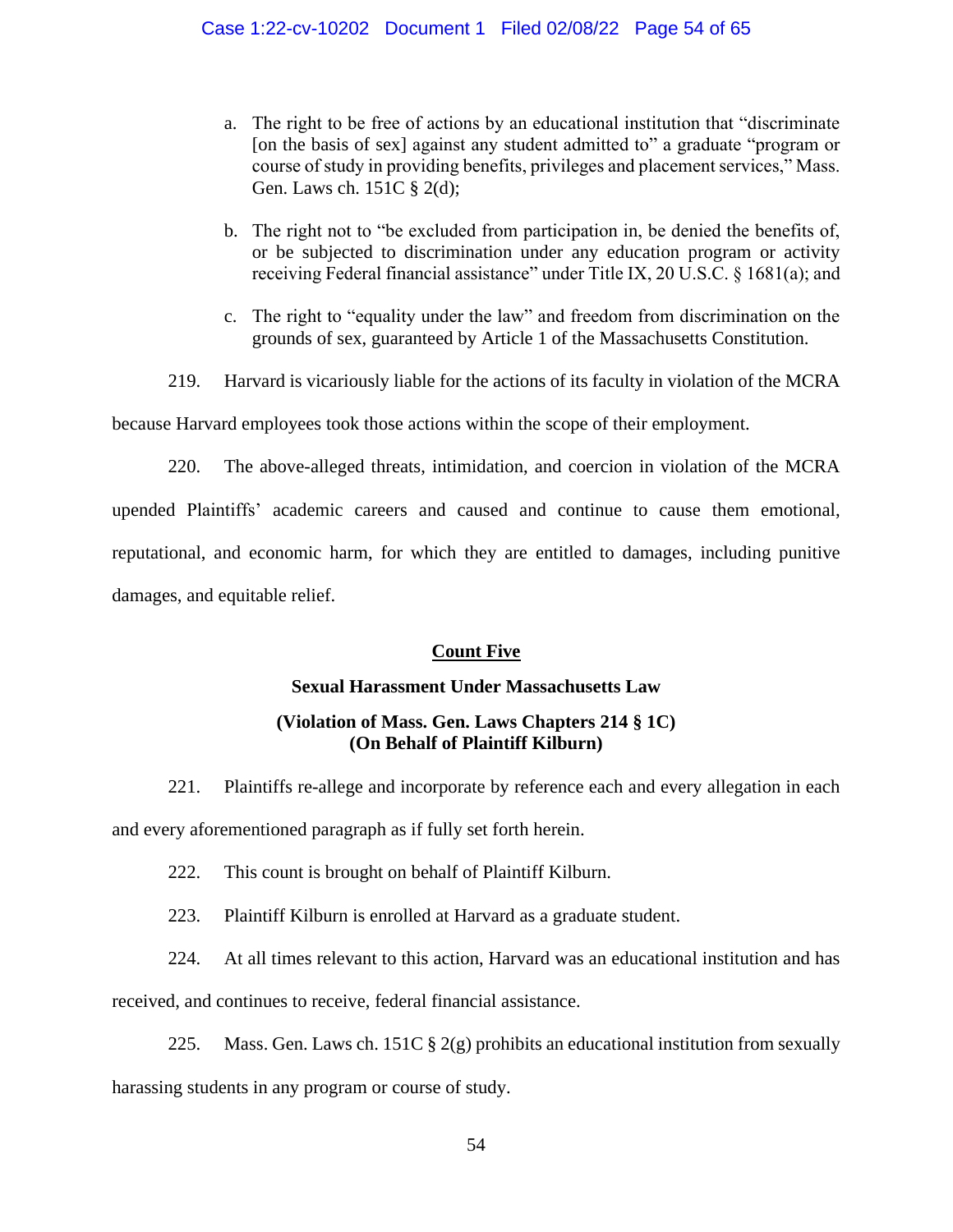## Case 1:22-cv-10202 Document 1 Filed 02/08/22 Page 55 of 65

226. From 2017 to 2019, Professor Comaroff made sexual advances on Ms. Kilburn and engaged in verbal and physical conduct of a sexual nature.

227. Ms. Kilburn understood that Professor Comaroff's conduct was a term or condition of the benefits, privileges, or placement services of her program and influenced the evaluation of academic achievement.

228. Professor Comaroff's sexual harassment unreasonably interfered with Ms. Kilburn's education by creating an intimidating, hostile, humiliating or sexually offensive educational environment.

229. Harvard is strictly liable for Professor Comaroff's sexual harassment of Ms. Kilburn.

230. Professor Comaroff's harassment inflicted injuries and threatens future injuries for which Harvard is liable for damages, including punitive damages, and appropriate equitable relief under Massachusetts law.

# **Count Six**

# **Violation of the Massachusetts Equal Rights Act**

# **(Mass. Gen. Laws Chapter 93, § 102) (On Behalf of All Plaintiffs)**

231. Plaintiffs re-allege and incorporate by reference each and every allegation in each and every aforementioned paragraph as if fully set forth herein.

232. This count is brought on behalf of all Plaintiffs.

233. The Massachusetts Equal Rights Act ("MERA") guarantees "[a]ll persons within the commonwealth" the "same rights enjoyed by white male citizens" to "make and enforce contracts" and "to the full and equal benefit of all laws and proceedings for the security of persons and property." Mass. Gen. Laws ch. 93, § 102.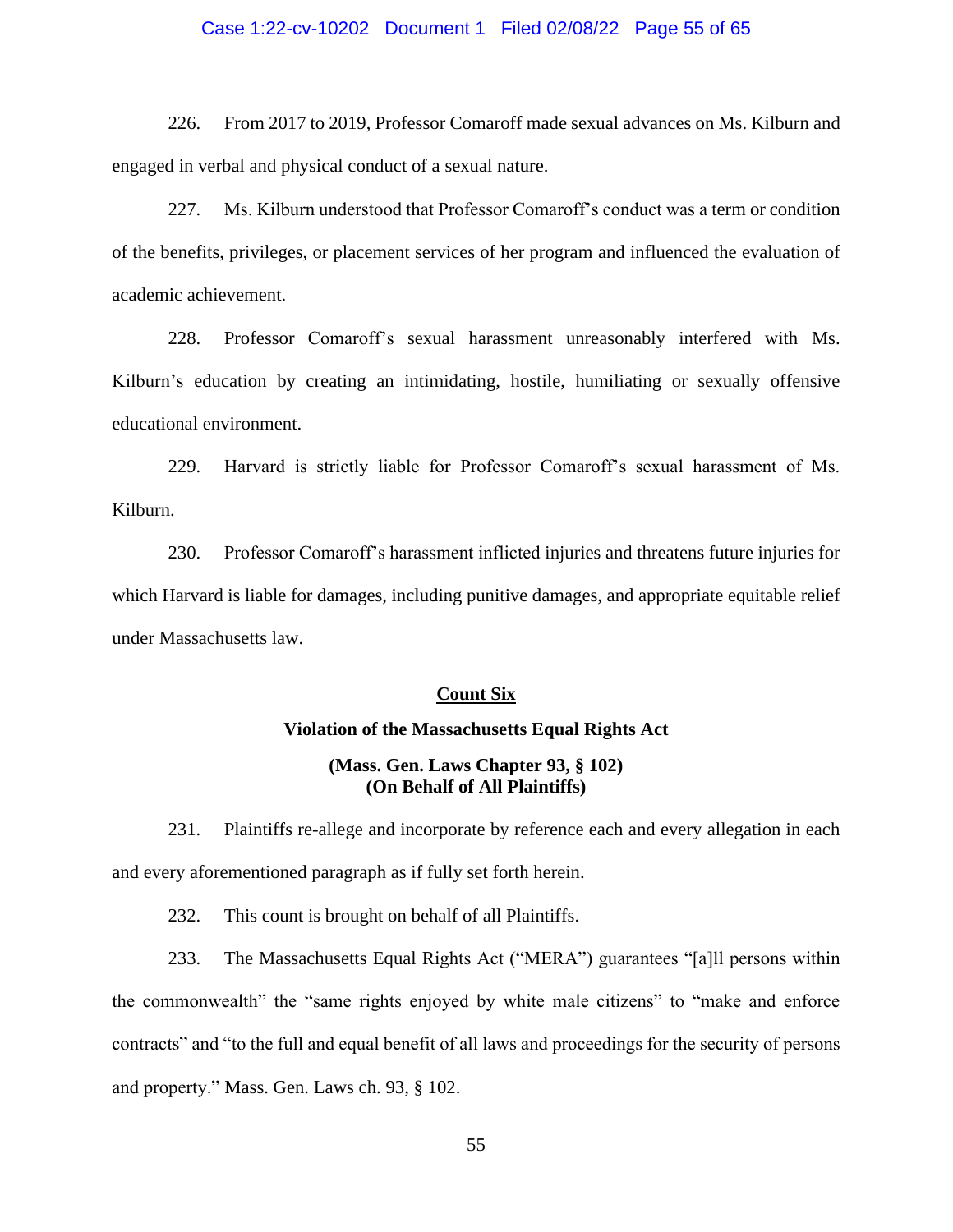# Case 1:22-cv-10202 Document 1 Filed 02/08/22 Page 56 of 65

234. As alleged in Count Eight, Plaintiffs made a contract with Harvard to provide them with graduate education free from gender discrimination and retaliation, in exchange for their matriculation, labor, tuition payments, and fees, among other things.

235. By subjecting Ms. Kilburn to a pattern of gender discrimination, including genderbased harassment, by subjecting all Plaintiffs to retaliation in their graduate program, and by creating an unequal and hostile educational environment, Harvard, Professor Comaroff (acting within the scope of his employment), and other Harvard faculty members deprived Plaintiffs of the benefits of their contracts with Harvard and the full and equal benefit of state and federal law, including Mass. Gen. Laws ch. 151C § 2(d), Title IX, 20 U.S.C. § 1681(a), and the Massachusetts Constitution, based on their gender.

236. In doing so, Harvard acted knowingly and with reckless indifference to Plaintiffs' rights.

237. Harvard is vicariously liable for the actions of its faculty in violation of the MERA because Harvard faculty took those actions within the scope of their employment.

238. Plaintiffs are therefore entitled to all legal and equitable remedies available under the MERA, including compensatory and punitive damages, injunctive relief, attorneys' fees and costs, and other appropriate relief.

# **Count Seven**

#### **Negligent Hiring and Supervision**

# **(Massachusetts Common Law) (On Behalf of All Plaintiffs)**

239. Plaintiffs re-allege and incorporate by reference each and every allegation in each and every aforementioned paragraph as if fully set forth herein.

240. This count is brought on behalf of all Plaintiffs.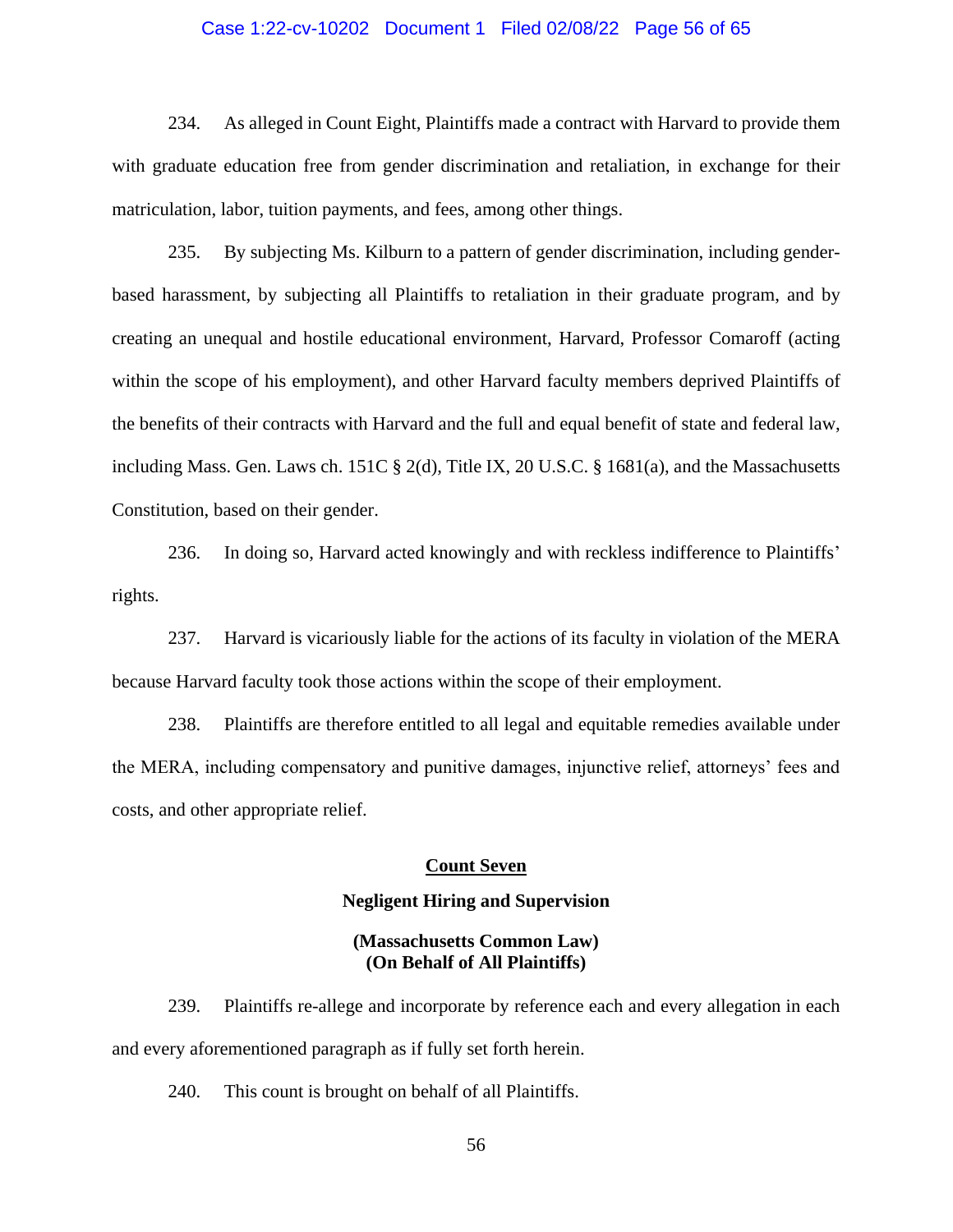## Case 1:22-cv-10202 Document 1 Filed 02/08/22 Page 57 of 65

241. Upon information and belief, at all times relevant to this action, Professor Comaroff was an agent of and employed by Harvard.

242. Harvard owed Plaintiffs a duty of care to avoid selecting a professor it knew or had reason to know posed a significant risk of harm to students and to take reasonable measures to protect Plaintiffs from sexual harassment and retaliation by its employees.

243. Harvard knew or should have known that Professor Comaroff posed a risk to and was unfit to work with, exercise influence over, or supervise women students. Harvard, however, failed to exercise due care in hiring Professor Comaroff and in retaining him in a position of access, influence, and authority over women students without adequate training or supervision.

244. As a direct and proximate result of Harvard's breach of its duty of care, Plaintiffs were subjected to sexual harassment and retaliation by Professor Comaroff.

245. Plaintiffs suffered damages and injuries for which Harvard is liable under state law.

## **Count Eight**

#### **Breach of Contract**

# **(Massachusetts Common Law) (On Behalf of All Plaintiffs)**

246. Plaintiffs re-allege and incorporate by reference each and every allegation in each and every aforementioned paragraph as if fully set forth herein.

247. This count is brought on behalf of all Plaintiffs.

248. Harvard represents that it has a broad sexual misconduct policy and that it takes active measures to prevent and punish sexual harassment and assault. For example, Harvard's Sexual and Gender-Based Harassment Policy, applicable to conduct occurring between September 1, 2014 and August 14, 2020, states:

Harvard University is committed to maintaining a safe and healthy educational and work environment in which no member of the University community is, on the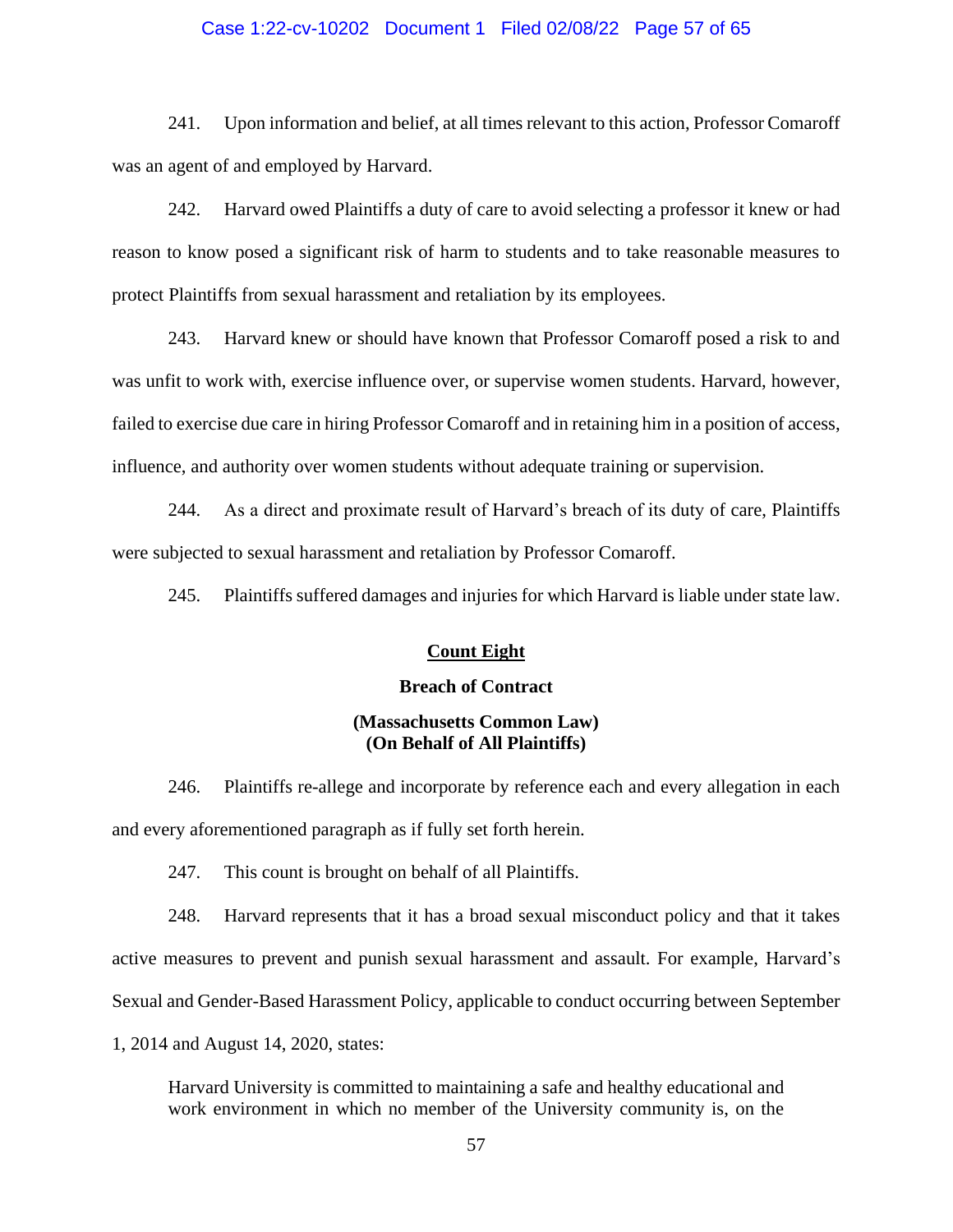## Case 1:22-cv-10202 Document 1 Filed 02/08/22 Page 58 of 65

basis of sex, sexual orientation, or gender identity, excluded from participation in, denied the benefits of, or subjected to discrimination in any University program or activity. Gender-based and sexual harassment, including sexual violence, are forms of sex discrimination in that they deny or limit an individual's ability to participate in or benefit from University programs or activities.

Retaliation against an individual for raising an allegation of sexual or gender-based harassment, for cooperating in an investigation of such a complaint, or for opposing discriminatory practices is prohibited.

. . .

249. Harvard's Sexual and Gender-Based Harassment Policy also promises that Harvard will "prevent incidents of sexual and gender-based harassment from denying or limiting an individual's ability to participate in or benefit from the University's programs." It commits that Harvard will "provide prompt and equitable methods of investigation and resolution to stop discrimination, remedy any harm, and prevent its recurrence."

250. Harvard's Sexual and Gender-Based Harassment Policy also gives Harvard "an obligation to keep the community safe and to address incidents of alleged harassment that it knows about or reasonably should know about." Harvard's FAQs Concerning the Harvard University Sexual and Gender-Based Harassment Policy and Procedures No. 12.

251. Similarly, Harvard's Interim Title IX Sexual Harassment Policy, applicable to conduct occurring on or after August 14, 2020, promises that the University will "respond promptly and equitably to sexual harassment in a manner that is not deliberately indifferent" and "prevent incidents of sexual harassment from denying or limiting an individual's ability to participate in or benefit from the University's programs or activities."

252. Further, under Harvard's Interim Other Sexual Misconduct Policy, applicable to conduct occurring on or after August 14, 2020, the University will "respond promptly and equitably to allegations of other sexual misconduct."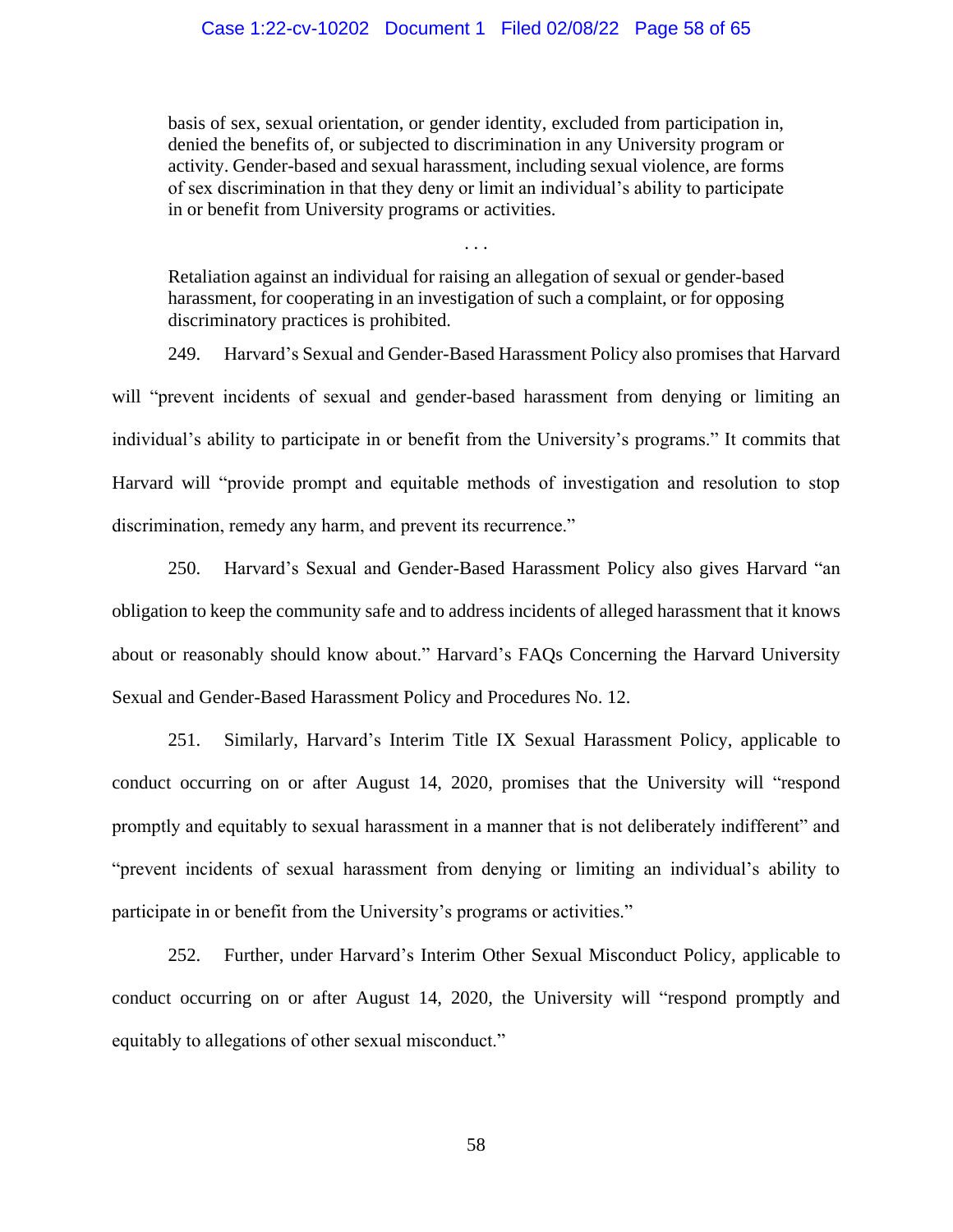## Case 1:22-cv-10202 Document 1 Filed 02/08/22 Page 59 of 65

253. Harvard's Sexual and Gender-Based Harassment Policy and Procedures for the Faculty of Arts and Sciences, applicable to conduct occurring between September 1, 2014 and August 14, 2020, specifically charges the FAS with "maintaining a safe and healthy educational and work environment in which no member of the community is excluded from participation in, denied the benefits of, or subjected to discrimination in any University program or activity on the basis of sex, sexual orientation, or gender identity." And Harvard's Interim Policies and Procedures Addressing Title IX Sexual and Gender-Based Harassment and Other Sexual Misconduct for the Faculty of Arts and Sciences, applicable to conduct occurring on or after August 14, 2020, similarly charge the FAS with "maintaining a safe and healthy educational and work environment in which no member of the community is, on the basis of sex, including sexual orientation or gender identity**,** excluded from participation in, denied the benefits of, or subjected to discrimination in any University program or activity." Harvard's FAS Professional Conduct Policy also provides that "[f]aculty must comply with all applicable laws, rules, regulations, and professional standards including FAS policies and practices; this includes, but is not limited to, policies regarding discrimination and sexual and gender-based harassment" and that "[n]oncompliance . . . could result in varying sanctions."

254. Harvard's Whistleblowing Policy further provides that "[t]he University will protect from retaliation members of the Harvard community who make good faith reports of suspected violations of the law or University policy."

255. Similarly, Harvard's Non-Retaliation Policy provides that "[t]he University expressly forbids anyone to take any form of retaliatory action against any member of the Harvard community who in good faith voices concerns, seeks advice, files a complaint or grievance, seeks the aid of Human Resources, testifies or participates in investigations, compliance reviews,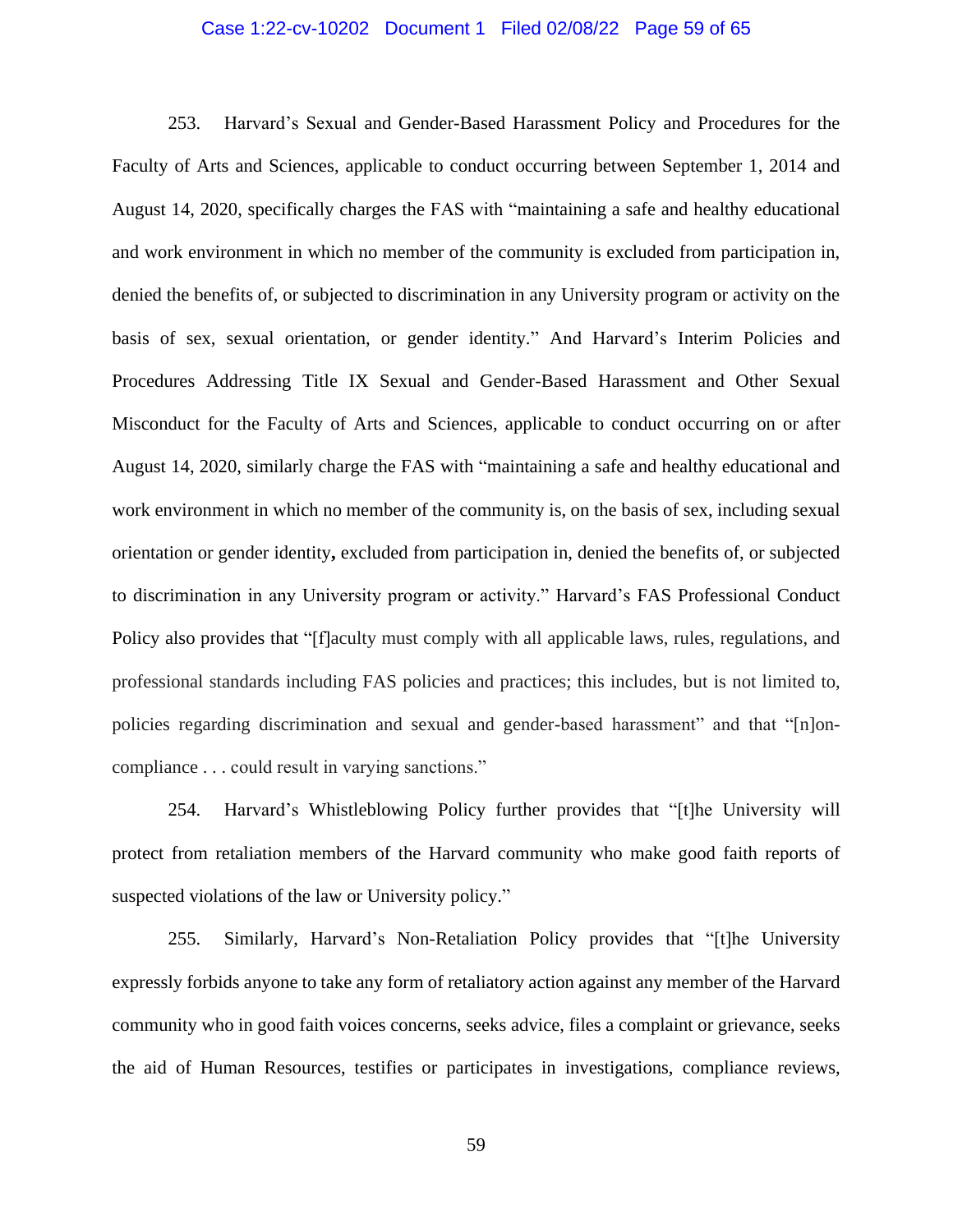## Case 1:22-cv-10202 Document 1 Filed 02/08/22 Page 60 of 65

proceedings or hearings, or opposes actual or perceived violations of Harvard University's policy or unlawful acts" and further promises that "retaliation will not be tolerated."

256. These promises are part of the contract that Harvard makes with its students in exchange for their matriculation, labor, tuition payments, and fees.

257. Plaintiffs performed under this contract. Harvard did not. Harvard permitted Professor Comaroff to sexually harass Ms. Kilburn and to retaliate against all three Plaintiffs. Harvard failed to take effective measures to "prevent incidents of sexual and gender-based harassment" and to "protect" Plaintiffs from retaliation. Indeed, contrary to Harvard's policy, Harvard has tolerated a sexually hostile environment within its Anthropology Department and failed to provide Plaintiffs with methods of investigation that were prompt and equitable or designed to stop discrimination, remedy any harm, and prevent its recurrence. Harvard thus failed to meet Plaintiffs' reasonable expectations of the equal educational benefits to which they are entitled under Harvard's policies.

258. Harvard's breaches of contract have caused Plaintiffs substantial economic damages, including lost future earnings, among other injuries, for which Plaintiffs are entitled to monetary damages and appropriate equitable relief.

## **Count Nine**

# **Breach of the Implied Covenant of Good Faith and Fair Dealing**

# **(Massachusetts Common Law) (On Behalf of All Plaintiffs)**

259. Plaintiffs re-allege and incorporate by reference each and every allegation in each and every aforementioned paragraph as if fully set forth herein.

260. This count is brought on behalf of all Plaintiffs.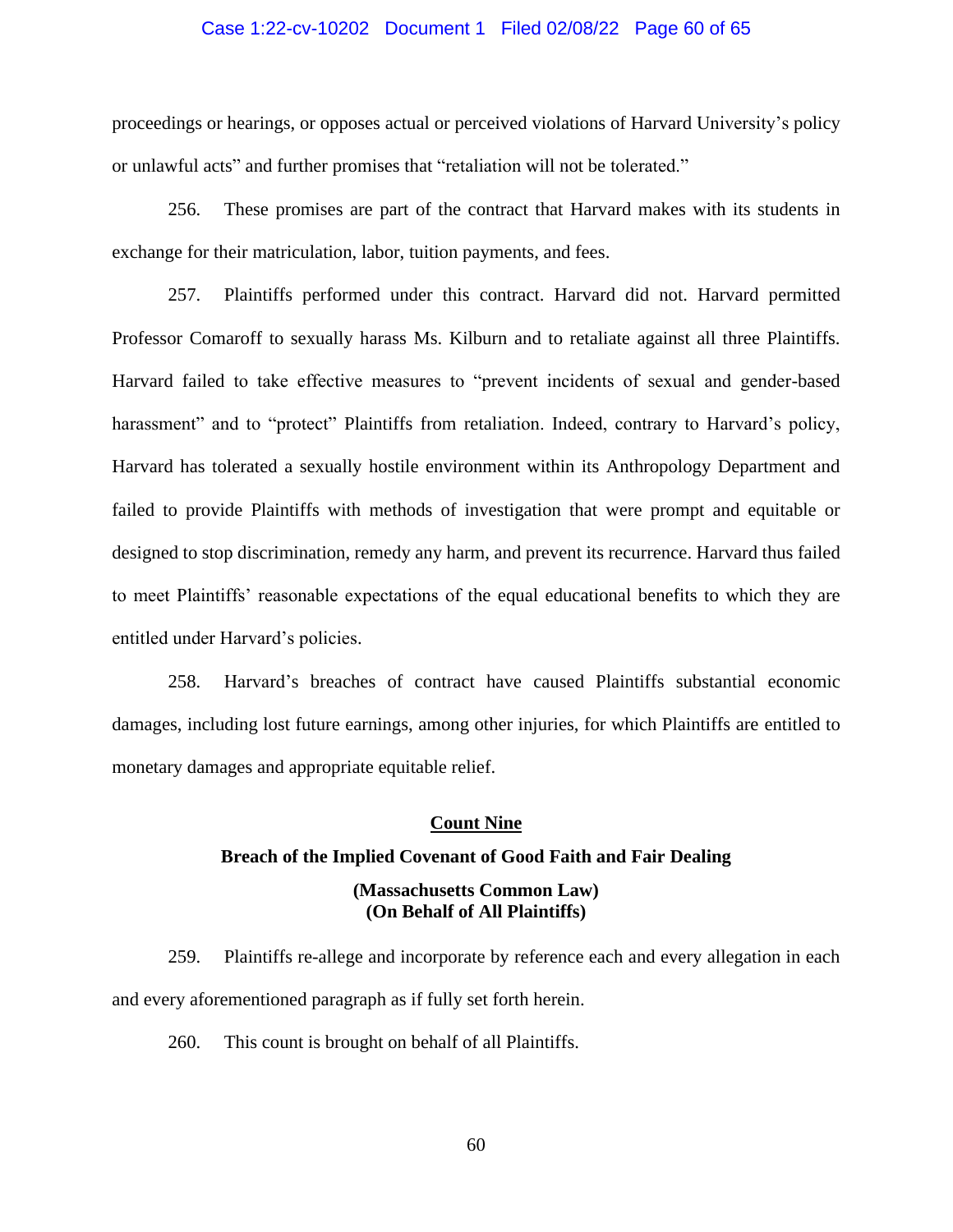# Case 1:22-cv-10202 Document 1 Filed 02/08/22 Page 61 of 65

261. All contracts in the Commonwealth of Massachusetts contain an implied covenant of good faith and fair dealing, including the contract between Harvard and Plaintiffs. This implied covenant prohibits actions that will have the effect of destroying or injuring the rights of the other party to receive the fruits of the contract.

262. Harvard's multiple Sexual and Gender-Based Harassment Policies, FAS Professional Conduct Policy, Whistleblowing Policy, Non-Retaliation Policy, and other materials applicable to students all contain promises to Plaintiffs that are part of binding contracts between Harvard and Plaintiffs Czerwienski, Kilburn, and Mandava.

263. Harvard violated the reasonable expectations of Plaintiffs under these contracts.

264. Harvard breached the implied covenant of good faith and fair dealing by maintaining an investigatory and dispute resolution process that is inadequate to effectively remedy sexual harassment and retaliation against students, by failing to take the steps necessary to prevent and correct the rampant sexual misconduct and retaliation committed by Professor Comaroff, by failing to provide Plaintiffs with a complaint process that comports with basic fairness, and by turning a blind eye to the hostile environment and unequal access to education afforded to Plaintiffs based on their gender. These acts and omissions have injured the rights of Plaintiffs to receive the benefits of their contracts with Harvard.

265. Upon information and belief, Harvard's actions as alleged herein were performed in bad faith, in that the purpose behind Harvard's practices and policies was to facilitate the evasion of Harvard's obligations to address sexual misconduct and discrimination associated with Professor Comaroff. Furthermore, upon information and belief, Harvard's actions as alleged herein were performed in bad faith in that Harvard deliberately refused to investigate informal complaints of harassment against professors in the Anthropology Department, knowing full well that few, if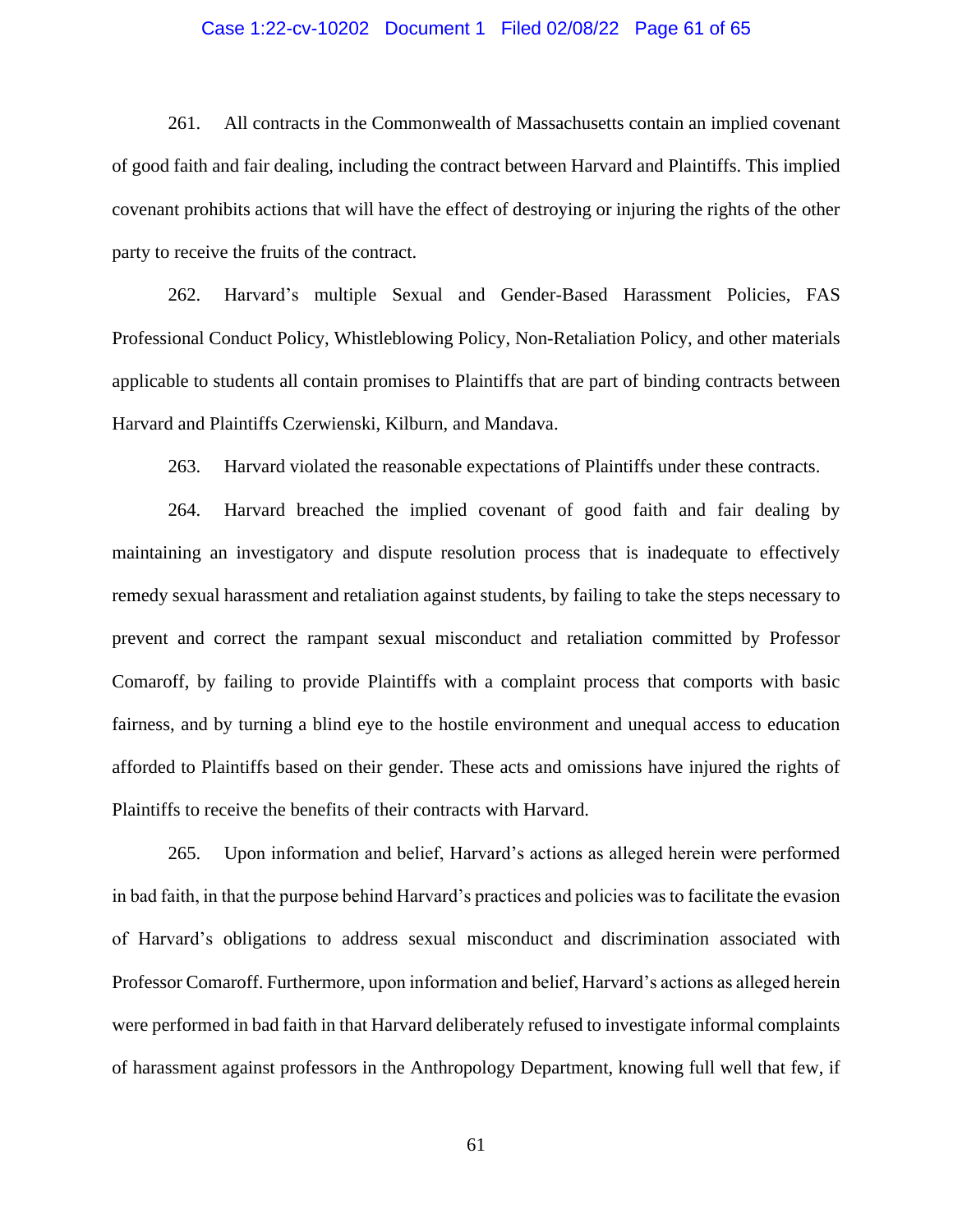#### Case 1:22-cv-10202 Document 1 Filed 02/08/22 Page 62 of 65

any, students would file formal complaints with ODR and that ODR investigations rarely result in sanctions against professors. Upon information and belief, ODR has published misleading statistics regarding the duration of its investigations, inducing participants to believe that ODR investigations are significantly shorter than they are.

266. Plaintiffs have been damaged by Harvard's breach of the implied covenant of good faith and fair dealing.

# **Count Ten**

# **Inducing Breach of Fiduciary Duty and Invasion of Privacy (Massachusetts Common Law and Mass. Gen. Laws ch. 214, § 1B) (On Behalf of Plaintiff Kilburn)**

267. Plaintiffs re-allege and incorporate by reference each and every allegation in each and every aforementioned paragraph as if fully set forth herein.

268. This count is brought on behalf of Plaintiff Kilburn.

269. From 2018 to 2019, Plaintiff Kilburn received treatment from a licensed therapist.

270. Under Massachusetts law, it is a breach of fiduciary duty for a healthcare provider to disclose medical information about the patient without the patient's consent.

271. A healthcare provider's unauthorized disclosure of private medical information is also an invasion of privacy actionable under Mass. Gen. Laws ch. 214, § 1B.

272. Federal regulation 45 C.F.R. § 164.508 at all relevant times prohibited the release of Ms. Kilburn's medical records to Harvard without her specific, written, and signed authorization.

273. A third party who induces a healthcare provider to disclose information that the third party knew or should have known was confidential is liable to the patient for the damages that flow from that disclosure.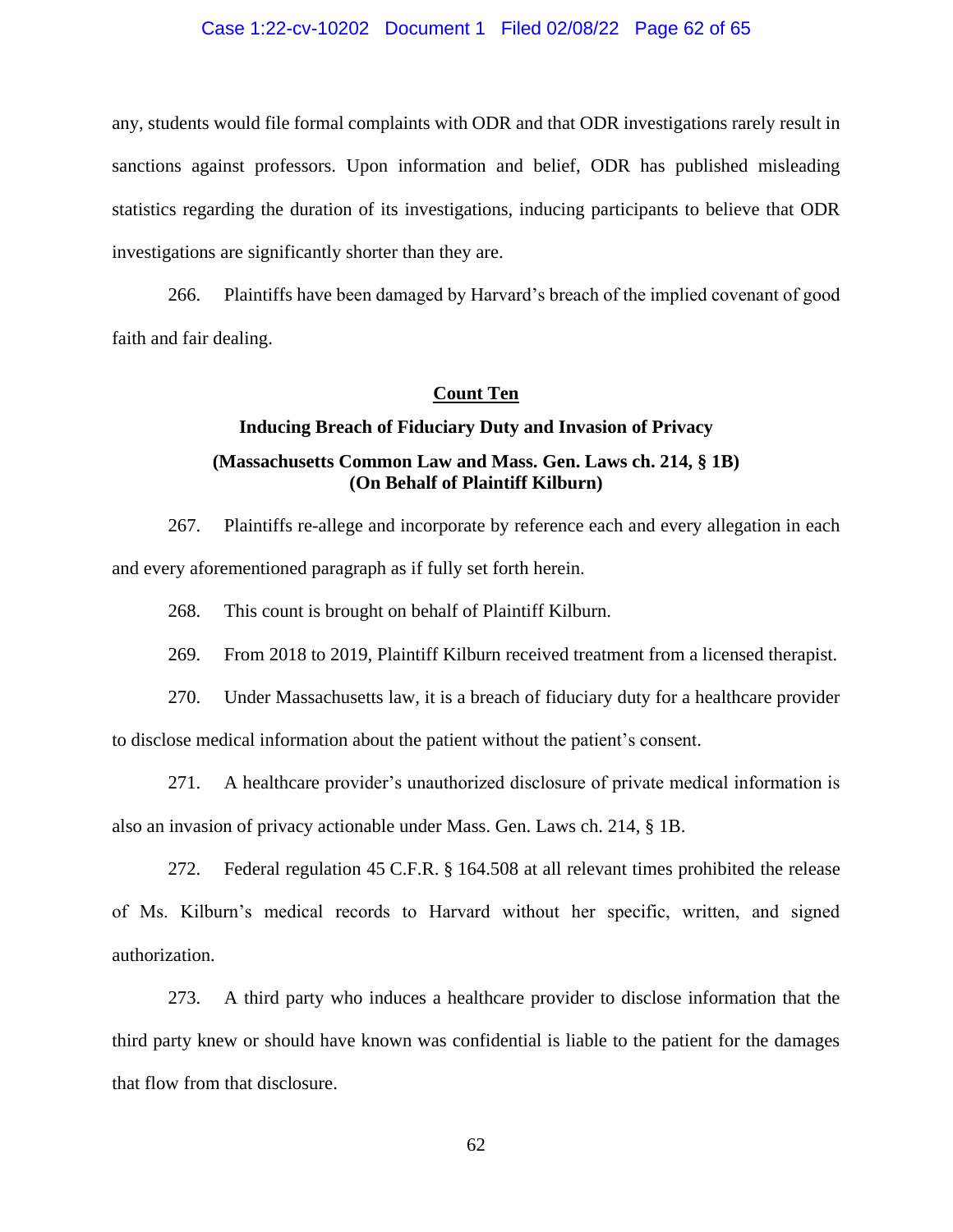## Case 1:22-cv-10202 Document 1 Filed 02/08/22 Page 63 of 65

274. Plaintiff Kilburn's therapist possessed medical records that contain confidential information communicated during private therapy sessions for the purpose of therapeutic treatment. Plaintiff Kilburn reasonably expected that the information would be kept confidential.

275. Plaintiff Kilburn did not authorize Harvard to obtain her psychotherapy notes or to disclose them to others.

276. Harvard knew or should have known of the existence of the physician-patient relationship between Ms. Kilburn and her therapist.

277. Harvard intended to induce Ms. Kilburn's therapist to disclose Ms. Kilburn's psychotherapy notes or Harvard reasonably should have anticipated that its actions would induce Ms. Kilburn's therapist to disclose Ms. Kilburn's psychotherapy notes.

278. During its ODR investigation, Harvard obtained, used, discussed, and disclosed Plaintiff Kilburn's confidential psychotherapy records to multiple people, including, but not limited to, Professor Comaroff, his lawyers (one of whom is a Harvard faculty member), several faculty members on Harvard's appeal committee, members of the Office for Gender Equity, Title IX coordinators, and deans.

279. Harvard did not reasonably believe that Ms. Kilburn's therapist could disclose that information to Harvard without violating the duty of confidentiality that the therapist owed Ms. Kilburn.

280. By inducing Plaintiff Kilburn's therapist to disclose Plaintiff Kilburn's medical records without her consent, Harvard induced a breach of fiduciary duty and invasion of privacy under Massachusetts law.

281. Harvard persisted in this course despite a request from Ms. Kilburn that Harvard limit access to her confidential medical information. Specifically, on or about September 28, 2021,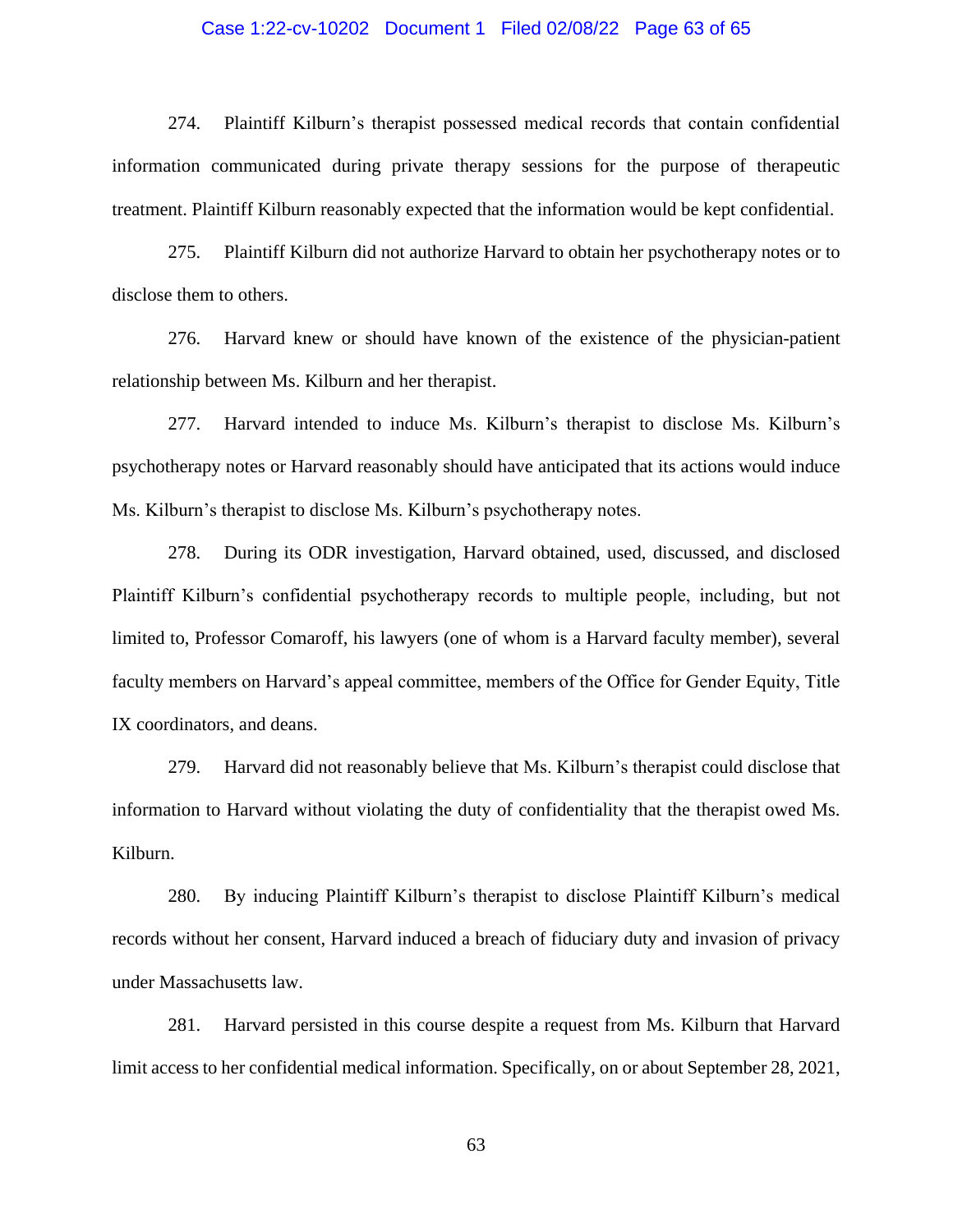#### Case 1:22-cv-10202 Document 1 Filed 02/08/22 Page 64 of 65

Ms. Kilburn's counsel requested that Harvard not further disclose her medical records; inform her of individuals who have received a copy of her medical records; and instruct these individuals to turn over the records to Harvard's general counsel's office without retaining copies. Despite affirmative notice that Ms. Kilburn did not consent to Harvard's continued use and disclosure of her medical records, Harvard rejected these requests.

# **PRAYER FOR RELIEF**

Wherefore, Plaintiffs request the following relief:

- a. A declaratory judgment that Harvard's policies, practices and/or procedures challenged herein are illegal and in violation of the rights of Plaintiffs under, inter alia, Title IX and the applicable Massachusetts state laws and doctrines set forth above;
- b. A permanent injunction against Harvard and its officers, owners, agents, successors, employees and/or representatives, and any and all persons acting in concert with them, from engaging in any further unlawful practices, policies, customs, and usages as set forth herein;
- c. An award of damages to Plaintiffs, including compensatory damages and punitive damages, in an amount to be determined at trial;
- d. An award of litigation costs and expenses, including reasonable attorneys' fees;
- e. An award of pre-judgment and post-judgment interest available under law; and
- f. Such other and further relief as the Court may deem just and proper.

#### **DEMAND FOR JURY TRIAL**

Plaintiffs demand a trial by jury of all issues triable of right to a jury.